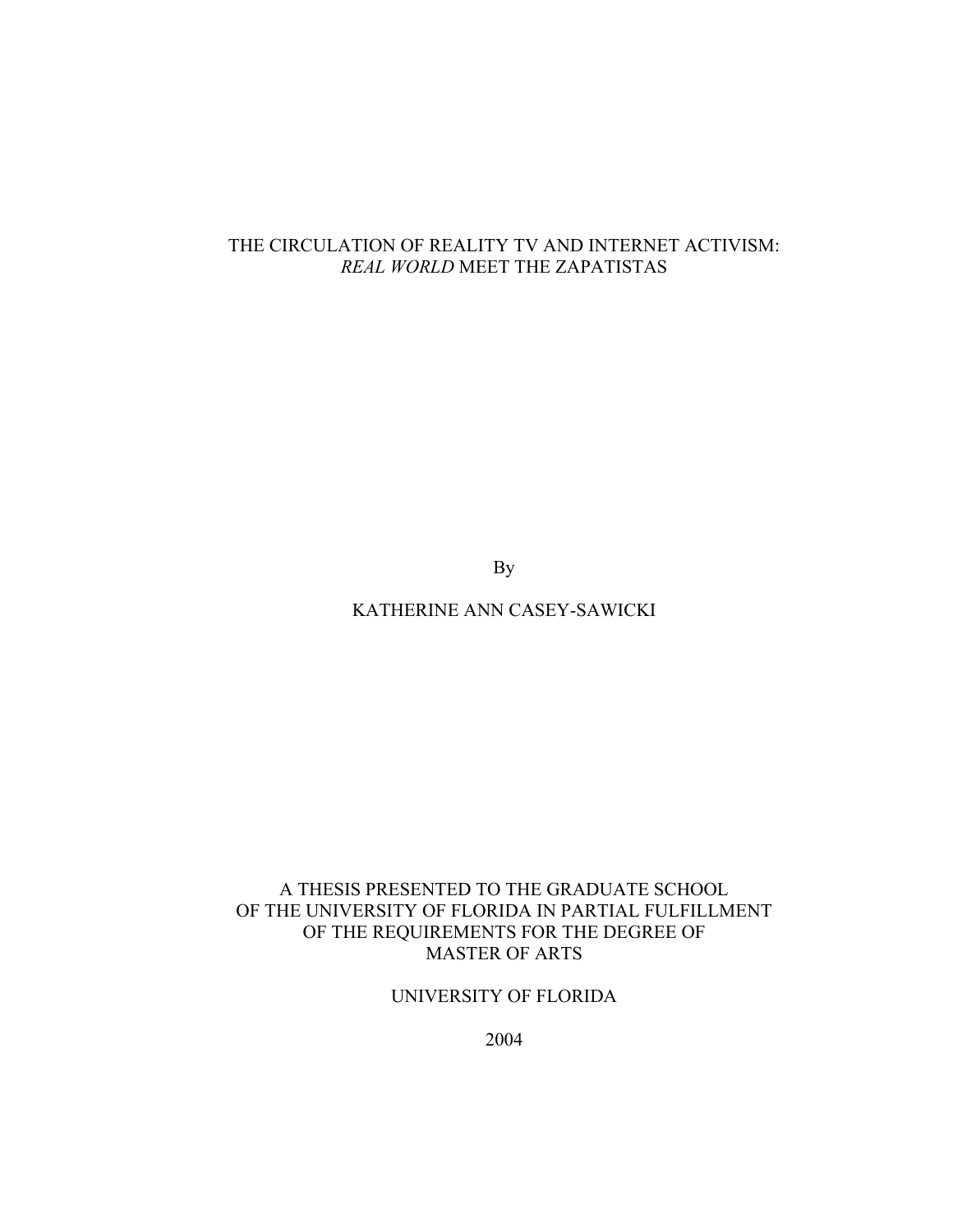Copyright 2004

by

Katherine Ann Casey-Sawicki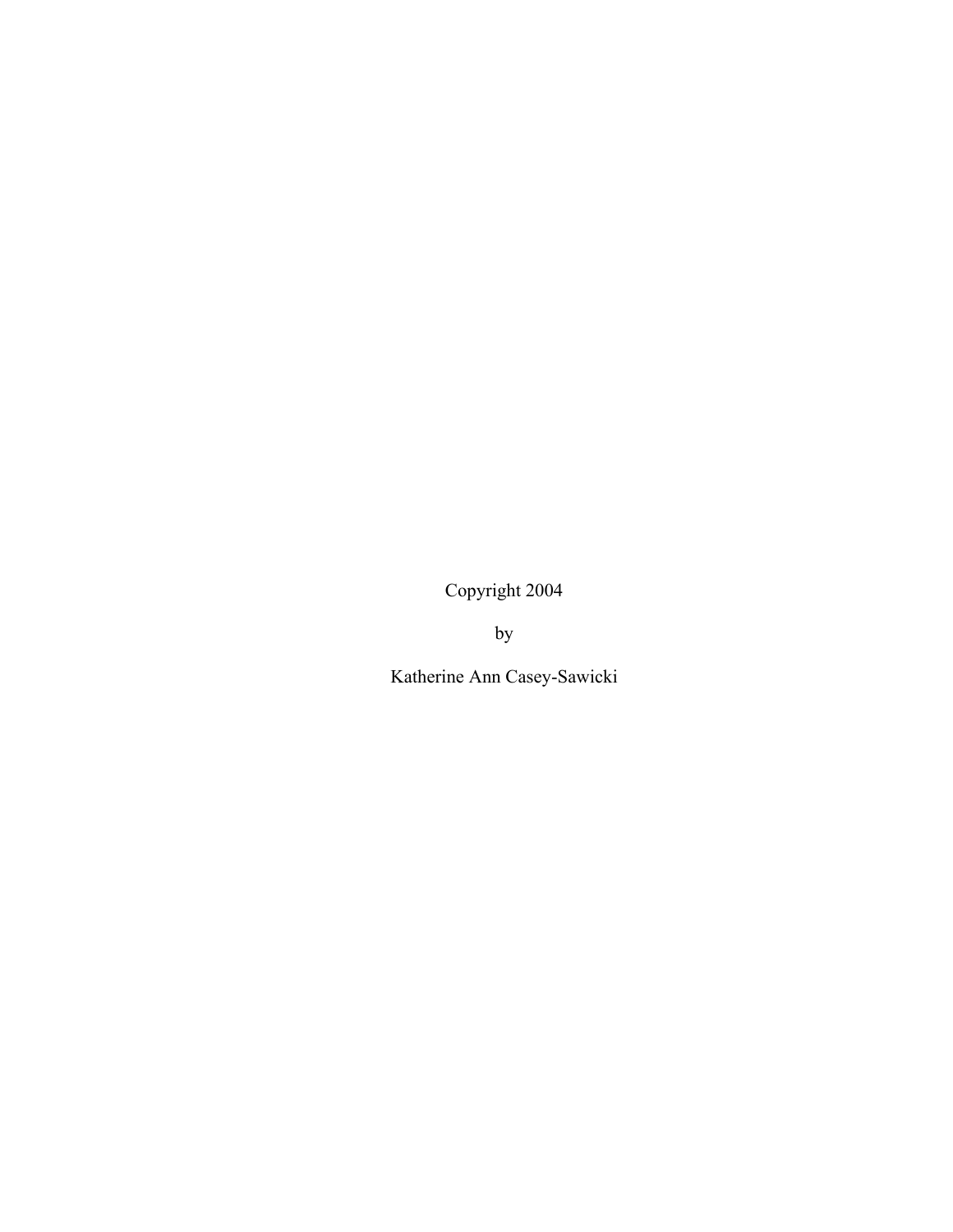#### ACKNOWLEDGMENTS

<span id="page-2-0"></span>I would like to thank Dr. Roger Beebe whose willingness to read the many drafts of this project and advise me in all aspects of the writing process and graduate life in general was far beyond what I ever could have expected. Thanks must go to Dr. Kenneth Kidd whose kind words and reassurance helped to assuage my near constant writing anxiety. My gratitude also goes to Jennifer Simmons who is the friendliest critic that I have ever had. This project would never have been completed without her accommodating ear and sharp eye. Also, thanks to Roger Whiston for teaching me how to talk about my work. The many Friday afternoons spent arguing over Deleuze were well worth it. I thank my mom, dad, and sister, Mary. Their often extravagant praise and encouragement were just what I needed while working on this project. Finally, I thank my husband, Barry Sawicki, who taught me that working towards real social change and being a part of academia are not mutually exclusive. His contributions to this project both intellectually and emotionally were immeasurable.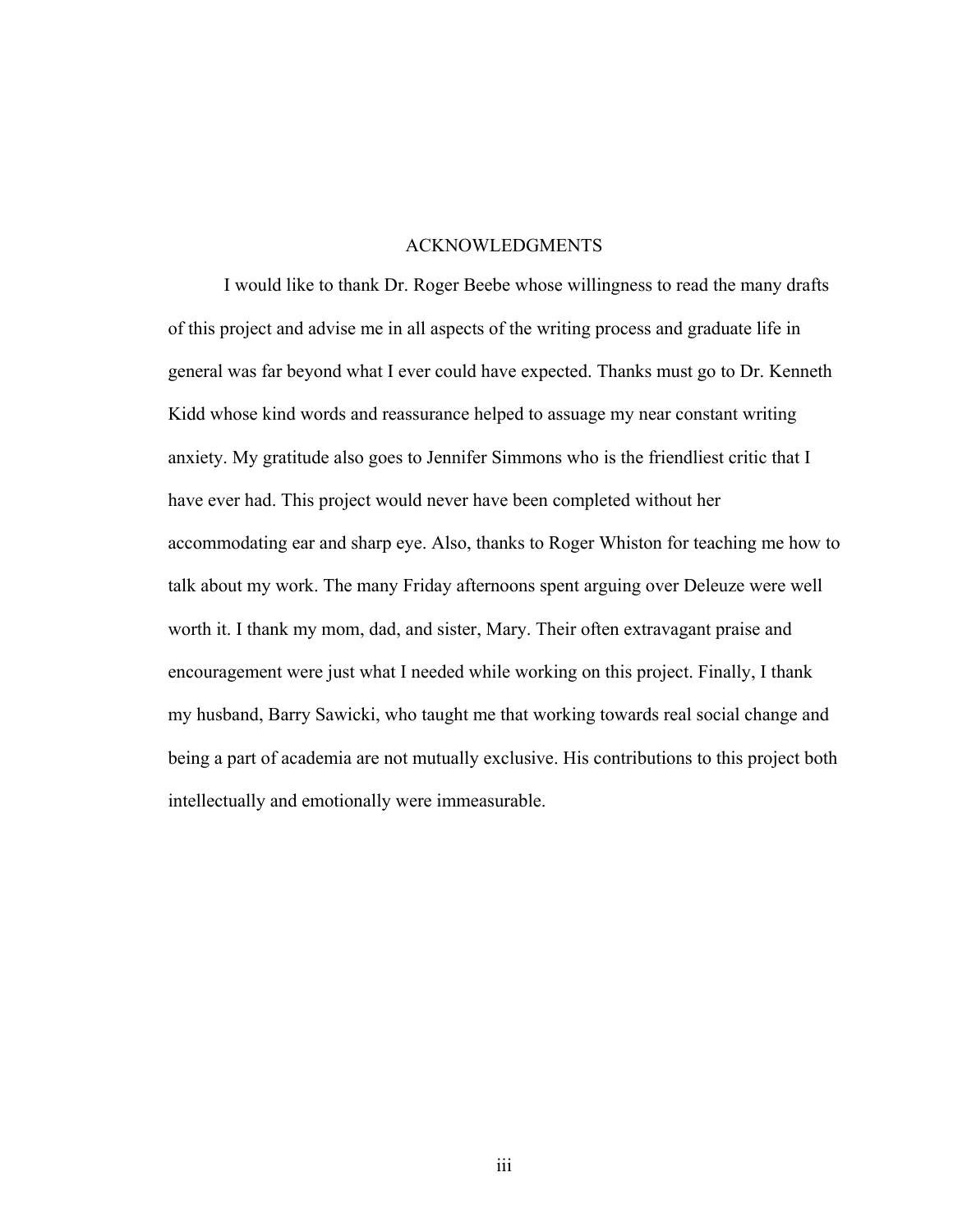# TABLE OF CONTENTS

|                |                                                    | page |  |
|----------------|----------------------------------------------------|------|--|
|                |                                                    |      |  |
|                |                                                    |      |  |
|                | <b>CHAPTERS</b>                                    |      |  |
| $\mathbf{1}$   | MAKING THE BAND-WIDTH: THE CONVERGENCE OF MEDIA 1  |      |  |
| $\overline{2}$ | NAMING THE BEAST: WHO WANTS TO MARRY A WOLF-MAN?14 |      |  |
| 3 <sup>1</sup> |                                                    |      |  |
| $\overline{4}$ | WHILE YOU WERE ACTING OUT: THE INTERACTIVE, THE    |      |  |
| 5 <sup>1</sup> | THE FEAR FACTOR: THE VALUE OF MOBILE SCREENS 41    |      |  |
| 6              | "IS THAT YOUR FINAL ANSWER?": THINKING THROUGH THE |      |  |
|                |                                                    |      |  |
|                |                                                    |      |  |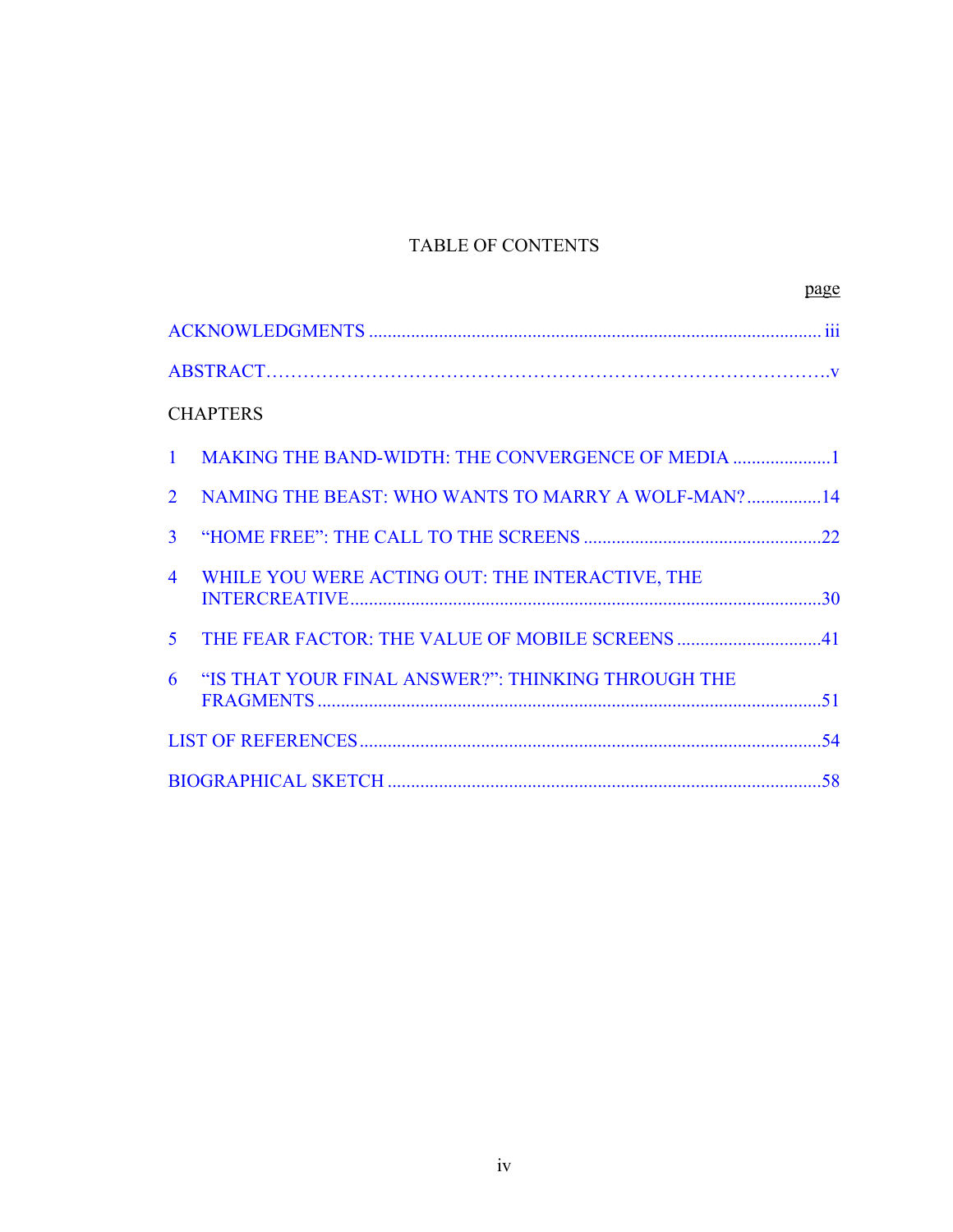Abstract of Thesis Presented to the Graduate School of the University of Florida in Partial Fulfillment of the Requirements for the Degree Master of Arts

## THE CIRCULATION OF REALITY TV AND INTERNET ACTIVISM: *REAL WORLD* MEET THE ZAPATISTAS

By

Katherine Ann Casey-Sawicki

#### May 2004

Chair: Roger Beebe Major Department: English

Over the past decade both Reality TV and Internet activism have proliferated across the mediascape. Often these two media forms are characterized as being in opposition to one another. This study, however, investigates the seemingly contradictory relationship between Reality television and Internet activism in order to work towards a demystification of their relationship and a (re)reading of their convergence in late capitalism. Through an examination of the very names "Reality TV" and "Internet activism" and a tracing of their "lines of flight," this project shows how these rhetorics actually cross, transform, and become one another. Through a decentered and Deleuzian kind of analysis, this project argues that we can read Reality television and Internet activism as feeding into desires for relevancy and biopolitical control on their circulation and undulation through the space of late capital. It is not just a matter of "infection" of political culture by mass media; instead, it is an "interlinking" and a process or "unnatural alliances."

v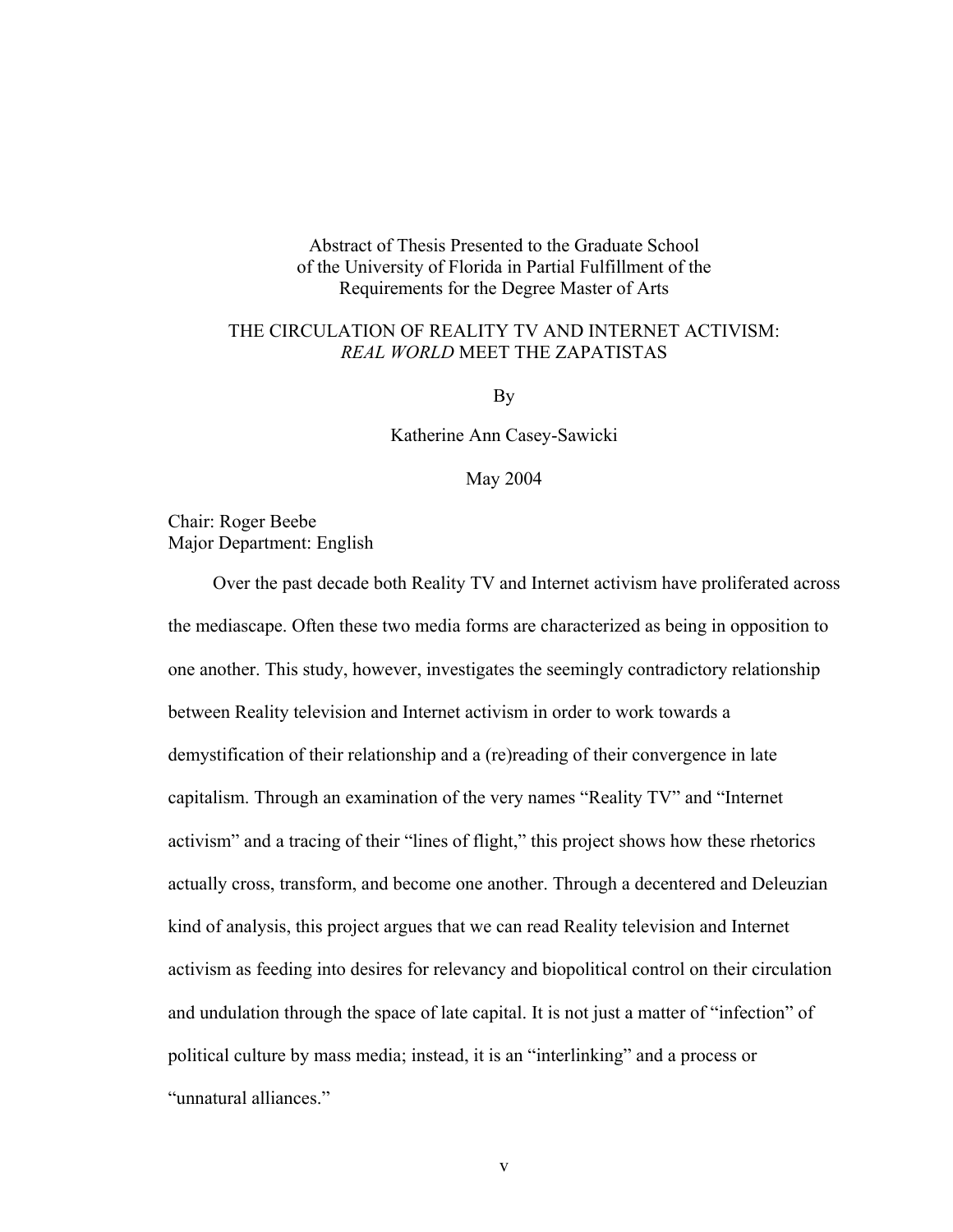Beginning with an examination of Mark Andrejevic's *Reality TV: The Work of Being Watched,* this thesis, while building on much of Andrejevic's central argument, questions his dismissal of Internet activism as politically unviable and attempts to open up the academic discourse of the relationship between Reality programming and Internetbased communication technologies beyond the realm of commercial surveillance. This opening allows for a provocative illumination of the multitude of ways in which Reality TV and Internet activism call viewers to action between screens, destabilize media boundaries, and recreate audience subject positions. While this project does not provide a "final answer" as to what counts as real political involvement, it does see these media forms as folding and unfolding in a process of becoming. They are neither simply liberatory nor regressive. Instead, they provide us with a map for imagining Frederic Jameson's notion of "new political art," a critical resistance that is both of and opposed to late capitalism.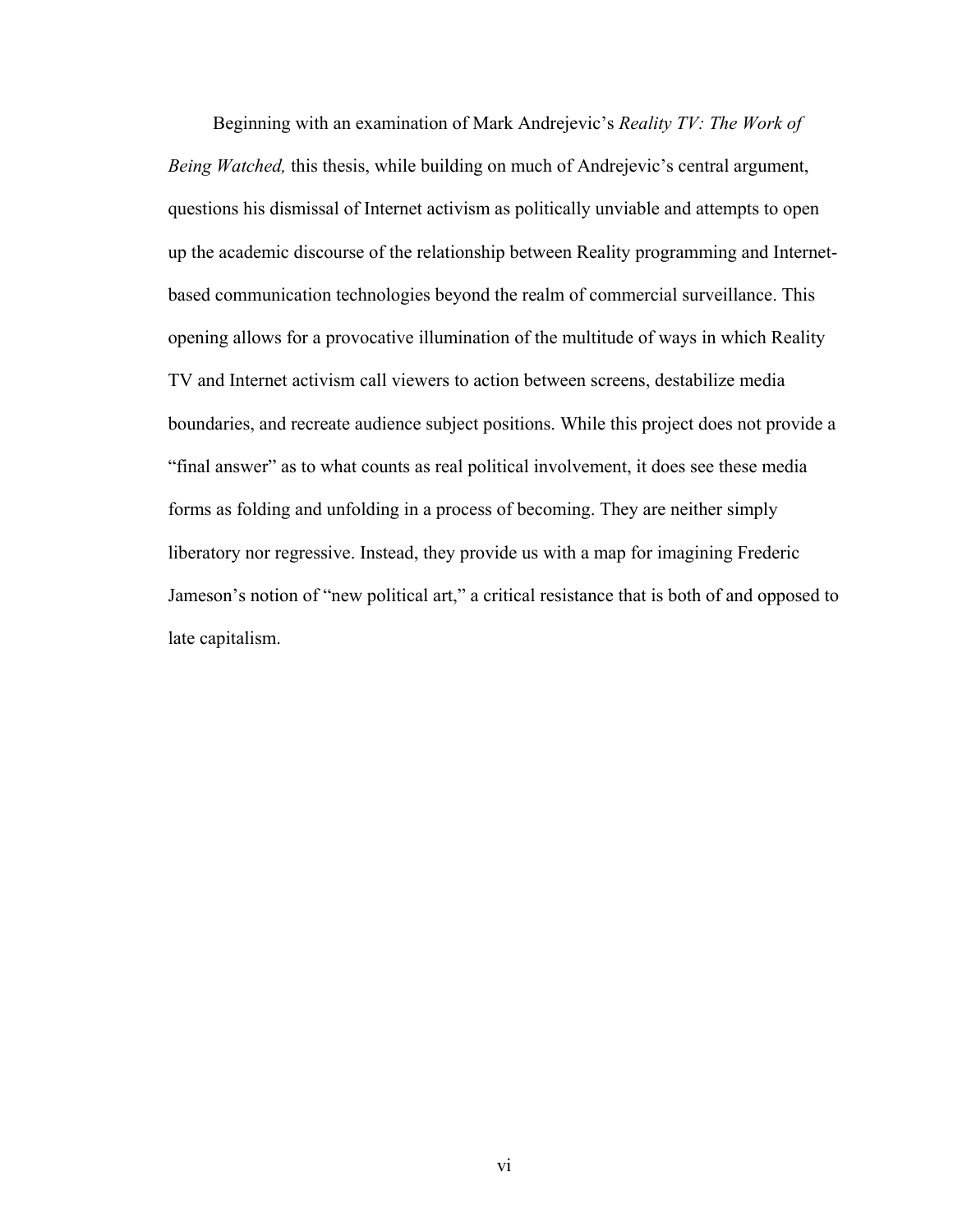#### <span id="page-6-0"></span>CHAPTER 1 MAKING THE BAND-WIDTH: THE CONVERGENCE OF MEDIA

*There ought to be some limits to freedom.* 

~George W. Bush in response to Zack Exley's campaign 2000 parody website, GWBush.com.

Sitting in my living room, reading a book, watching my husband play on the computer, and viewing *Queer Eye for the Straight Guy* on television, I began to think about my position in relation to both sets of media texts that were flowing towards me. My living room is arranged so that my couch is directly facing the television; the computer, which is against the wall adjacent to the television, also faces perpendicular to the couch and TV. Thus, depending on how I decide to sit on the couch, I can face either screen. That night I could simultaneously see the blue, gray, and green shadows that were cautiously being molded into the shape of an imagined metropolis in SimCity4 and the pained face of slob and forgetful husband, Adam, as the "Fab Five" had his unibrow waxed. I only had to shift my eyes slightly to the left to see the morphing city and to the right to see the painful waxing. I was between two screens; however, this virtual building and televisual makeover were not the only flows of information in the room. The Internet was also "on," opening up the living room and SimCity streets into the highways of cyberspace. Of course, this conception of the interconnected relationship between the computer and the television is nothing new to media studies. With the advent of home media centers that merge computer and television screen into one apparatus, the notion of a convergence of television and computer is well established. I am less interested in examining the two apparatuses themselves, than I am in the movement of the Internet and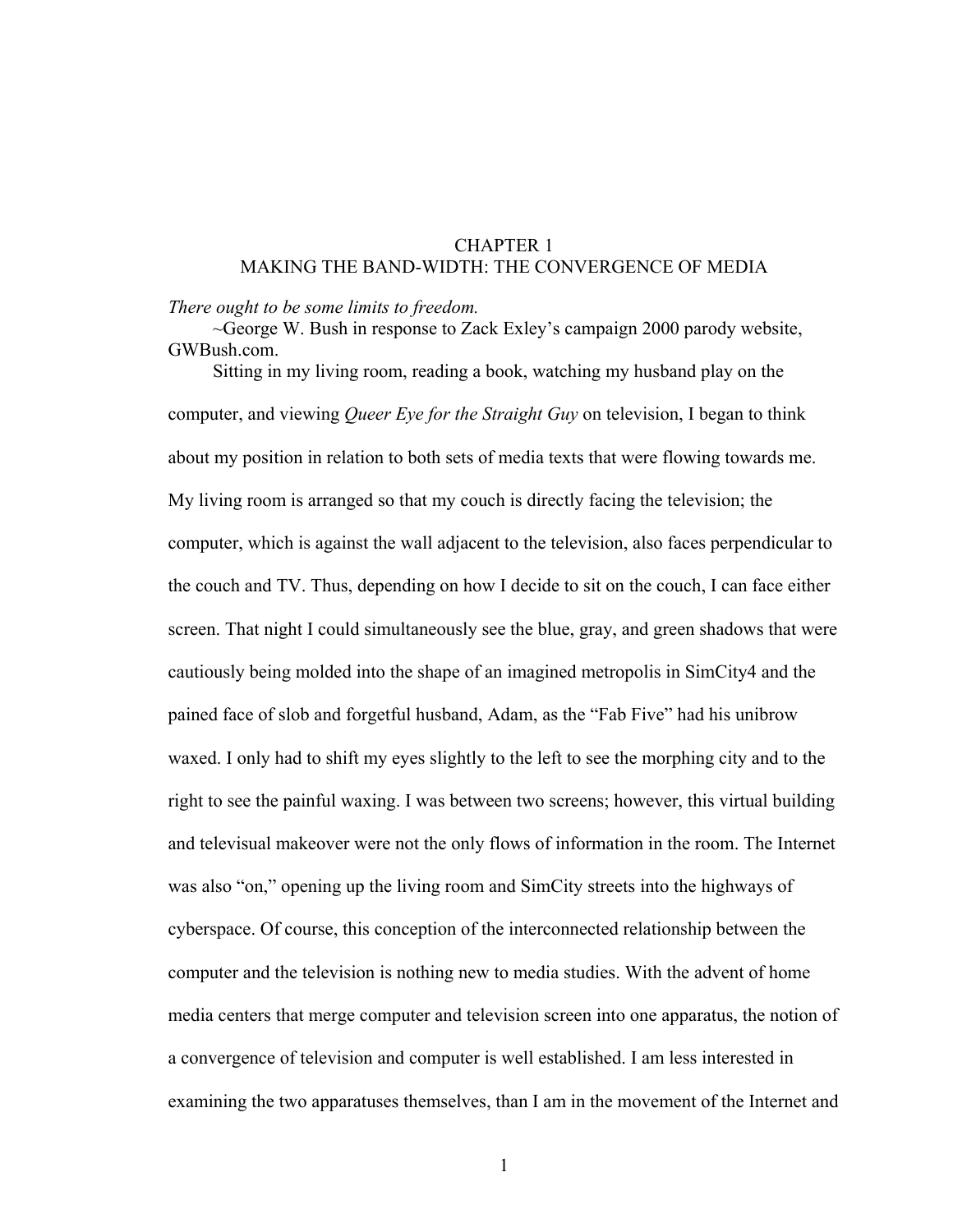TV "towards a converging viewing experience" (Friedman 16). Specifically, I am intrigued by the rapid proliferation of Reality TV of the past decade or more and the near simultaneous rise of Internet activism.

Beginning with *Candid Camera* in the forties and later *An American Family* in the seventies, so-called "Reality TV" has often been a more minor part of televised discourse. The late eighties and early nineties brought the crime-oriented *America's Most Wanted* and *COPS* as well as the more family-friendly *America's Funniest Home Videos* to the forefront. However, since *Survivor* first defeated *Friends* in the Nielson ratings, Reality shows have become one of the most prevalent forms of new programming on the major networks today. Last year, Bill Carter proclaimed on the front page of *The New York Times:* "Reality shows alter the way TV does business" (Carter A1). Indeed, he pointed out that this fall the television networks would include an unprecedented ten new Reality shows in their lineups. The impact of Reality TV on network television has been of such magnitude that Gail Berman, the president of entertainment for Fox, has said that, "The 50 year-old economic model of this business is kind of history now" (Cater A1). Networks are shifting to a fifty-two week schedule and filling those time blocks with cheaply produced Reality shows that employ few, if any, actors and allow for maximum product-placement. The move towards Reality programming has left many writers and actors afraid for their job stability and creative license. As Leslie Moonves, the president of CBS, puts it, "the world as we knew it is over" (Carter A1).

This proliferation of Reality programming has led some theorists to worry about its impact on political activist culture as well as other media. In *Blurred Boundaries*, Bill Nichols warns that "the danger exists that actual [political] struggles will take their cue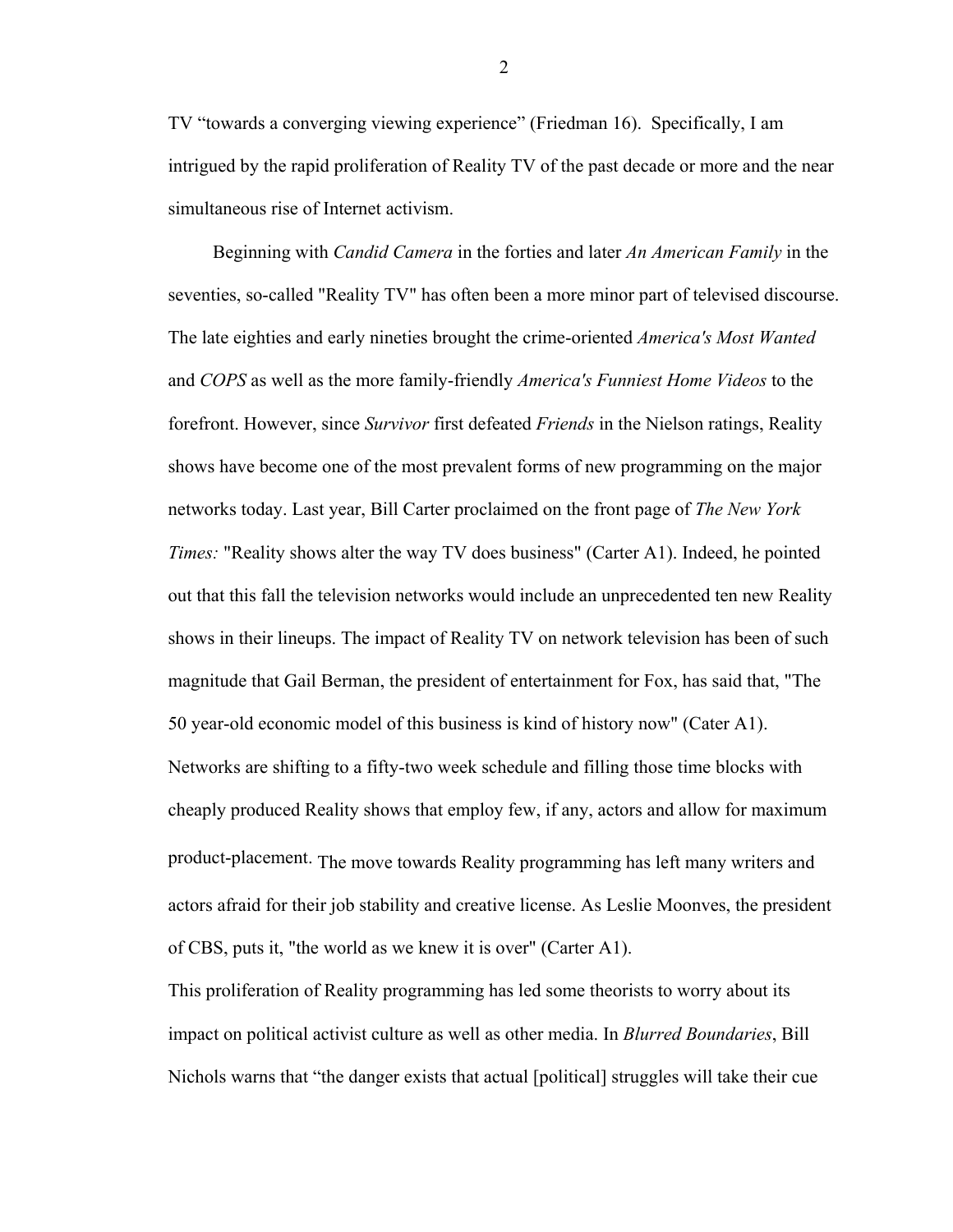from the rhythms of Reality TV" (60). His concern is that real life events and political issues will only hold the public's interest along the prescribed arc of televised coverage. Political action, in line with the logic of Reality TV, will "mirror the very forms of absorption and distraction that should be among its primary targets" (Nichols 60). While I agree that contemporary political action does indeed seem to reflect some of the logics of Reality programming, this mirroring is not necessarily a "bastardization" of dissident action. Instead, political action, as exemplified by Internet activism in particular, both recognizes the problems of a "commodified reality" that Reality TV points toward and exhibits some of the same rhetorical strategies as this televised mode of discourse. This is not necessarily, as Nichols argues, a "problem" for Web activism, but rather a symptom of postmodernity. Political action is not outside the target; it is already a part of the commercial flow of late capitalist culture that also defines the rhetoric of Reality television.

Mark Andrejevic's recent investigation of the relationship between the trend towards reality-based programming and the interactive, surveillance-based, Internet economy, *Reality TV: The Work of Being Watched,* explores this very phenomenon of convergence from which Nichols' fear emerge. This relationship, which is built upon a surveillance economy—in the form of webcams and e-commerce on the Internet and the discourse of video diaries, and "real" confessional moments in Reality shows encourages "self-discovery through self-promotion" (113). The relationship, he argues, is a pedagogical one that warns us against simply seeing participation and interactivity as inherently democratic. Indeed, the essential lesson of Reality TV to media critics, according to Andrejevic, should be that "a two-way, participatory medium is by no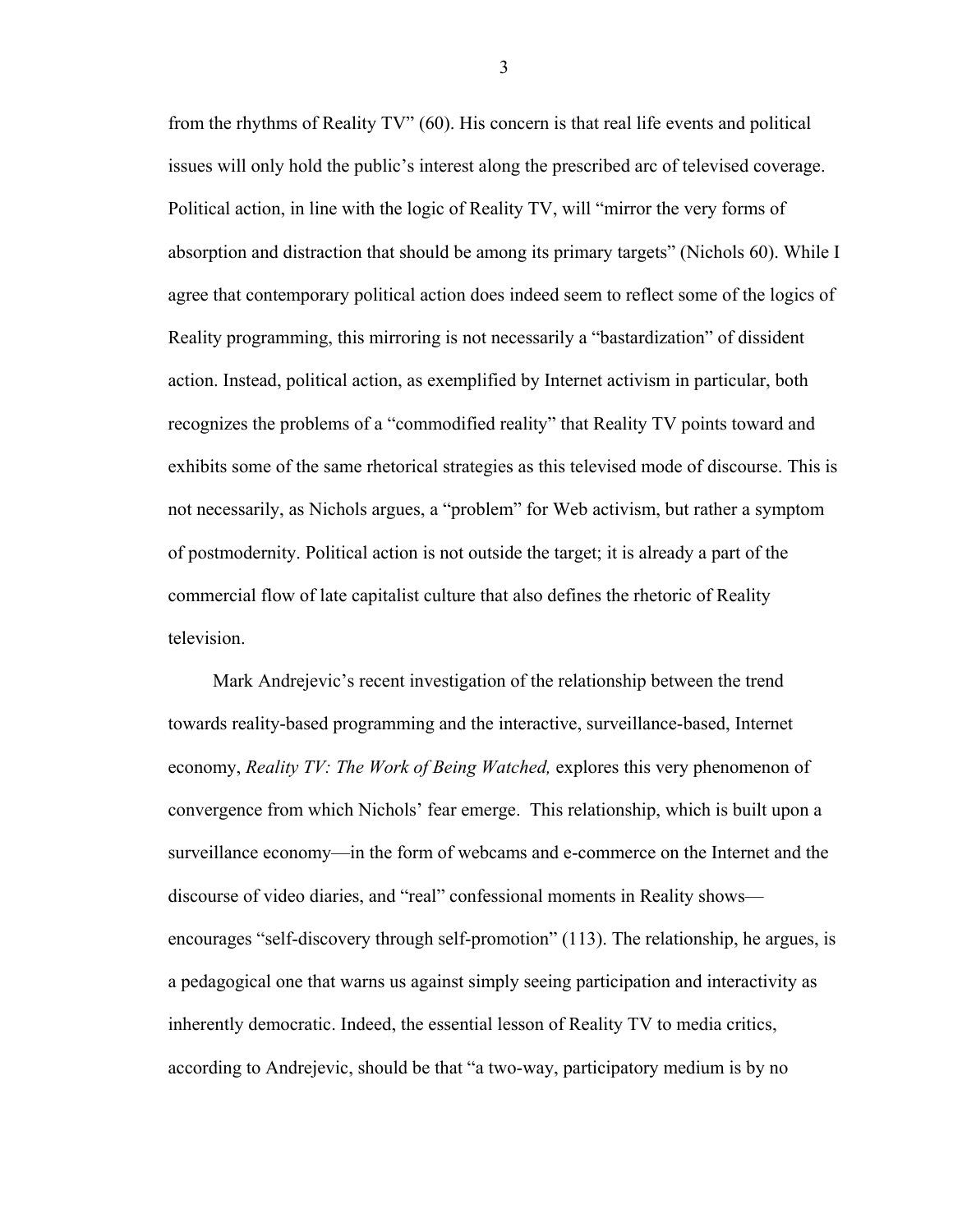means an inherently progressive one" (113). In other words, we should be wary of the promise of democratization that is offered up by the Internet in the age of Reality television. Through a thorough reading of *Big Brother*, *Survivor*, *Temptation Island*, *The Real World*, and *Road Rules*, Andrejevic examines the "work" of viewers and participants of Reality TV and equates this with the corollary positioning of Internet users as "individuals" through consumer surveillance. Reality television, according to this logic, is aligned with the merging of individuality, consumption, and surveillance that is at the heart of e-commerce. He explains:

The new economy relies on the assumption that individuality can be recovered from mass society through the process of individuation via customization—that consumers can express their uniqueness by participating in forms of customized production. Crucially, this participation comes about largely through the surveillance process—hence, the equation of pervasive monitoring with creativity and self-expression that is one of the hallmarks of the current generation of reality programming. (102)

Thus, Andrejevic posits that "reality becomes mass customized just as the online economy starts to become a reality" (114). In short, performing the work that it takes to get accepted on *The Real World,* sending in headshots, traveling hours to go to multiple interviews, and the eventual work/participation in the show itself in the name of "selfexpression," reflects the logic of an Internet site like Amazon.com, which tracks your choices and encourages you to "be the first to review this book!" or eBay, which asks you to join in a community of bidders. Individuality, through surveillance, becomes a tailormade commodity to be consumed.

Andrejevic goes on to explain that there are two kinds of "readers" of Reality TV the positivist and the "non-dupe" or savvy reader. The positivist is the believer in the "reality" of Reality TV as a kind of "study of human interaction" (124). On the other hand, he explains, building on Zizek and Lacan, that "non-dupes," are "savvy subjects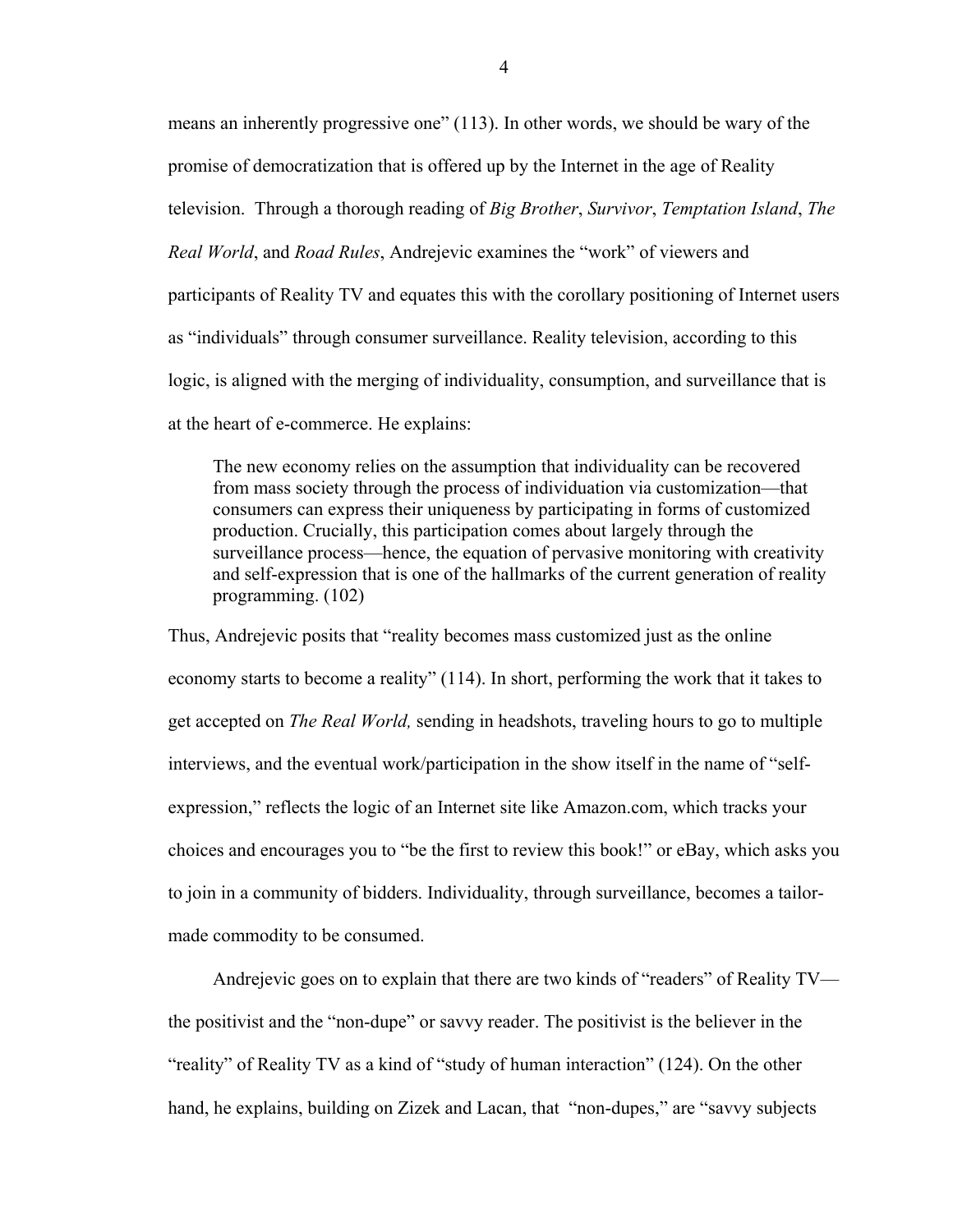[who] derive pleasure precisely from not being fooled by either the elite or social critics: they know just how bad things are and just how futile it is to imagine they could be otherwise" (178). It is this position, that of the savvy reader, which is perhaps most characteristic of the postmodern era of late capitalism. In other words, the "savvy" or "non-duped" reader is the cynical, ironic, postmodern figure who *knows* that s/he is a tool of globalism and likewise *knows* that there is nothing that can be done about it. The savvy readers see themselves as fully aware of the constructedness of Reality television. Nonetheless, what are they to do about it? Yes, that is not an actress playing a dumb bimbo on *Paradise Hotel.* She is the "real deal." Yet, this "bimbo" is edited into bimbo. She even plays "real" bimbo. The savvy reader sees all of this; however, they also see no way out of this seeing. This supposed knowledge, as Zizek explains in "The Sublime Object of Ideology," is not necessarily a simple unmasking of ideology. The "cynical reason" of the savvy reader, "with all its ironic detachment, leaves untouched the fundamental level of ideological fantasy, the level on which ideology structures the social reality itself" (Zizek 320). Thus, the satisfaction of knowing is not a radical position but rather a reinscription of the subject in ideology. Indeed, we need only look to the concept of the "fake" reality show, *The Jo Schmo Show,* or the B-celebrity smashing of *The Surreal World,* to see that Reality TV is fully aware of these ironic readers and sells back their cynicism. The fantasy, then, of Reality television "is the same as that of the interactive economy: that submission serves as a form of empowerment" (Andrejevic 192). The savvy response, in its acceptance of market forces and media manipulation, and the imagined power of such a position, is the very logic of e-commerce.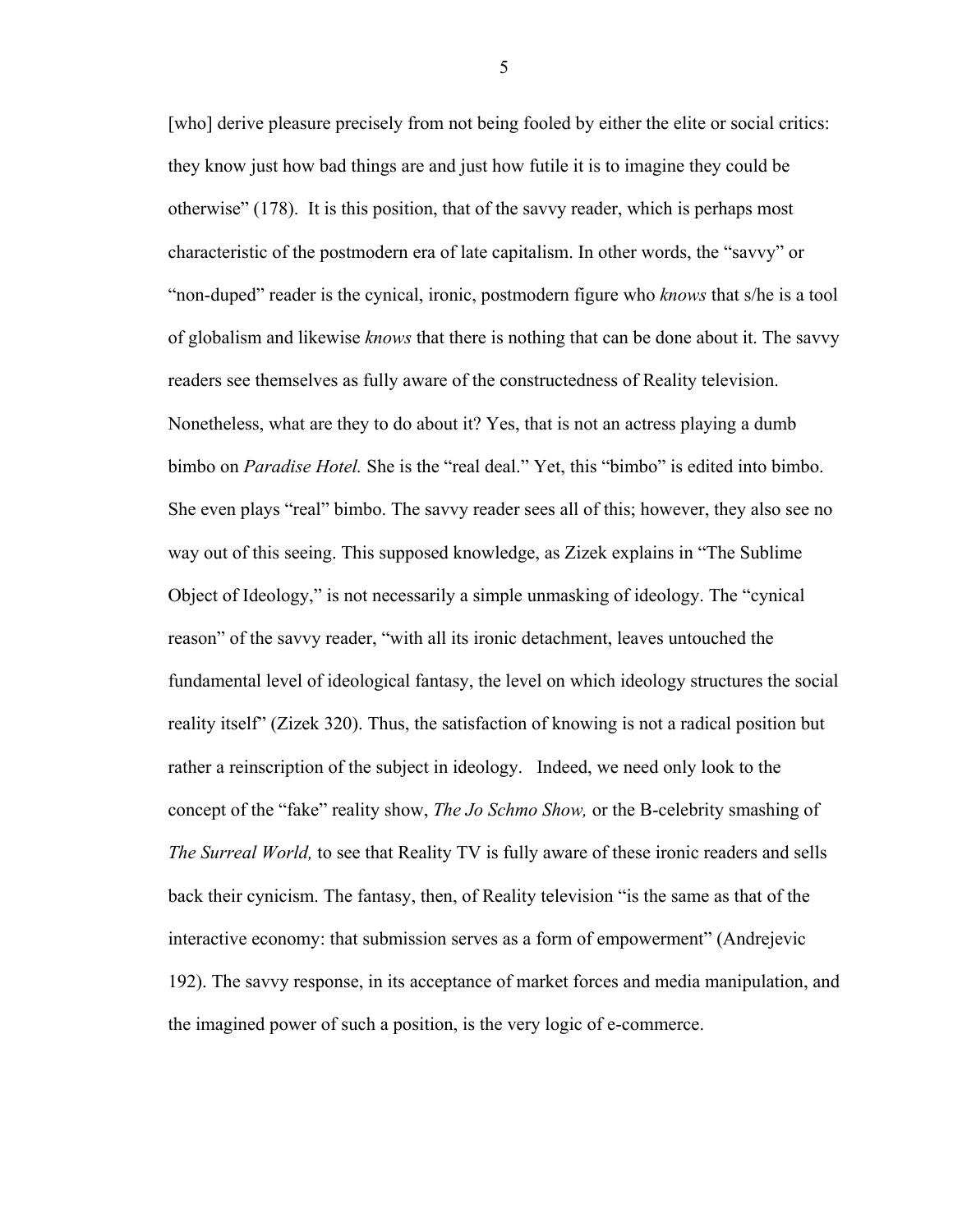The two possible subject positions, positivist and savvy, the former desiring the "real" of Reality shows and the latter celebrating their own knowledge and donothingness in the face of that knowledge, each gestures towards the other as problematic. Each position "points to the inadequacy of the other's conception of the real, thereby tracing the negative image of a real that cannot be contained by such conceptions" (Andrejevic 222). This leaves the audience at a kind of impasse. Reality television can not deliver either the promise of a pure social experiment in "reality" to the positivists or, because of its very claim to reality, the pure "real" of its entertainment value to the non-duped. The "reality" of Reality TV is ultimately unsatisfactory as a means of representing the real, and this is the very problem of the equation of interactivity with democracy through the Internet that Andrejevic seeks to illuminate. To the subject's impasse Andrejevic answers that the recognition of the "inadequacy of commodified reality," which is the, albeit unintended, end message of Reality TV, "is the precondition for the development of an elusive—but critically important—conception of what might count as real participation, or participation in reality" (223). Ironically enough, Reality TV, through its message of the poverty of a system that equates democracy with the market and free choice as the freedom of consumer choice, actually encourages us to question how we can be politically empowered in a capitalistic culture. The question is how can citizens find political empowerment and a "voice" in an age of multinational capitalism and spreading "free trade"?

Andrejevic never answers; he fails to give a solution to the conflict of this commodified, postmodern, ideological prison he constructs out of the relationship between Reality TV and the Internet. He argues that his book focuses primarily on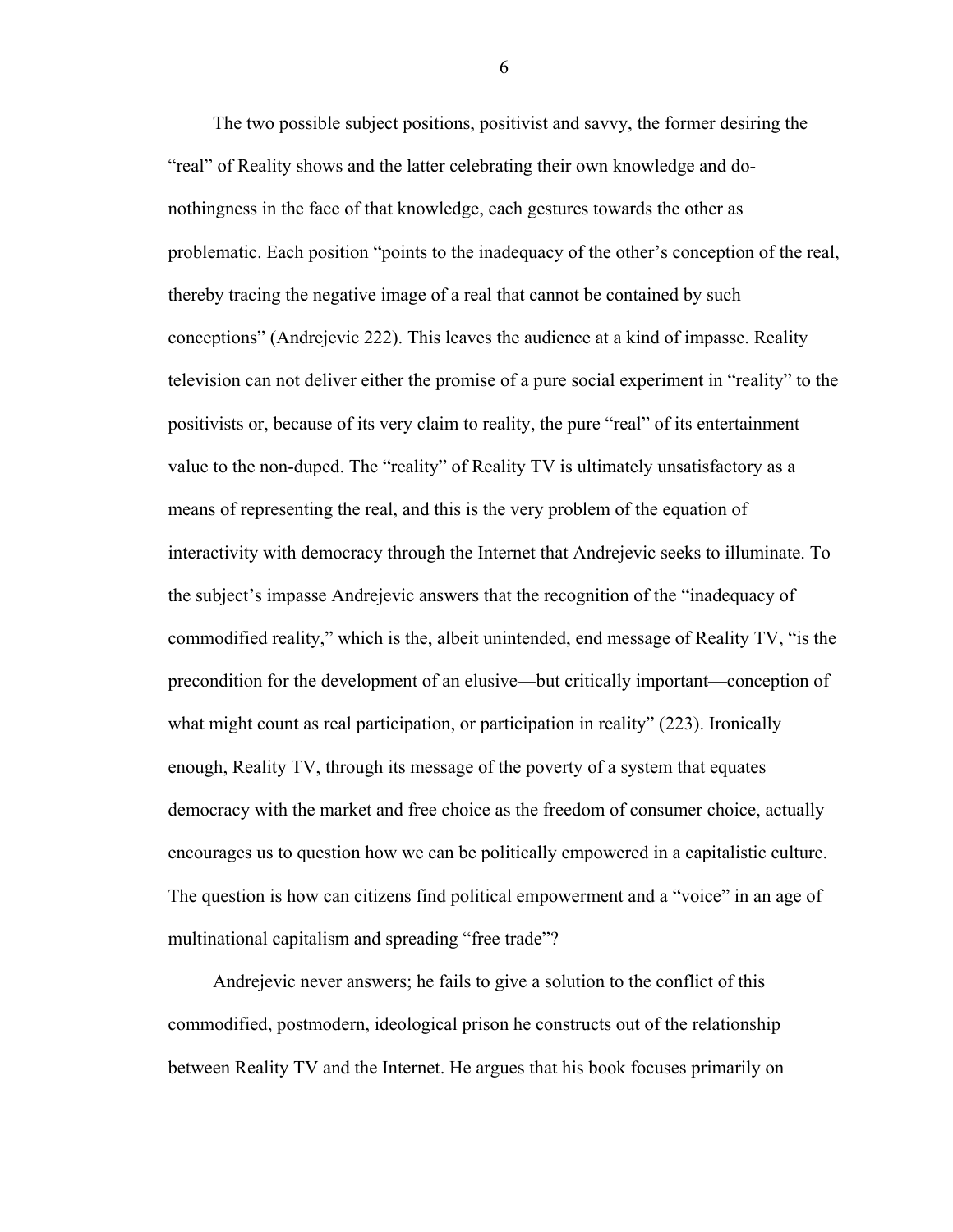economic uses of the Net because "it is in the economic register that the promise of democratization is deployed as a strategy of rationalization, a fact symptomatic of the reduction of democracy to capitalism" (219). In fact, he does not consider the possibilities of Internet activism at all. While he does acknowledge that the Net may provide "certain organizational advantages" to political organizers and activists, he quickly counters that there are "some palpable disadvantages" as well (219). Citing technology critic, Kevin Robins, Andrejevic posits that "virtual communitarianism is a stultifying vision-an absolutely anti-social and anti-political vision" (219). It is here that I must part ways with Andrejevic. To simply discount political activism on the web exemplifies the very err of the non-duped that Andrejevic so astutely illuminates in his book. In his classic reading of the exercise of power, Foucault notes that power relations are a matter of "strategic positions" and that "they define innumerable points of confrontation, focuses of instability" through which power relations can be inverted, even if only temporarily (465). Power, then, even economic power, is not as all encompassing and politically stultifying as Andrejevic would have us believe.

There are pockets of resistance on the Internet that seem to have political potential and have gained "strategic positions" through which to affect real material, political, commercial, and social change. By seizing territory for democracy, these groups, such as MoveOn, Indymedia, YellowTimes, and others have gained a position that would otherwise be seized for commerce and the market. This does not mean, of course, that these "pockets" are free from the market or global influence; indeed, they are clearly only available because of the movement towards the global spread of capitalism. It is not my intention to suggest that these groups offer a kind of utopian solution to the problems of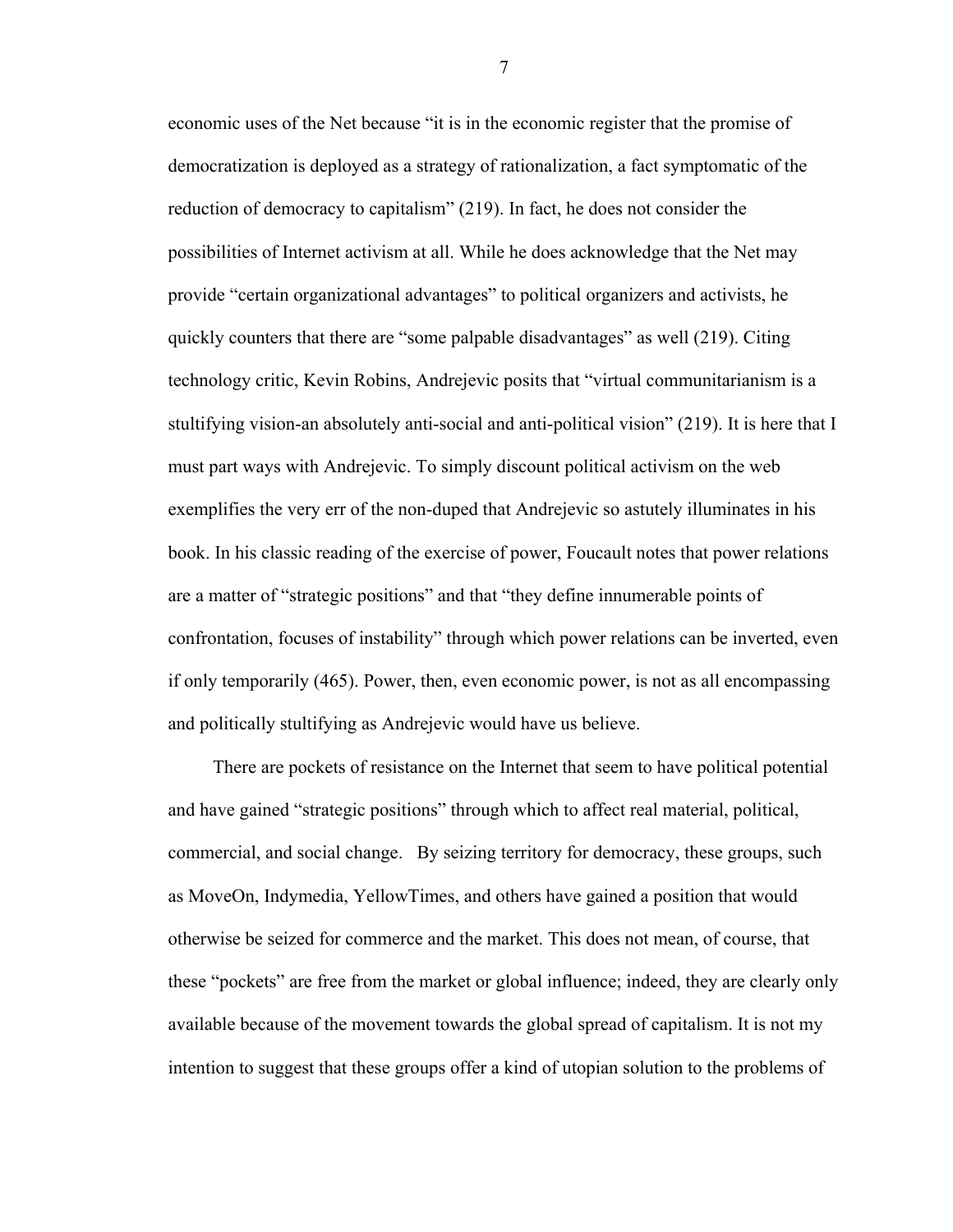mass consumption and the push towards free trade. These sites work within what has become, since the National Science Foundation closed direct connection to the research backbone and most US web traffic was privatized and routed through interconnected network providers, a commercial medium (Kristula). As individual sites on the Internet and, as I will discuss later in this project, even singular wireless screens that have stretched the boundaries of the "web," they are part of the network and "flow" of commercial sites that also comprise the Net. They are, quite simply, part of the web that is Internet. These sites and wireless tools allow for greater political involvement (although whether or not this involvement is "significant" has yet to be determined); yet, they work within the structures of a system that, in some ways, does seem to exemplify the "reduction of democracy to capitalism." Like Andrejevic, I believe that "demystifying the promise of new information and communication technologies means considering their emerging uses not in isolation but in relation to each other and to their historical context" (21). Thus, I think that it is most useful to see these sites of Internet activism not as mere blips of possibly positive answers to the "reality of participation," but as part of a larger rhetoric that is echoed in the mass media in general and in Reality television in particular. In their very similitude, Net activism and Reality TV recognize a common desire of the multitude to have a voice in mass media and to take part in and help shape the discourse of media.

In *Future Active: Media Activism and the Internet*, Graham Meikle, quoting Kalle Lasn, the creator of *Adbusters*, the magazine of culture jamming, argues that we must recognize the strange postmodern contradictions of existence within capitalism:

I think that in this crazy postmodern age of ours, we're all stuck in this 'hall of mirrors' […] All of us move from being zombied out in front of the TV set one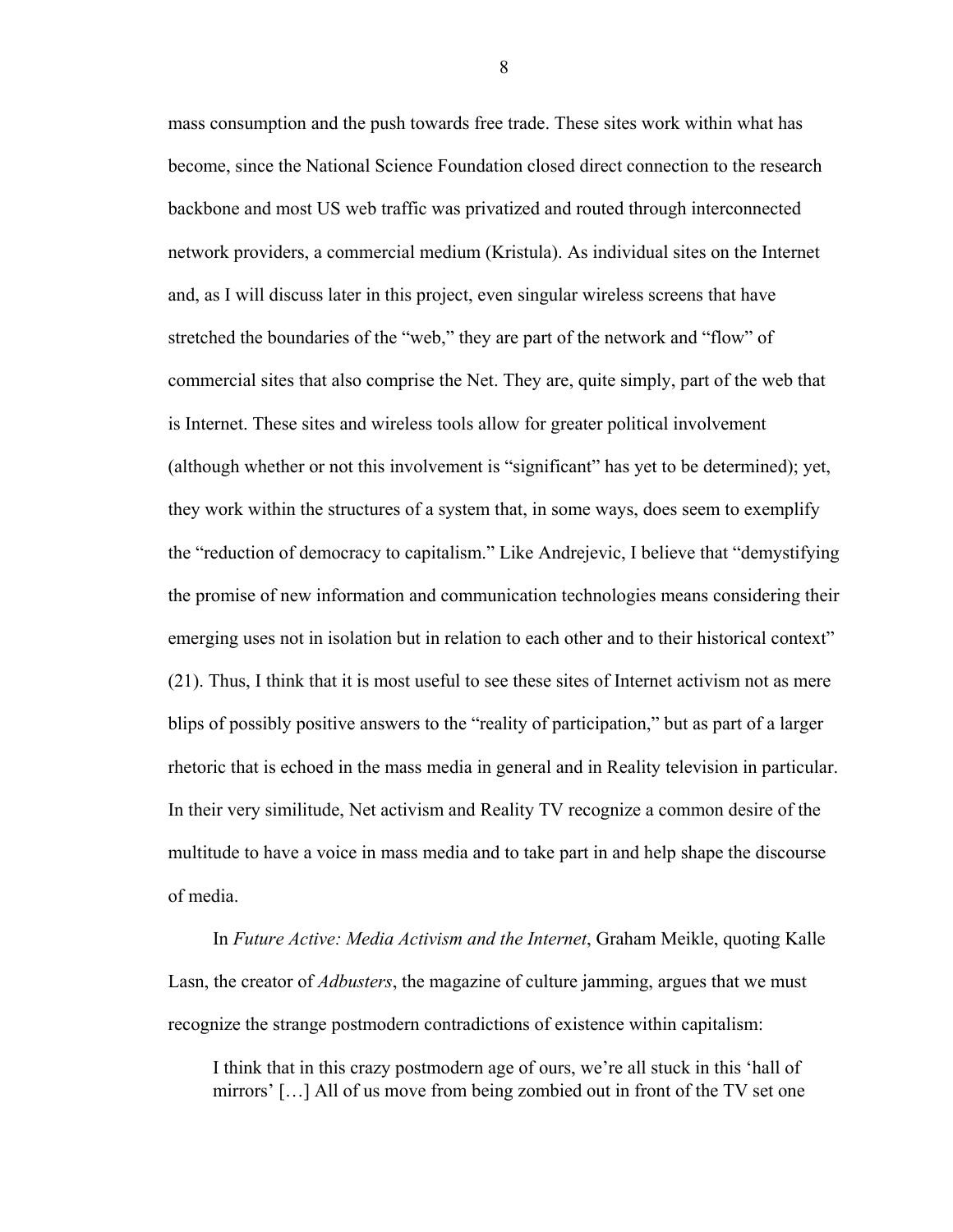moment, to suddenly trying to be empowered and really understanding what's going on, and trying to fight back against this advanced consumer capitalism that's somehow eating us up in all kinds of ways. I think that's just part of the postmodern condition, and that contradiction is inherent in our age, and in many of our psyches and personalities. I myself can't quite get away from it; I oscillate between the two states myself and don't quite understand it. (139)

While this notion that viewers are merely "zombied out" in front of the television, that we are simply passive consumers, is manifestly counter to my analysis of mass media audience positions, I do think that Lasn's anecdote gestures toward the contradiction that many academics, activists, artists, media theorists, and "average Joes" everywhere are aware of: we simultaneously want to enjoy the fruits of consumer capitalism and nevertheless (re)make, (re)work, and (re)imagine these productions. This is the predicament that motivates my exploration of the connections between Reality TV and Internet activism. These two global texts seem to uniquely allow for an exploration of the contradictory nature of our positions as both consumers and producers in late capitalism. Through a converging discourse of participation, education, and entertainment, Reality programming and Web activism acknowledge this desire to see what is "really" happening out there in the cultural landscape and to perhaps even have an effect upon or somehow change the oftentimes confusing, interconnected, multiplicities of the "hall of mirrors" that is the postmodern age of celebrity.

In a videotaped message to the 1997 meeting of the Media and Democracy Congress in New York City, Subcommandante Marcos, the leader of the Zapatista movement in the Chiapas region of southern Mexico, decried the "fourth world war [of] neoliberalism" and called for an alternative to a one-way hierarchical model of media. He said:

…the world of contemporary news is a world that exists for the VIP's-- the very important people. Their everyday lives are what is important: if they get married, if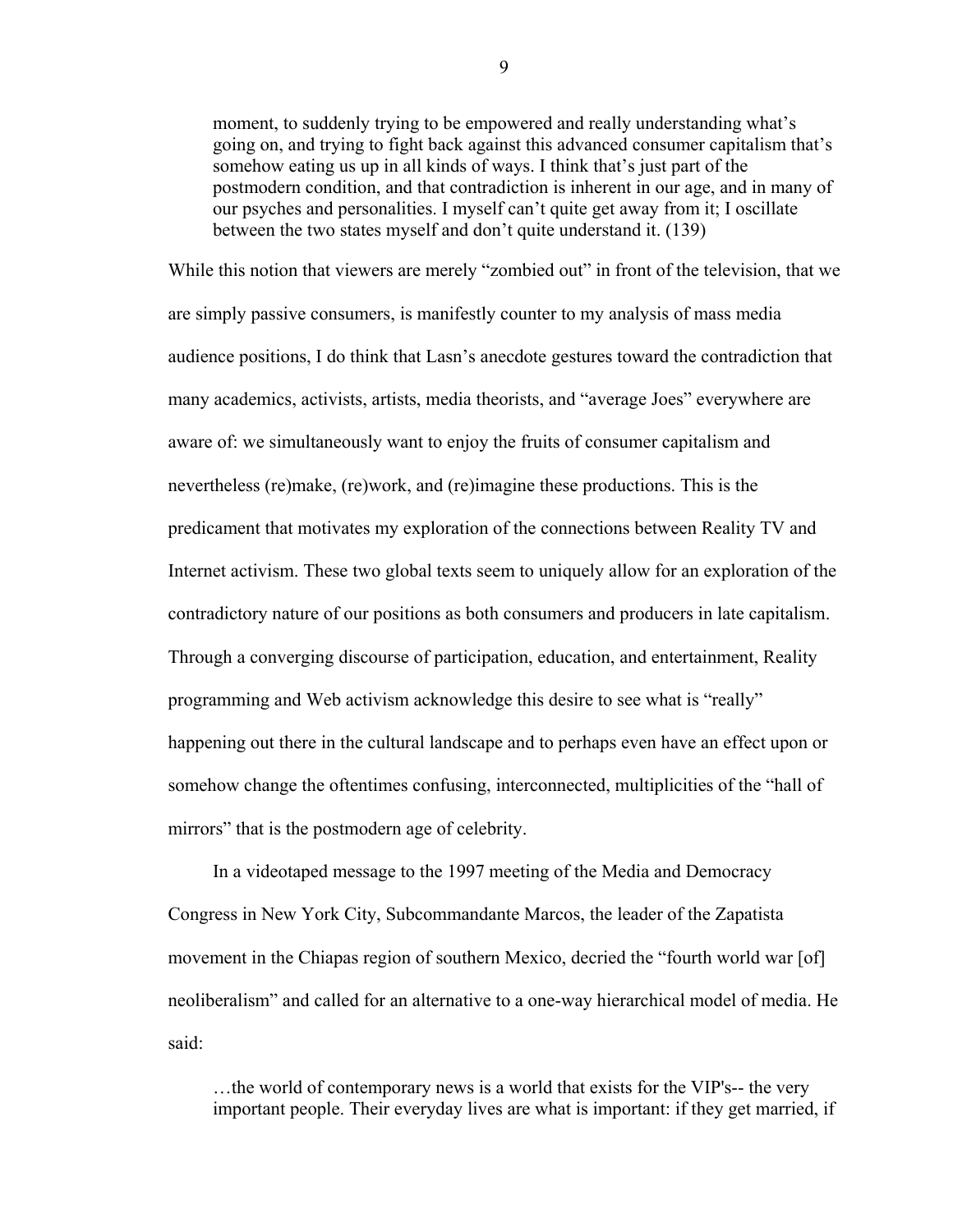they divorce, if they eat, what clothes they wear, or what if they clothes *[sic]* they take off-- these major movie stars and big politicians. But common people only appear for a moment-- when they kill someone, or when they die. For the communication giants and the neoliberal powers, the others, the excluded, only exist when they are dead, or when they are in jail or court. This can't go on. Sooner or later this virtual world clashes with the real world. And that is actually happening: this clash produces results of rebellion and war throughout the entire world, or what is left of the world to even have war.

We have a choice: we can have a cynical attitude in the face of the media, to say that nothing can be done about the dollar power that creates itself in images, words, digital communication, and computer systems that invades not just with an invasion of power, but with a way of seeing that world, of how they think the world should look. We could say, well, "that's the way it is" and do nothing. Or we can simply assume incredulity: we can say that any communication by the media monopolies is a total lie. We can ignore it and go about our lives.

But there is a third option that is neither conformity, nor skepticism, nor distrust: that is to construct a different way-- to show the world what is really happening-- to have a critical world view and to become interested in the truth of what happens to the people who inhabit every corner of this world. (Marcos)

Like Andrejevic, Marcos acknowledges the conceivable subject positions for readers of popular culture: conformist or cynic. However, unlike Andrejevic, Marcos offers a way out of this dilemma: we can invent and construct a "different" way. What Marcos is calling for is an "independent" media, a people's media. Instead of either giving up to the power of a non-representative media or abandoning communication through mass media, we can build our own. As an Indymedia local site's banner says, "Don't Hate the Media-Become the Media." Indeed, Subcommondante Marcos' call to creation and participation in the mediascape prefigures Hardt and Negri's explanation of counterpower in *Empire.* Hardt and Negri argue for a new materialist teleology that is in opposition to Marx's conception of proletarian struggle as the mole in subterranean tunnels. In reference to the "new quality of social movements" as illustrated by the Chiapas rebellion, Tiananmen Square, the LA riots, and the mid-90s strikes in Paris and Seoul, Hardt and Negri argue that "the figure of an international cycle of struggles based on the communication and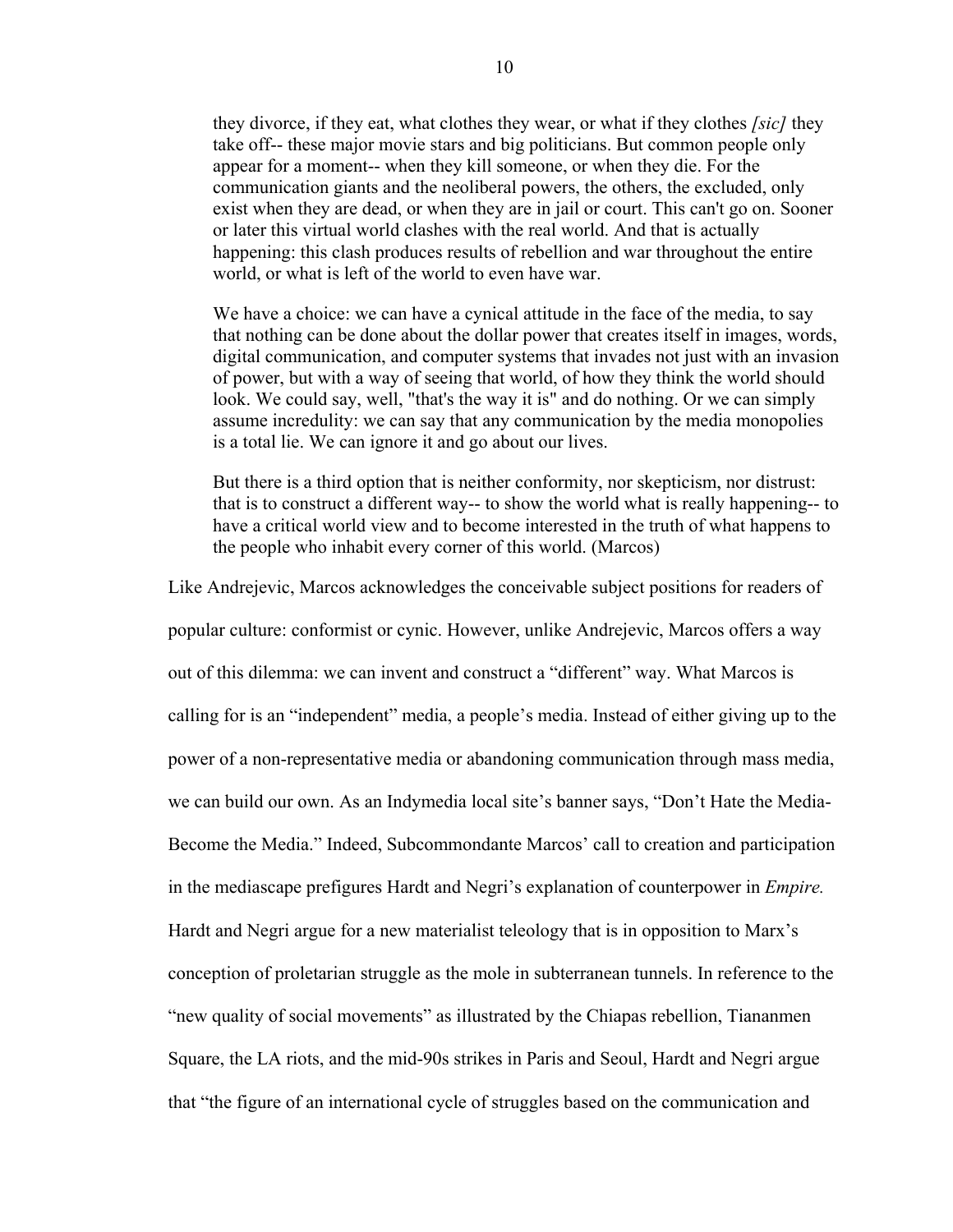translation of the common desires of labor in revolt seems no longer to exist" (55-56). Instead, we have a new model born in the final years of the twentieth century. Although these movements "focused on their own local and immediate circumstances, they all nonetheless posed problems of supranational relevance" (56). These are biopolitical struggles—movements invested in the form of life and the creation of "new public spaces and new forms of community" that must still fulfill the primary political task of "recognizing a common enemy and inventing a common language of struggles" (56-57).

However, the divide between economic and political fights signified by Marx's mole that emerges "in times of open class conflict" has been reimagined by Hardt and Negri as the undulating and encompassing snake of struggle that "slither[s] silently across these superficial, imperial landscapes" (58). The struggles, then, are both of and in opposition to global capitalism; they are a "counterpower that emerges from within Empire" (59). The postmodern "revolutionary" movement, then, is not a matter of strict opposition to Empire per se as much as it is from within Empire. It is the decentralized power that exists within, throughout and in opposition to multinational capitalism. As Hardt and Negri argue, "the deterritorializing power of the multitude is the productive force that sustains Empire and at the same time the force that calls for and makes necessary its destruction" (61). As Jay Sand, a volunteer at the original Seattle Indymedia center, says, "It's not an isolationist movement […] These people want a different type of globalization—one that doesn't emanate from what's best for corporate leaders" (Giuffo). This counterpower, then, is not in opposition to globalization but rather is globalism in a divergent form.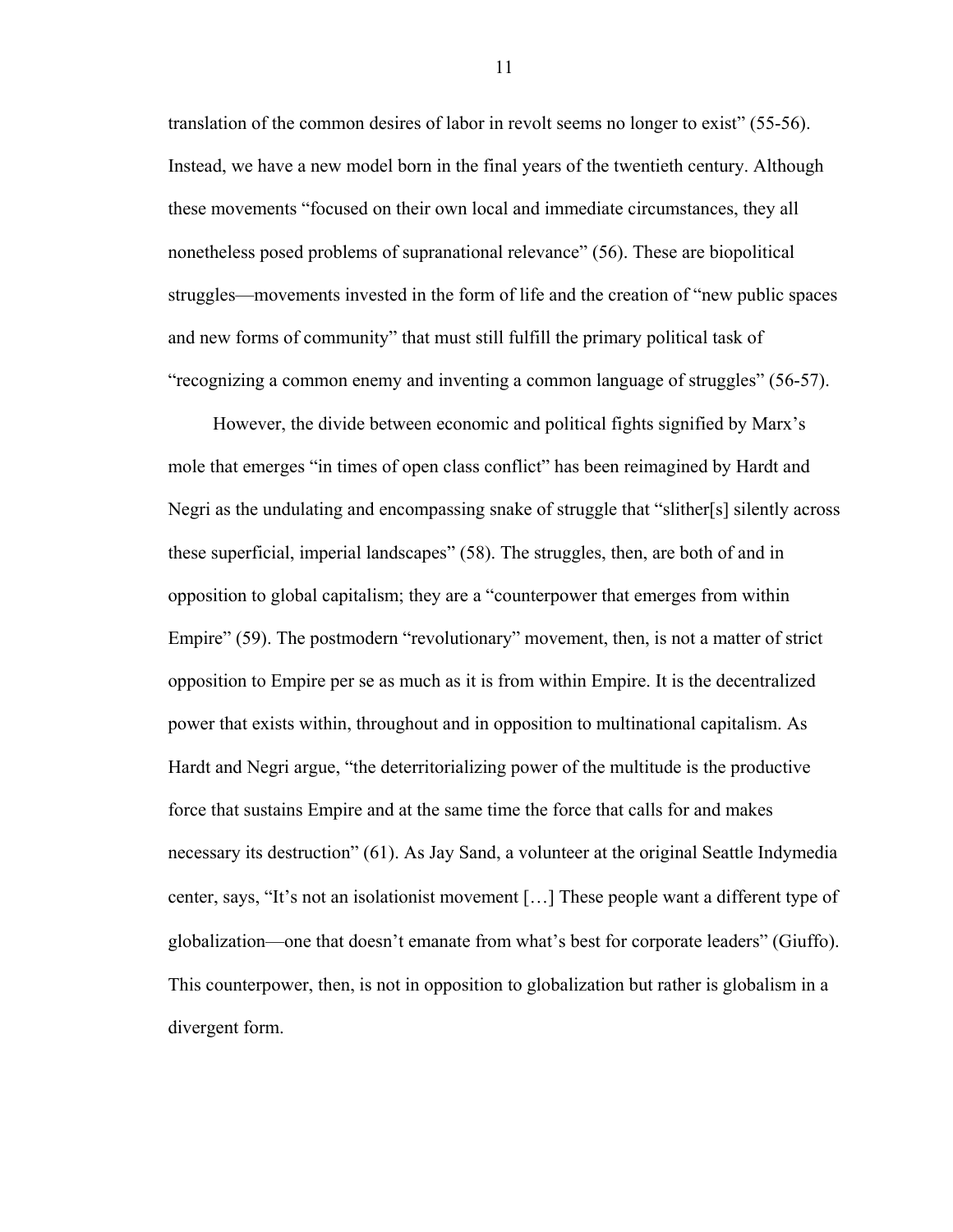Subcommandante Marcos' comments above imagine not only this possibility of counterpower and the need to create within the global mediascape, but also a seemingly contradictory push towards the "real" of the matter and the "truth" through a new construction of our position in relation to mass media and communication technologies. For Marcos and the Zapatista movement, the construction of a different way to communicate is "to show the world what is *really* happening-- to have a critical world view and to become interested in the *truth* of what happens to the people who inhabit every corner of this world" (Marcos, italics added). Even in his recognition that we can not either ignore or resign ourselves to the power of corporate media and instead must create our own "mass media," he is still invested in the primacy of one-truth. There is a desire to illuminate the real of Chiapas for the conference attendees in New York and in turn to have them illuminate and spread the real though their investments in various medias. Of course, this rhetoric of reality and truth is ever-present in the expanding landscape of global mass media. These two seemingly disparate media texts in particular—Reality programming and Internet activist sites—are intimately invested in this discourse of reality and truth. From the promise that you will be able to see "when people stop being polite and start getting real" (*Real World*) to uncovering "the whole truth about the Iraq war" (MoveOn), both Reality programming and Web activism play upon the same desires that Subcommondante Marcos articulates: the struggle for real and meaningful participation, creation, and knowledge of the truth. The languages of both media influence, reflect, and inflect one another. They seem to tap into an overwhelming desire on the part of the multitude to somehow touch the real, "make a difference," and simply enter into the mediascape. Both sites, through similar rhetorical devices and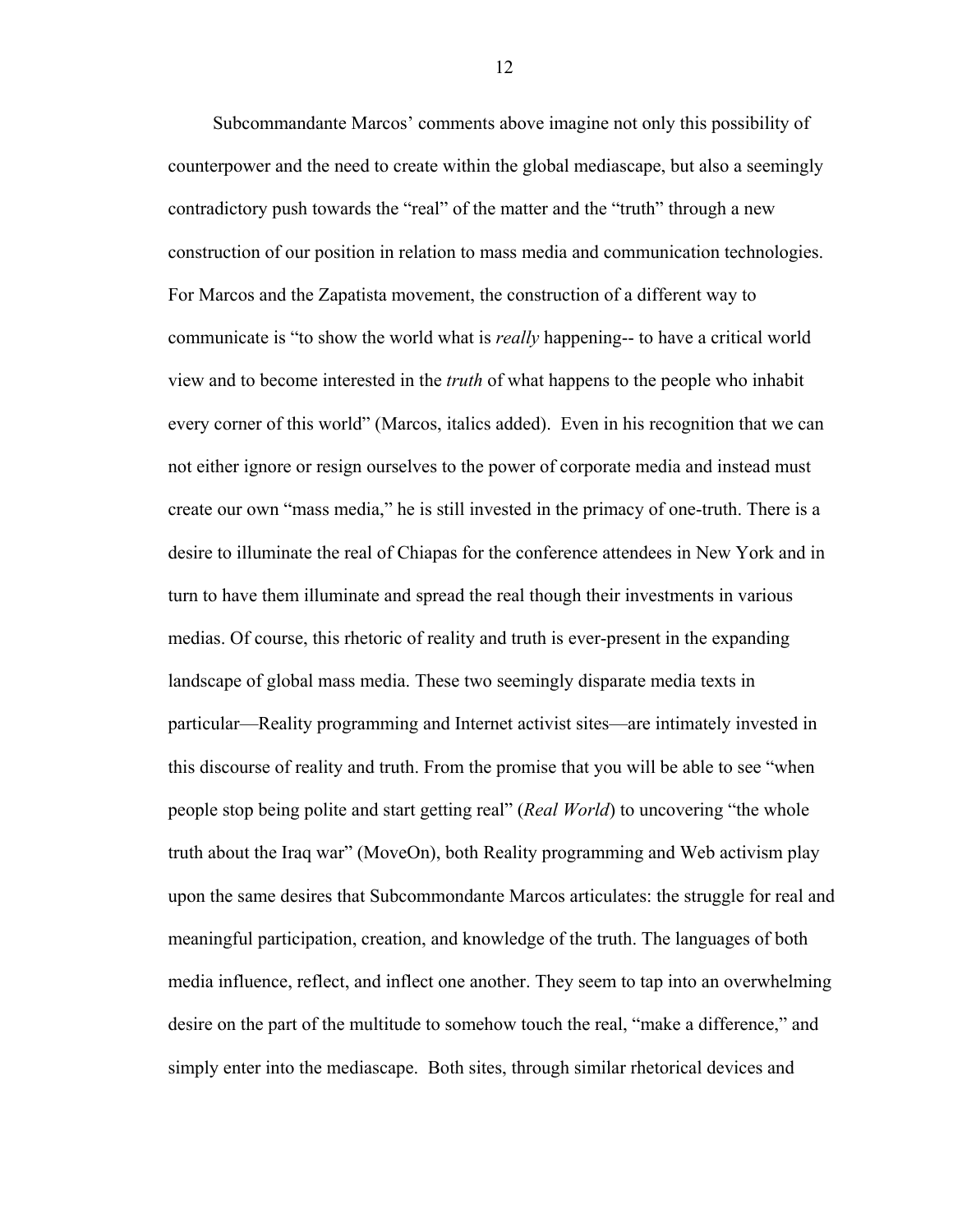strategies, are contingent upon, reinforce, and yet challenge global, multinational capitalism. As strange bedfellows that both enter into and exploit a desire for participation, reality, and truth, Reality TV and Internet activism allow us to consider the implications and complications of attempting to answer Subcommondante Marcos' charge to envision a different way. In realizing the interconnectivity of the figures of Reality television and Net activism, we can perhaps begin to gesture towards the ways in which we can harness and rework the various rhetorics of mass media as powerful tools in a struggle towards both a clearer understanding of the complex world in which we live and the possibilities of real, individual, and democratic involvement in the creation of our own representations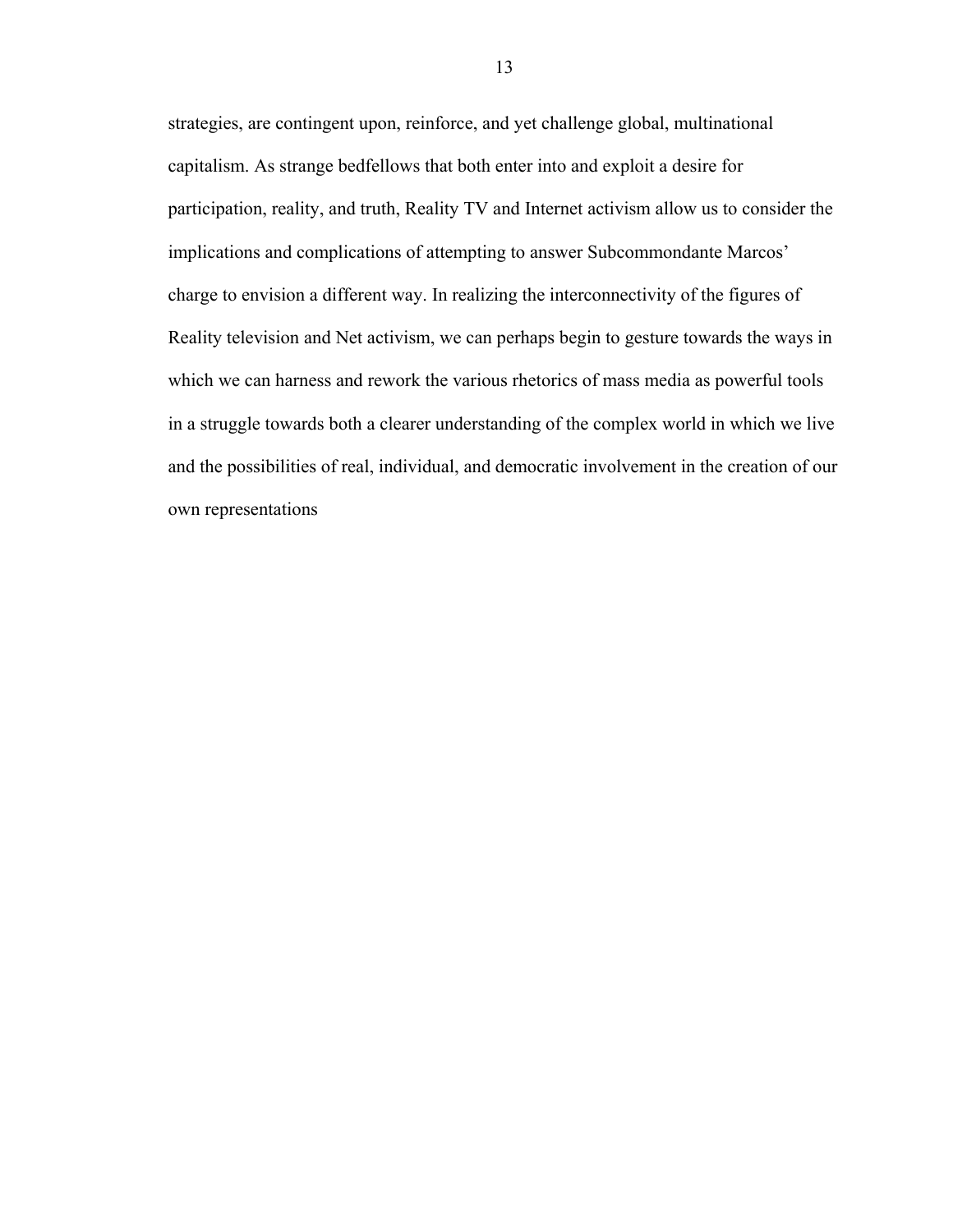## <span id="page-19-0"></span>CHAPTER 2 NAMING THE BEAST: WHO WANTS TO MARRY A WOLF-MAN?

In naming these two media forms and calling to explore their interconnectivity, I must first bring up the question that seems to most haunt studies of Reality TV and, more recently, Internet activism. What are they? What constitutes Reality television? When is Web activism happening? What is or is not counted in either of these media? When have we stretched the terms too far? Or does the generic terminology allow for a flow that quite literally causes a crossing of Internet activism into Reality TV and Reality TV into Internet activism? And if so, what are the implications of this strange hybrid? In examining these phenomena, this study also seeks to discern the limits of Reality television and Internet activism as terms.

The Reality genre has opened up from the early days of *Candid Camera* into a myriad of hybrids from dating games like *Joe Millionaire* and the first gay-themed dating show, *Boy Meets Boy*; to talent competitions like *American Idol* and *Food Fight*; to gross-out challenges like *Fear Factor* and *Dog Eat Dog*; to odd who-can-make-itthrough-this-living-situation shows like *Survivor* and *Murder in Small Town X*; to watchthem-crash-and-burn celebrity centered programs, like *The Osbournes* and *Anna Nicole.*  While this is only a small representation of the multitude of Reality programs that have flooded the major networks and cable, all of these programs, although ostensibly "Reality TV," are incredibly dissonant. Even within the subgenres of dating-themed Reality show or talent-competition-themed Reality show many narrative and generic differences exist.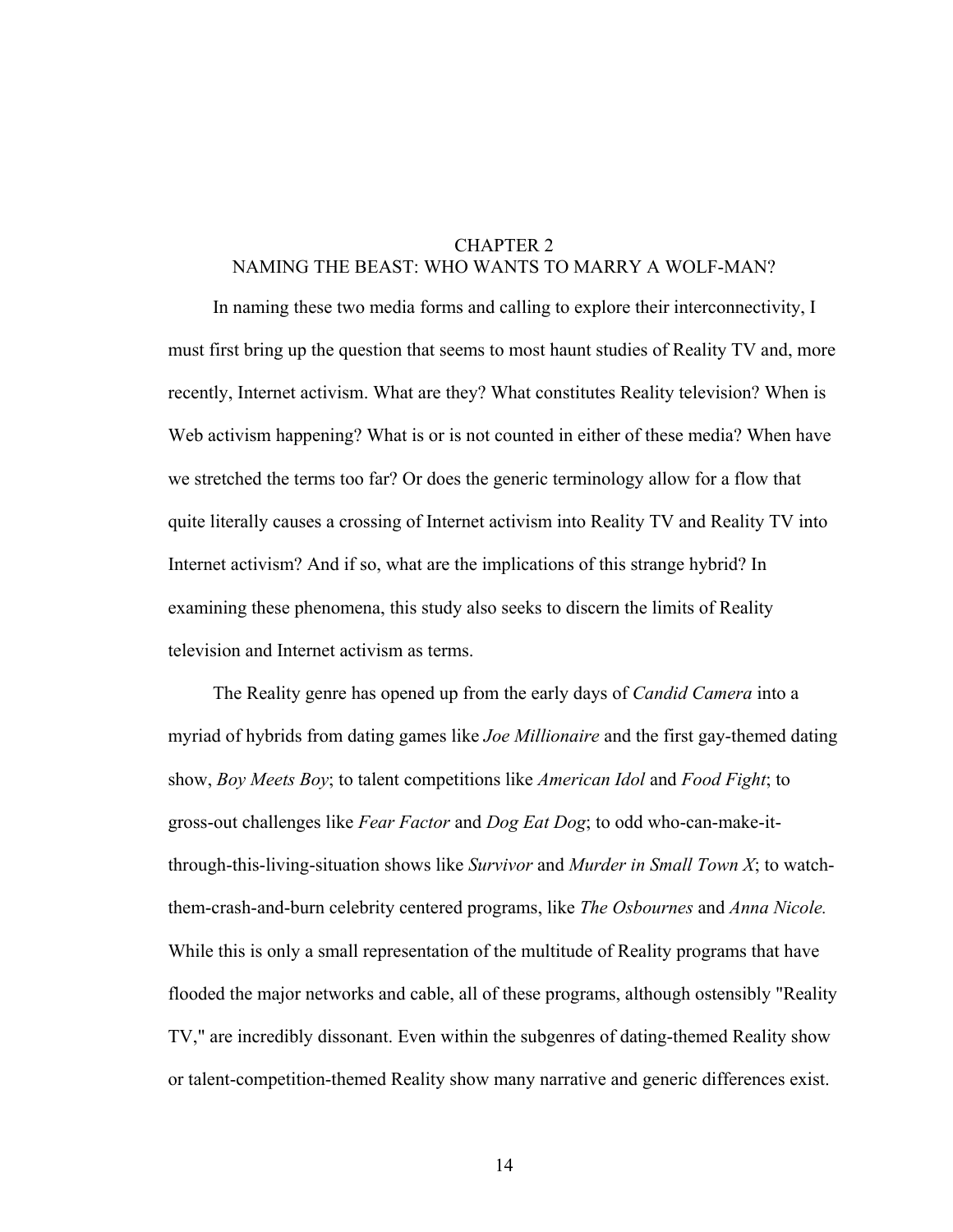In explaining this malleability of the term "Reality TV" or "Reality program," John Dovey writes that "the different kinds of programme described as 'reality TV' are unified by the attempt to package particular aspects of everyday life as entertainment" (Creeber 135). Thus, the connection between these dissimilar programs is in the fabric of the everyday: real people desiring love, wanting to succeed, needing that chance to do something unique. But does this definition adequately explain the emergence of the Reality show that centers on the celebrity's "real" life or the un-reality of the more scripted competition narrative? Are we recognizing the celebrity as real person or marveling at the surreality of their lifestyle? Are we eager to see them fail in "real" life? In fact, perhaps Dovey's definition leads to more questions than answers about the Reality format. If "particular aspects of everyday life" are reformulated as entertainment in Reality programming, then we are left wondering what "aspects" count. Indeed, although after the destruction of the World Trade Towers on September, 11, 2001, a series of articles posited that the sheer atrocity and *real* reality of the attacks would spell the end of the Reality TV boom, resulting in "the most abrupt end to a trend in TV history" (Feran), Reality programming has only grown and stretched the very boundaries of what the genre is. Yes, *Survivor* and *Who Wants to Be a Millionaire* have morphed into *Survivor All-Stars* and *Who Wants to Be a Multimillionaire,* but programs that seem to push the borders of Reality entertainment, that may or may not be "Reality shows," have also proliferated across the televisual landscape and into other medias.

Similarly, Internet activism is not something that can be easily defined. While it is a more recent media form than Reality TV, Net activism still seems to have grown and spread at the same rapid pace as Reality programming. From early individual web sites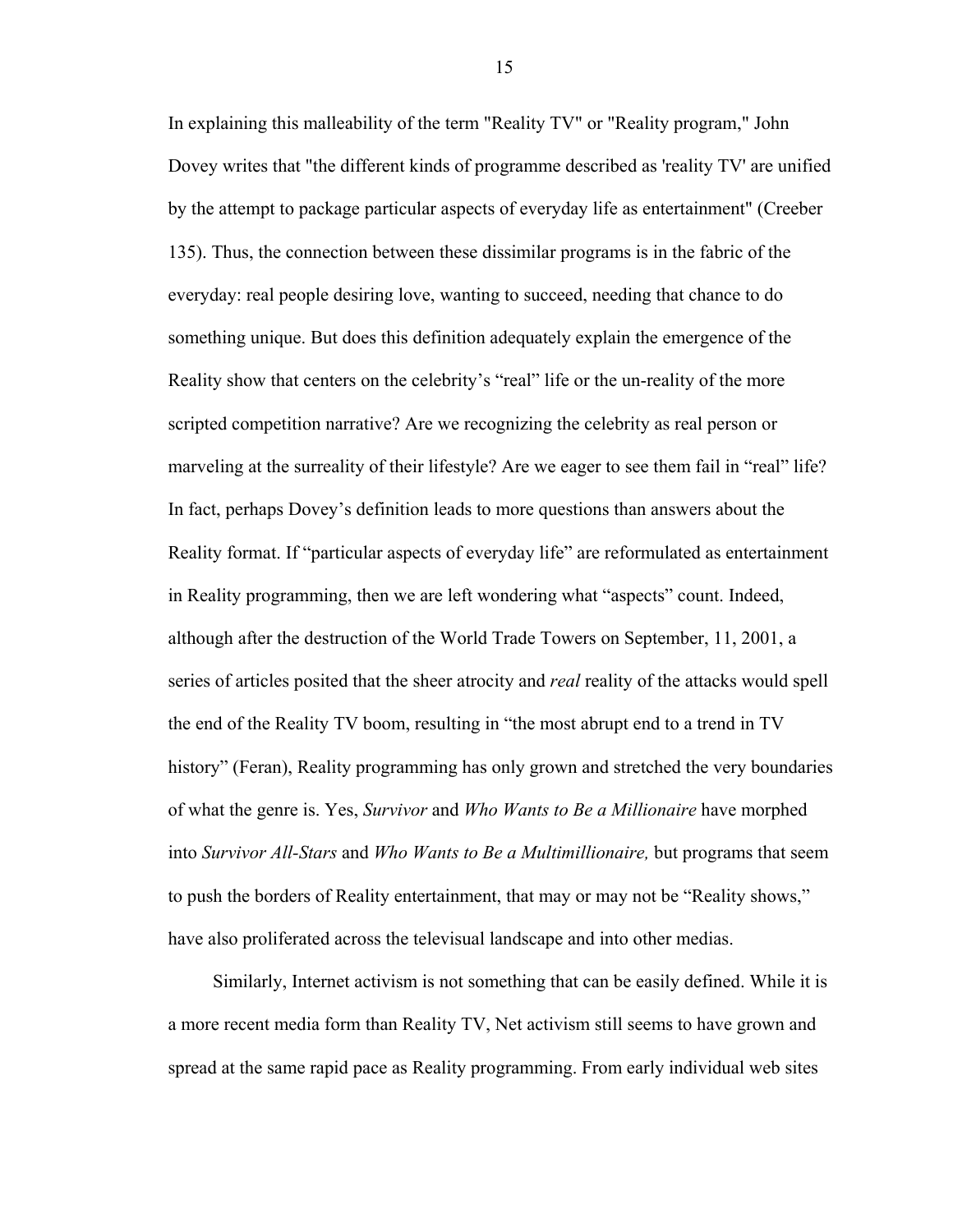that critiqued "real world" policy issues, to the 1990 e-mail wave of protests against Lotus MarketPlace's "panopticon of information sources" (Gurak 26) and the 1999 "haunting" of GeoCities, to the Critical Art Ensemble's encouragement of electronic civil disobedience, to the more modern movements of IMCs and MoveOn.org, Internet activism has spread and changed from simple, individual web protests to mass actions encompassing millions of global citizens interacting in different levels of "activism" from point-and-click petitions to direct street actions. Since the 1999 "Battle in Seattle," the number of international street-level protests and direct actions and the rapidity with which they have been organized, has been directly related to the growing popularity of Internet-based politics. In an attempt to dissect the interaction of the Internet and politics, Graham Meikle, quoting David Rennick, notes: "the three major forms of Internet politics [are] politics within the Net, politics which impact the Net, and political uses of the Net" (3). It is the third form of Internet politics, "political uses of the Internet" that are, what Meikle defines as, "Internet activism" proper. This distinction of Internet activism refers to "political uses of the networked computers that attempt to effect social or cultural change in the *offline* world: a politics which can use the graphical and multimedia capabilities of the web as well as text-based applications such as e-mail" (Meikle 4). Again, as with Dovey's definition of Reality TV, we are left with more questions as to what can be Internet activism than answers as to what it is. Does this mean that chain letters can act as potential Net activism? Is clicking a "Censure Bush" link really activism? Can the movement away from the personal computer and towards more mobile screen technologies that utilize the multimedia capabilities of the web and text and voice based application count in the sphere of Web activism? Interestingly enough, as with the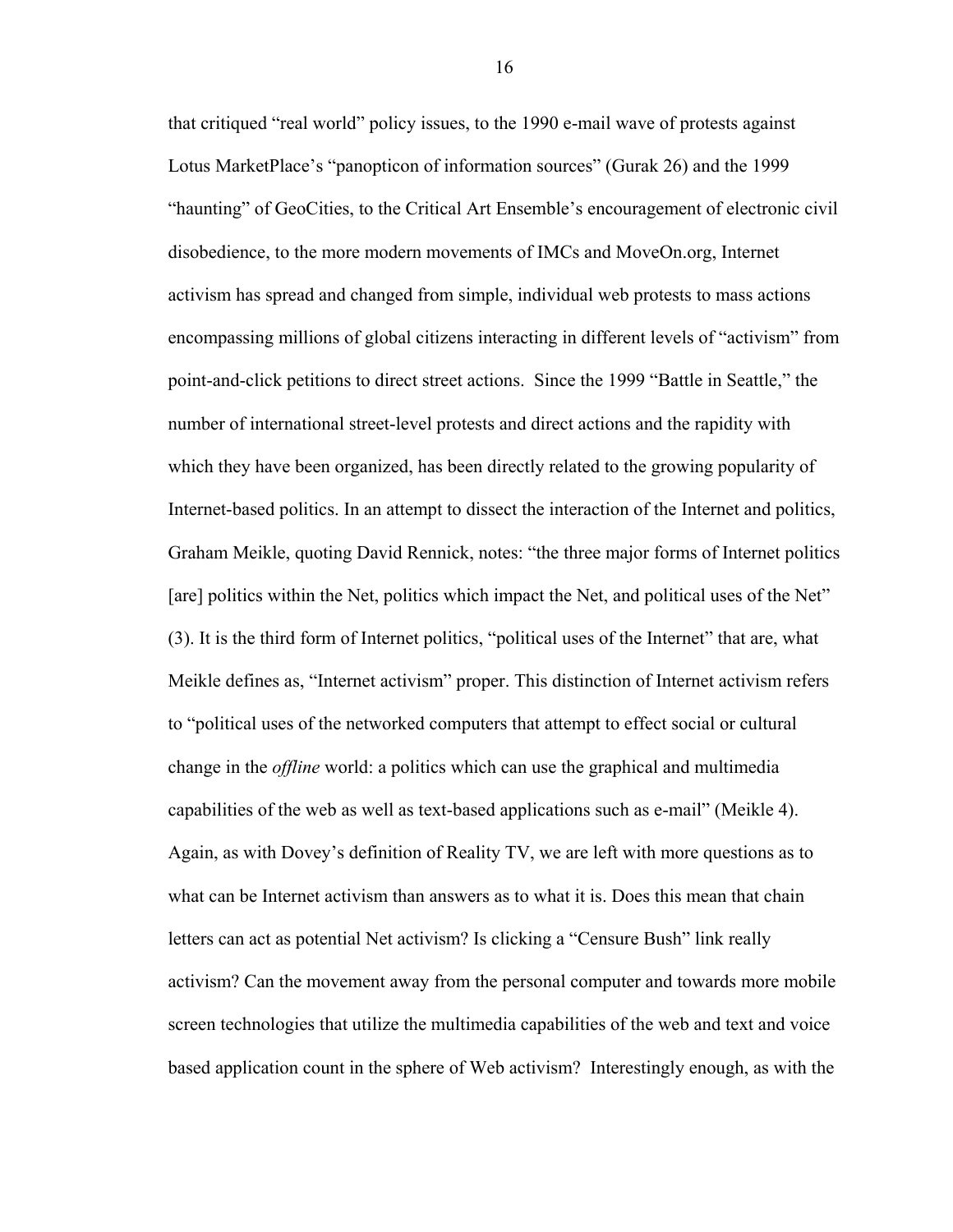response in mass media to Reality TV after September 11, political action of the kind prompted by the networked connections that made the WTO protests in Seattle, the FTAA demonstrations in Quebec, and the G8 summit protest in Genoa possible was deemed "of diminished furor," "inappropriate," and even "unpatriotic" (NYC Indymedia). In a 2002 editorial concerning the upcoming World Economic Forum in New York City, Clyde Haberman argues that "some would say that New York needs [protests] about as much as it needs another airplane attack" (B1). Like Reality TV, at least the street-protests and direct actions associated with the communities forged through Internet activism were figured as a thing of the past—a moment of solidarity that could not be revived. However, the largest single day of international protest in world history occurred on February 15, 2003 in response to the United States' immanent invasion of Iraq; and, this world-wide protest was facilitated by the communication networks forged by Internet activists. As I will discuss later in this study, the presence of Web activist groups has increased dramatically since 9-11. Undoubtedly, the movement has been of such velocity that it has not remained stationary on the web; instead, it has spread out from the web site onto the street, the television, and even the mobile phone.

Thus, we are left not with the dissolution of Reality TV and Internet activism after 9-11, but the proliferation of these forms. This rapid growth and change has made it perhaps even more difficult to name them in a way that seems to recognize the differences or the multiplicities held within. Indeed, the names "Reality TV" and "Internet activism," rather than giving a distinct sense of being, seem to illuminate the between-ness of these forms. Of course, as I noted earlier, these forms seem to be named in a multitude of ways: from Net activism to Web activism to Reality TV and Reality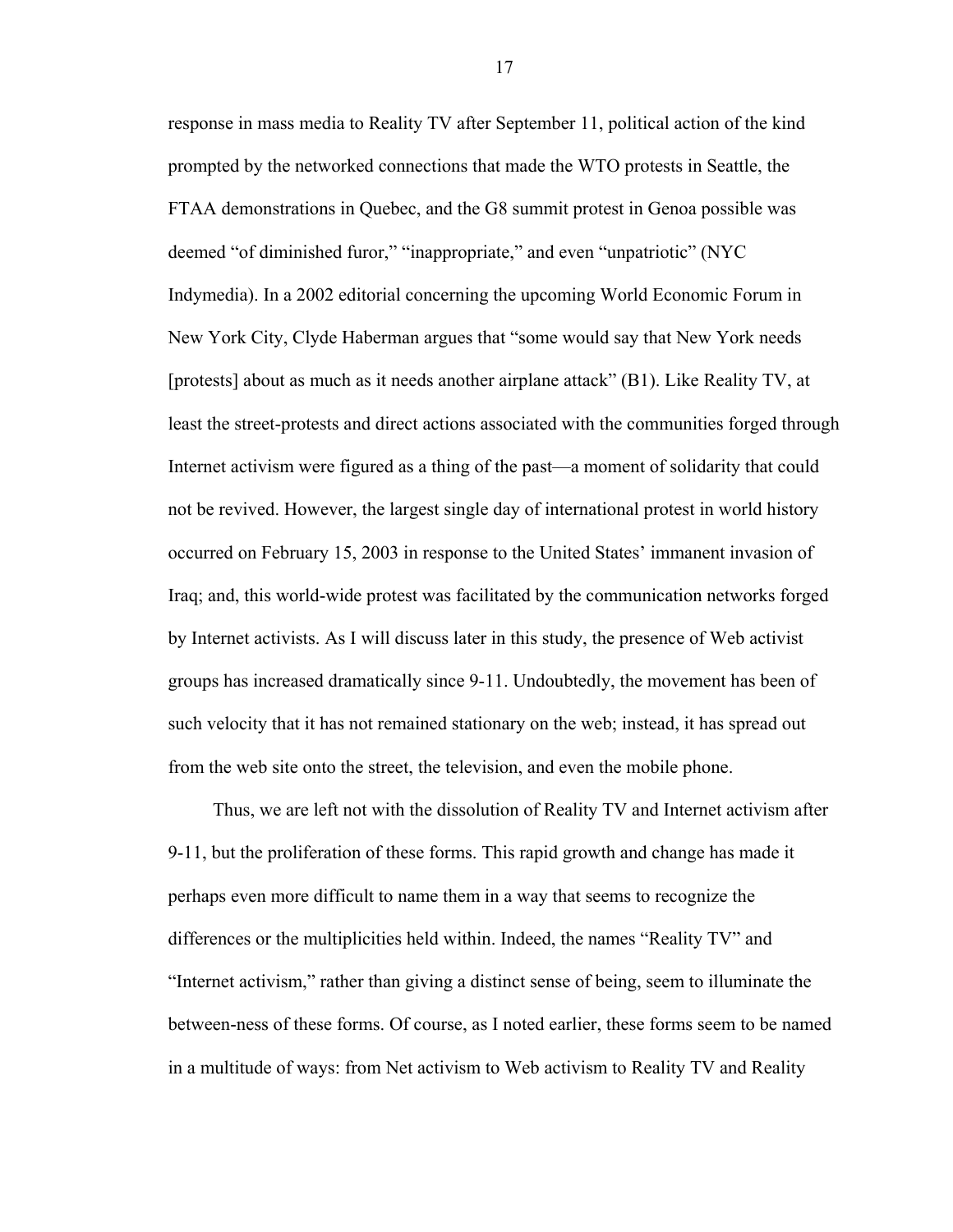programs. These names all seem to recognize slight variances in form and apparatus. They help to open up the difference throughout. Reality television and Internet activism are form-less forms that we nonetheless desire to name and bring into being.

Perhaps we can begin to understand this phenomenon of naming through a brief examination of Deleuze and Guattari's musings on the Wolf-Man. In the "1914: One or Several Wolves" plateau of *A Thousand Plateaus,* Deleuze and Guattari examine Freud's Wolf-Man as attaining a singular multiplicity. They critique Freud's insistence on "Oedipus, nothing but Oedipus" (34) in the face of the Wolf-Man's pain. Actually, "on the very verge of discovering a rhizome, Freud always returns to mere roots" (27). He discovers the unconscious, the very figure of the acentered and nonhierarchical circulation of states, only to reinscribe it in the unitary themes of the father, the penis, Castration (27). Freud realizes the Wolf-Man as "Wolf-Man" proper name, but this "fragmented" identity is psychosis. The fragmentation is the illness. It is, as always, "a question of bringing back the unity or identity of the person or allegedly lost object. The wolves will have to be purged of their multiplicity" (28) In "From the History of an Infantile Neurosis," Freud explains that "I must therefore content myself with bringing forward fragmentary portions, which the reader can then put together into a living whole" (173). The Wolf-Man becomes reunification of fragments into psychoanalytic unity. Deleuze and Guattari write:

The Wolf-Man knew that Freud would soon declare him cured, but that it was not at all the case and his treatment would continue for all eternity under Brunswick, Lacan, Leclaire. Finally, he knew that he was in the process of acquiring a veritable proper name, the Wolf-Man, a name more properly his than his own, since it attained the highest degree of singularity in the instantaneous apprehension of a generic multiplicity: wolves. He knew that this new and true proper name would be disfigured and misspelled, retranscribed as patronymic. (26)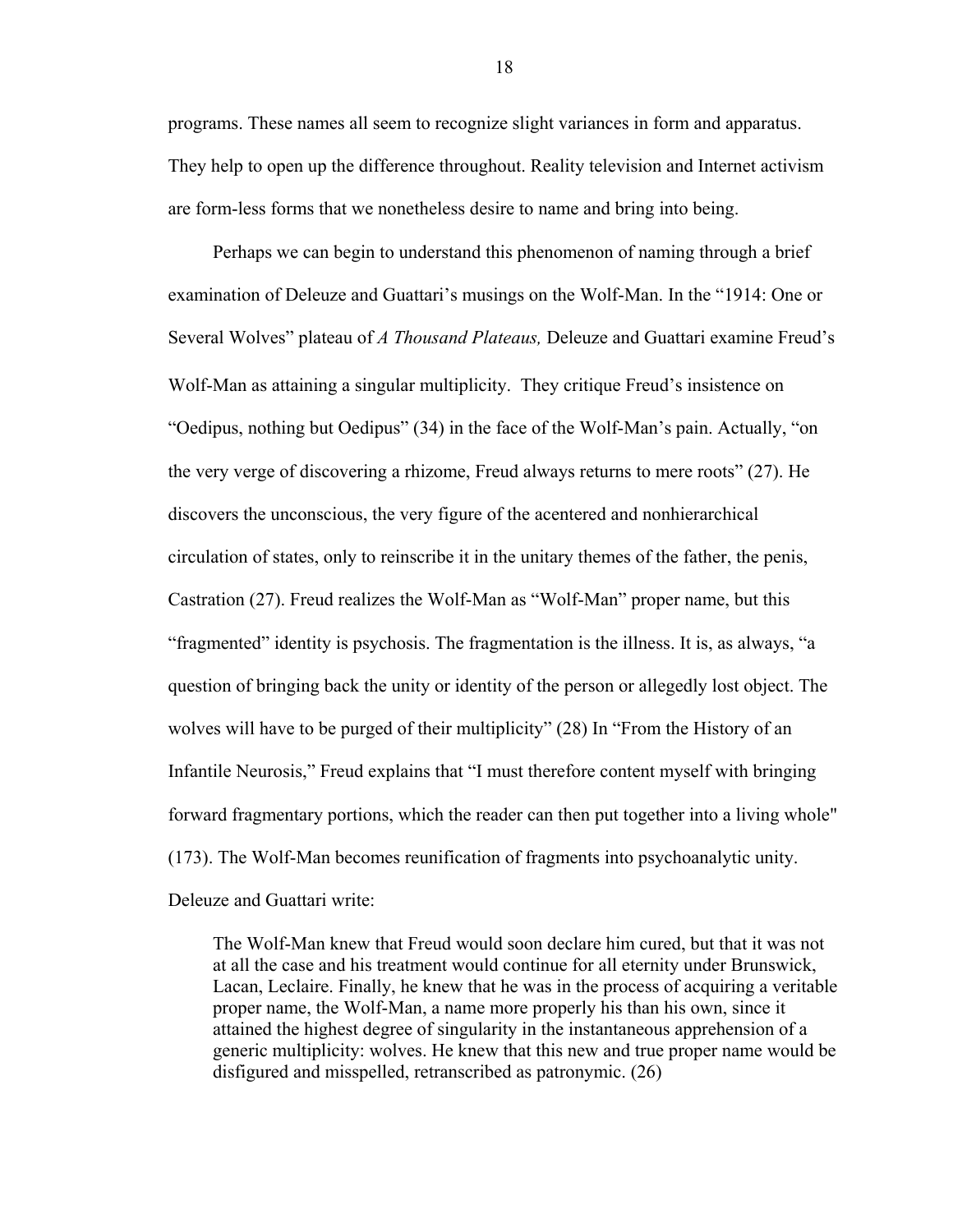The Wolf-Man is named as Wolf-Man. He is refigured, through the masternarratives of psychoanalysis, into sign of the classic analysand. He is star case-study. His between wolf and man or becoming-wolf is made being Wolf-Man. Although this naming reinscribes Wolf-Man into supposed unity, it also acts as a recognition of the multiplicity, the pack that is the Wolf. It is a kind of singular multiplicity, a becomingwolf. As Deleuze and Guattari explain:

There are no individual statements, there never are. Every statement is the product of a machinic assemblage, in other words, of collective agents of enunciation (take "collective agents" to mean not peoples or societies but multiplicities). The proper name (*nom proper)* does not designate an individual: it is on the contrary when the individual opens up to the multiplicities pervading him or her, at the outcome of the most severe operation of depersonalization, the he or she acquires his or her true proper name. The proper name is the instantaneous apprehension of a multiplicity. The proper name is the subject of a pure infinitive comprehended as such in a field of intensity. (37)

The proper name, then, the "true" name, is the name that in depersonalization apprehends the becoming, the multiplicity. The name is the product of a collectivity; it is the folding of the individual and the social, the singularity and the multiplicity, being and becoming.

This theoretical detour into Deleuze and Guattari's critique of psychoanalysis gives us an insight into the problematic of naming Reality TV and Internet activism

While Deleuze and Guattari are concerned with the naming of the individual, I think that we can apply this concept of "naming" in an effort to help us comprehend the seeming inadequacy of the names "Reality television" and "Internet activism." The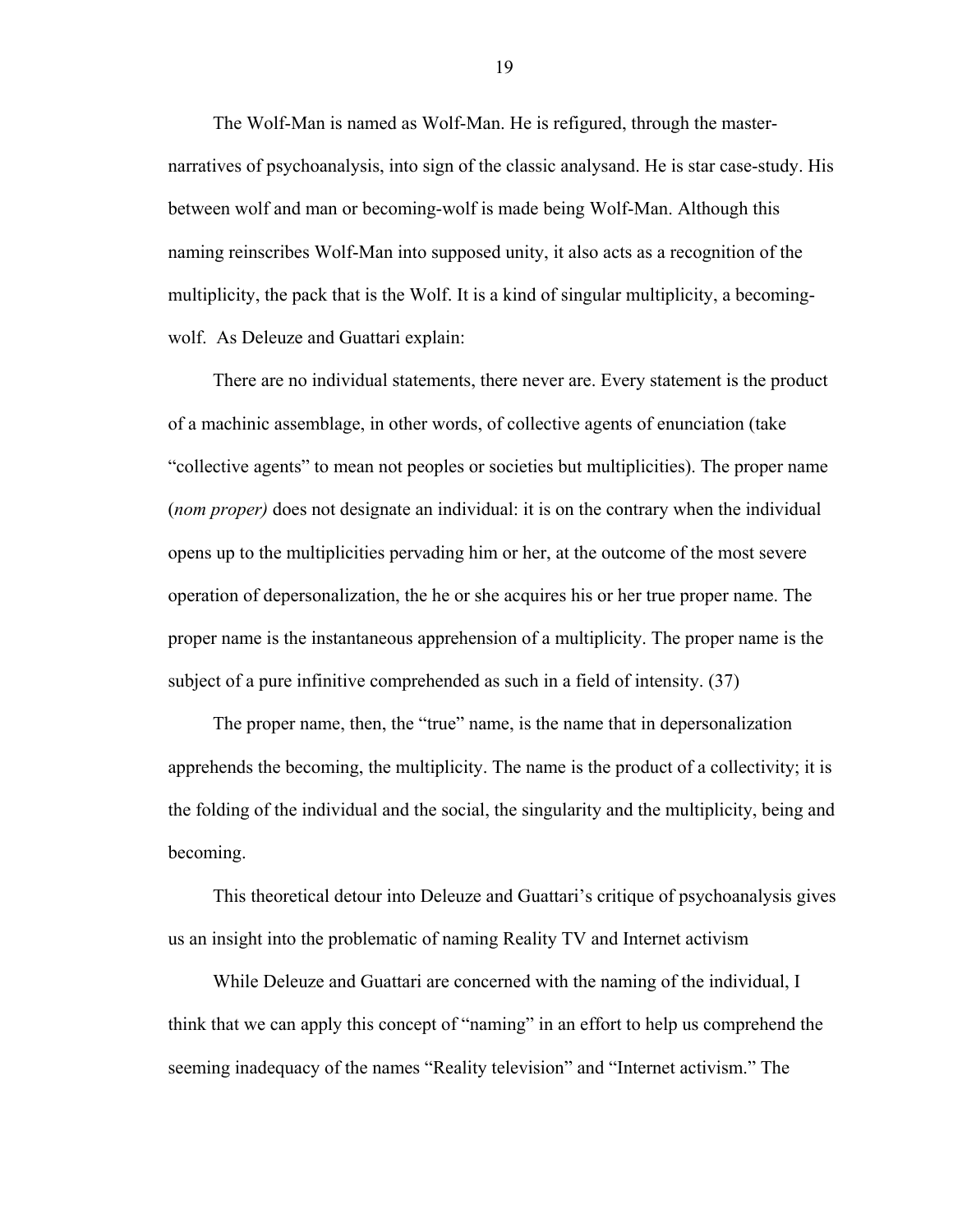names, as proper names for concepts—"Reality" and "activism"—that function through particular apparatuses—the television and the Internet—acknowledge the multiplicity of those forms. The moment of naming them is the moment that they open up to the multiplicities within. The "depersonalization" or, in this case, generic quality of the naming, allows for a linking of name "to the becomings, infinitives, and intensities of a multiplied and depersonalized individual" (38). The names "Reality TV" and "Internet activism" enable us to name the becomings that are yoked within. As Deleuze and Guattari note, "multiplicities are rhizomatic" (8); they do not have a self-contained unity. Rather the multiplicity, which is not "constituted by the interiority of a substance or subject," is "defined by the outside: by the abstract line, the line of flight or deterritorialization according to which they change in nature and connect with other multiplicities" (9). These connections engender transformations that are a becoming. This becoming is an event, "a verb with a consistency all its own" (239). It is "not a correspondence between relations. But neither is it resemblance, an imitation, or, at the limit, an identification" (237). It is a matter of "unnatural" alliances--a marriage of heterogeneous parts that is a new assemblage, an outcome of connections. It is, to put it very broadly, the connection of television the apparatus with reality the concept and Internet the apparatus with activism the concept. Yet, even naming this alliance brings us back to the original complication. What is the apparatus of the television or the Internet? What are the concepts of reality and activism? This is the becoming, the multiplicity of these popular cultural forms. However, whenever we decide this is or is not Reality TV or Internet activism, we change the multiplicity through the connections. We remake them through inclusions and exclusions; we make our own Reality TV and Internet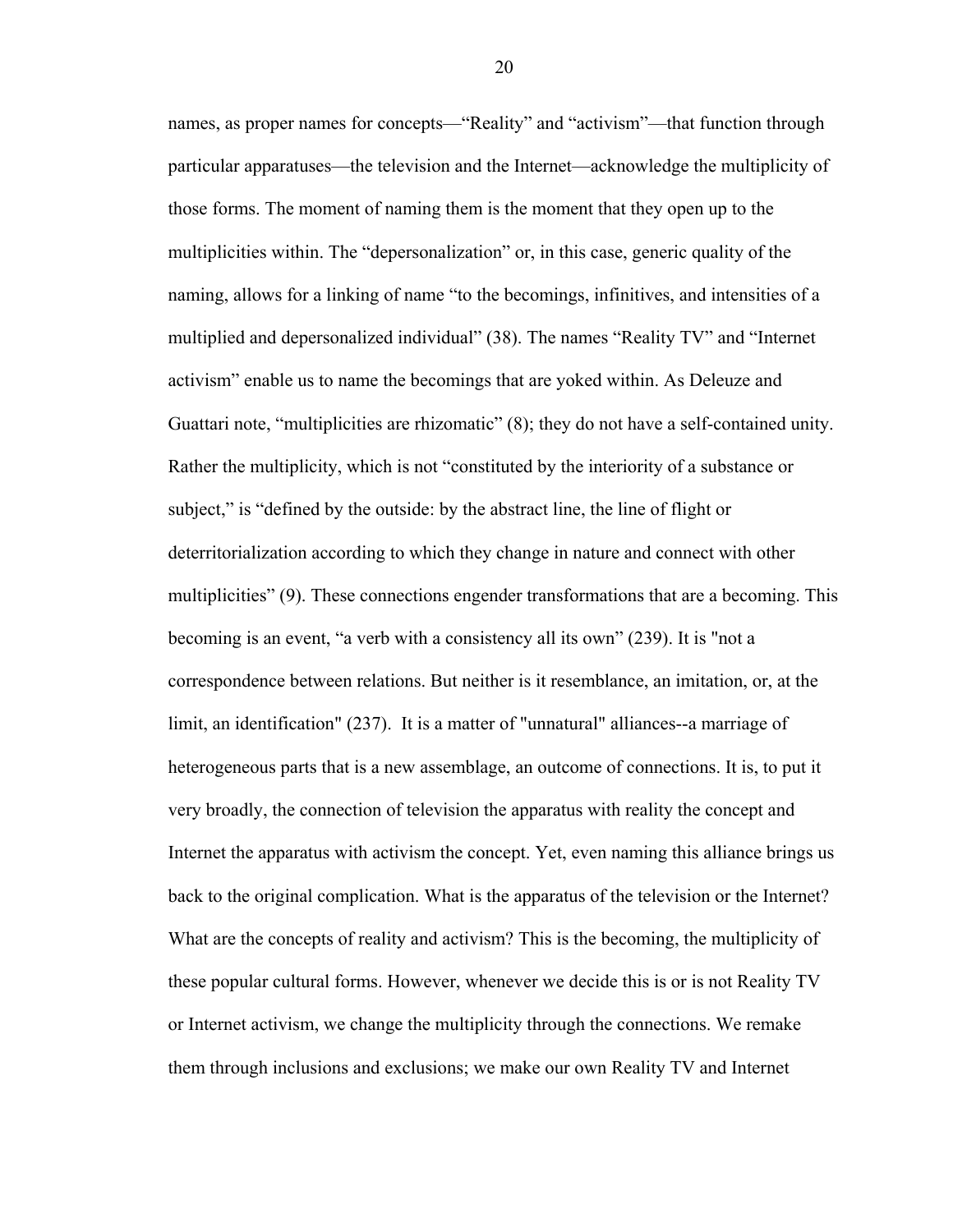activism. If "no one can say where the line of flight will pass" (250), we can never be sure of how multiplicities will transform, cross, and become. Perhaps, then, in attempting to trace the lines of flight of Reality TV and Web activism we will discover their possible crossings and new becomings.

The incredible and unavoidable proliferation of Reality programming across the international televisual landscape and the network of Internet-based political activism, can perhaps be read together as both attempting, through convergent rhetorical models, to feed into particularly postmodern desires for relevancy and biopolitical control in a decentered and fragmented world. However, in their circulation and undulation throughout the space of late capitalism, both forms cross and transform one another, moving away and back towards one another, each somehow creating the other in the face of expanding global capitalism. It is not simply, to return to Nichols, an infection of activism by the discourse of Reality TV; instead, it is an interlinking and a process of "unnatural alliances" or ever-creation within capitalism. We are left with the intermezzo—the between of horizontal movements and nonlocalizable linkages. This is the movement between and the between-ness of Reality television and Internet activism. It is the poaching of territory and the opening and closing of spaces within and between these forms. It is the "transversal movement that sweeps one *and* the other away, a stream without beginning or end that undermines its banks and picks up speed in the middle" (Deleuze and Guattari, 25, italics in original). It is the singularities of the transversal movements and flows of this stream through the cracks and crevices of American neocapitalism, that I want to explore in the remainder of this project.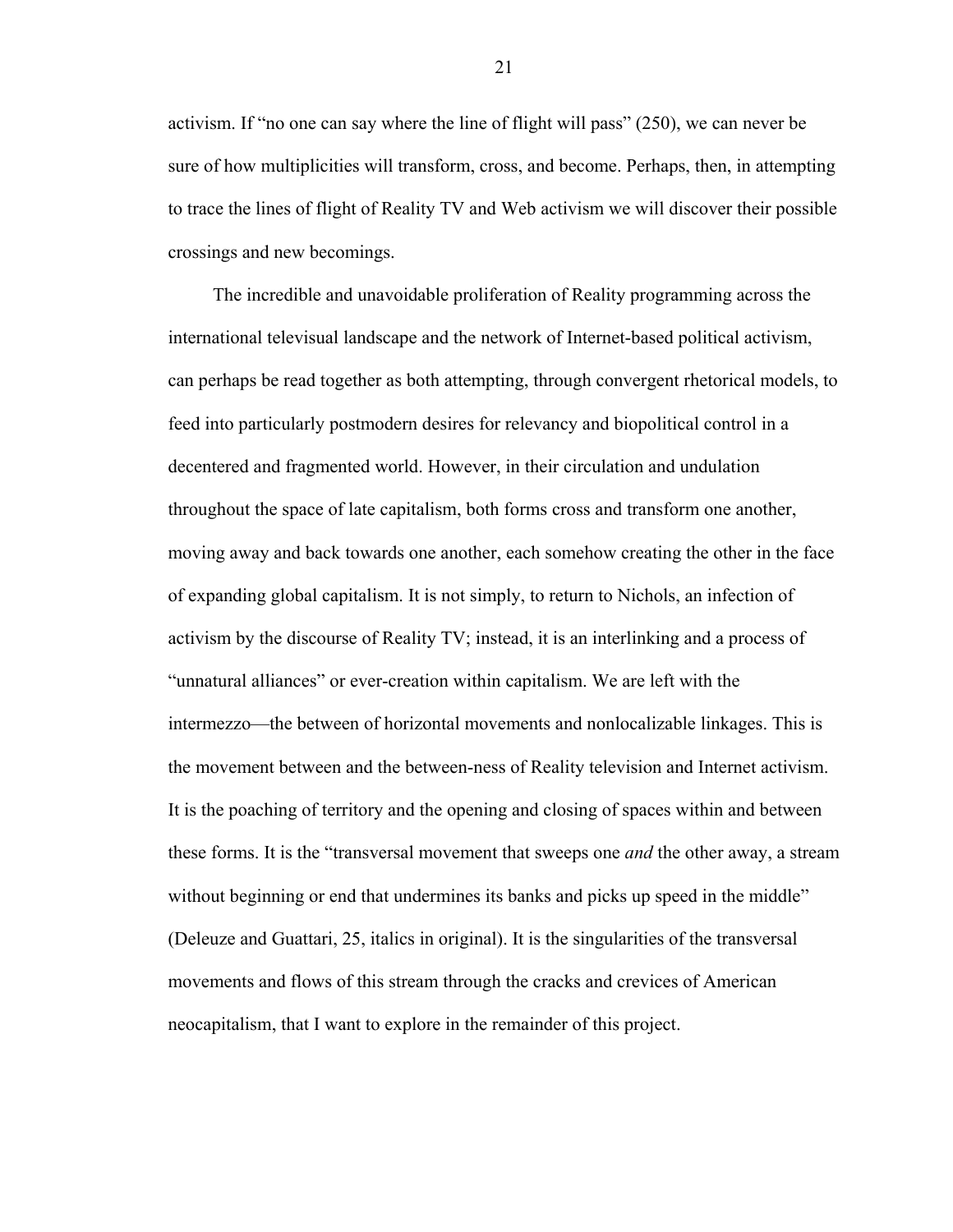## CHAPTER 3 "HOME FREE": THE CALL TO THE SCREENS

<span id="page-27-0"></span>Perhaps the most obvious way to begin this exploration of the movement of Reality TV and Net activism is through the way in which Reality programs and Internet activism hail us thru a call to action on the screen. This call to action that proceeds from the screen(s) to the screen(s) is most clearly illustrated by an extreme example of Internet activism: ELF (Earth Liberation Front). ELF is the rhizomatic ghost that haunts the web. As the number one domestic terrorist organization in the United States, ELF "claims no issue or area as [its] own, [they] just act" (Pickering 52). As opposed to an "opt-in" approach to activism or a "point-and-click" kind of postmodern ethic, ELF requires a commitment to a set of guidelines:

1. To cause as much economic damage as possible to a given entity that is profiting off the destruction of the natural environment and life for selfish greed and profit.

2. To educate the public on the atrocities committed against the environment and life.

3. To take all necessary precautions against harming life. (Meet the ELF)

These guidelines are then acted upon through "monkeywrenching," such as spiking trees, and the destruction of property, often in the form of burning homes, office buildings, and SUVs. As of 2004, the North American ELF Press Office estimates that it has caused "over \$100 million in damages to entities who profit from the destruction of life and the planet" (Meet the ELF)**.** However, you can not e-mail the ELF or contact an operative cell for there is no ELF per se. There is only direct action in the name of the ELF. An action is then "owned" by the ELF through messages left at the scene of economic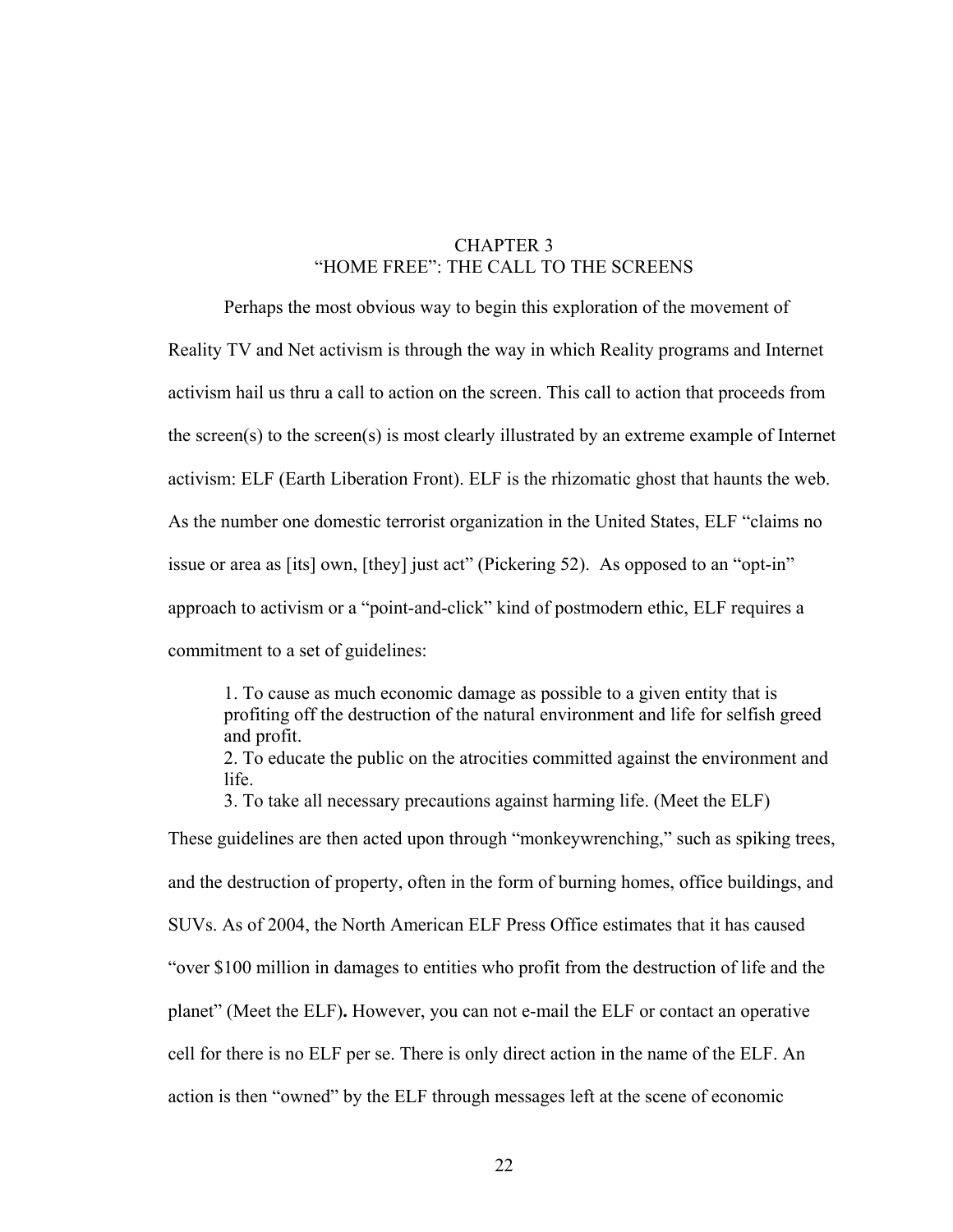damage and encoded e-mails that are sent to the official ELF online Press Office. The "Press Office," however, is also not the ELF. It is rather "an autonomous entity that serves to publicize news and action of the ELF, as reported through news media or by anonymous communications from the individuals involved in activities" (Media Information). This press office, the website of ELF, is the only "evidence" of ELF's existence as ELF. Indeed, David Tubbs, the former head of the FBI's counterterrorism unit claims, "They're like ghosts. It was easier to infiltrate organized crime than it will be to get inside [this] group" (Westneat 28). It is disappearance through naming. The name, ELF, disguises the individuals and yet gives them a media presence. The ELF homepage asks: **"**Who are the people carrying out these activities? Because involved individuals are anonymous, they could be anyone from any community. Parents, teachers, church volunteers, your neighbor, or even your partner could be involved. The exploitation and destruction of the environment affects all of us - some people enough to take direct action in defense of the earth" (Meet the ELF). The homepage calls you to action; the site urges direct action in the name of the environment and under the name of ELF. As the site intones: "There is no way to contact the ELF in your area. It is up to each committed person to take responsibility for stopping the exploitation of the natural world. No longer can it be assumed that someone else is going to do it. If not you who, if not now when?" (Meet the ELF). This call asks you to move from the screen, to the SUV dealership with a can of paint or a jug of gasoline, and then to come back to the screen again. *You* must make ELF through naming the action as an ELF action.

This notion of action and its radical call to the screen as indicator of existence, invites us to explore the movement from one media to the next, from one screen to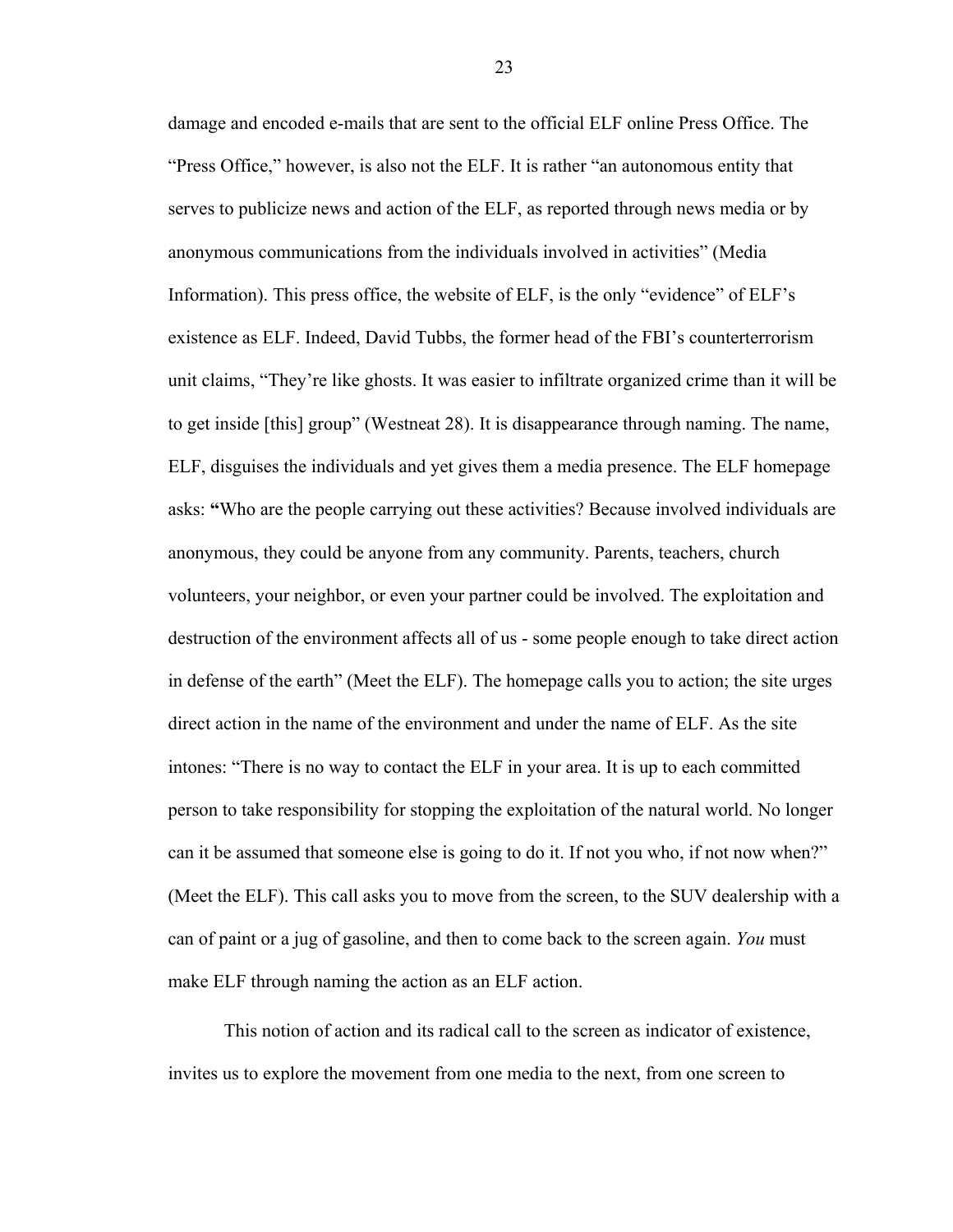another. What happens when the call to action is not simply an insistence on naming action but a call to shift from screen to screen? Often Reality programs encourage their viewers to "go online" and check out what's new. A commercial for *Trading Spaces'*  recent "Home Free," special win-and-we'll-pay-off-your-mortgage competition, for example, encourages viewers to "get the skinny on the show" and "vote for you favorite team, and even get the chance to get your own *Home Free*" by going online. You can "meet the homeowners" on-line, "take a closer look at the rooms," vote for you favorite team, track the tournament bracket, and even enter to win your "home free"—*Trading Spaces* will pay off your mortgage. The *Trading Spaces'* page, in turn, is linked to the TLC homepage, which is linked to Discovery's homepage. This page urges you to "Get on TV!", which leads the web surfer to a seemingly endless network of possible Reality opportunities. You can have your house renovated, get a makeover, elect someone else for a makeover, and even have your finances repaired by experts. The call for the web surfer to "Get on TV!" offers, through an entrance over the Net, the actual possibility of moving onto the television.

This movement from the television to the net and back again to the television is mirrored by MoveOn. Created by the former owners of Berkley Systems (makers of the infamous "Flying Toasters" screensaver) in response to the impeachment of Bill Clinton, MoveOn echoes this urge to "Get on TV" and make your voice heard ("MoveOn.org Staff"). MoveOn is a kind of e-mail network whose goal is "to bring ordinary people back into politics" ("Frequently Asked Questions"). This objective, while reflecting the promise of Reality TV, is realized through a kind of buffet-style approach to left-leaning politics. Through ActionForum software, members (membership is free) are able to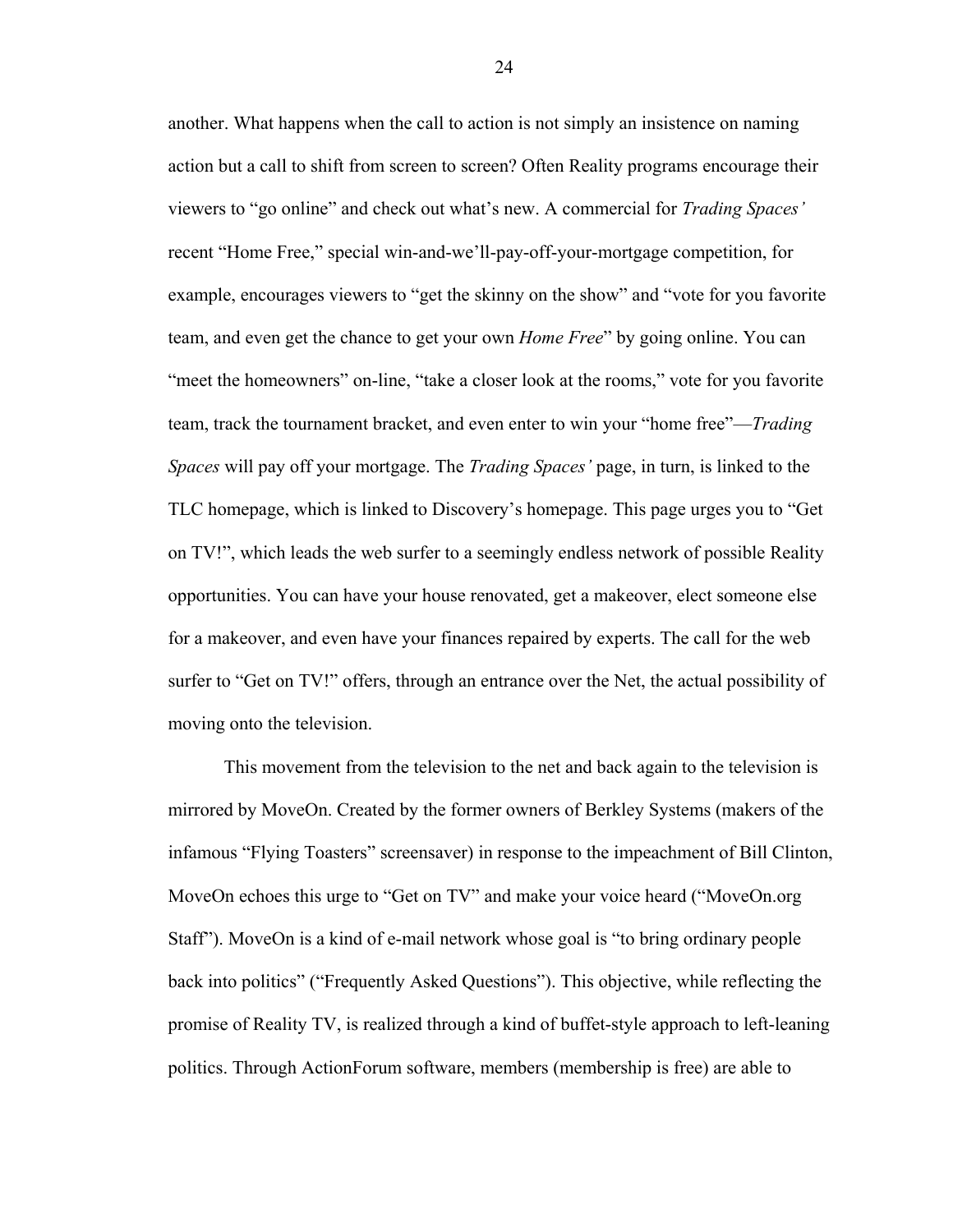"propose issue priorities and strategies" and other members can respond in turn. The top two rated concerns are then chosen as the "major strategic issues for the current congress" ("ActionForum"). Through an e-mail database of over two million individuals, MoveOn then contacts members about petitions, "urgent actions," "flash campaigns," and "global actions." It is a model that does not follow the traditional one-issue or identity politics type of organization; instead, as Eli Pariser, the campaigns director of MoveOn explains, "You could say that MoveOn has a postmodern organizing model. It's opt-in, it's decentralized, you do it from your home" (Boyd). The guiding ethos of the group, if it can even be called that, is the ability to "move on" from issue to issue in a mode of oppositional politics. The site, through member input, moves from perceived problem to problem, opens a channel for members to "speak out" through e-mail, and then weaves this threading of replies together to form a blanket of opposition to whatever policy is at hand. Congress members, organizations, the President, or whoever is the target is then inundated with phone calls, e-mails, letters, and petitions en masse. One such action that proved to be successful and actually helped to bring MoveOn more mass media attention was the campaign in opposition to the FCC's deregulation of media ownership rules. An "urgent action" message was e-mailed to members urging them to e-mail or call the FCC and their Congress people and to sign an online petition opposing the deregulation. While the FCC voted for deregulation, the Senate voted to stop this action (Tell Us the Truth). This result can not just be attributed to MoveOn by any means; it was the broad coalition of more traditional hierarchical membership organizations and the "blanketing" of officials with the combined virtual voices of hundreds of thousands of people that was able to effect this change.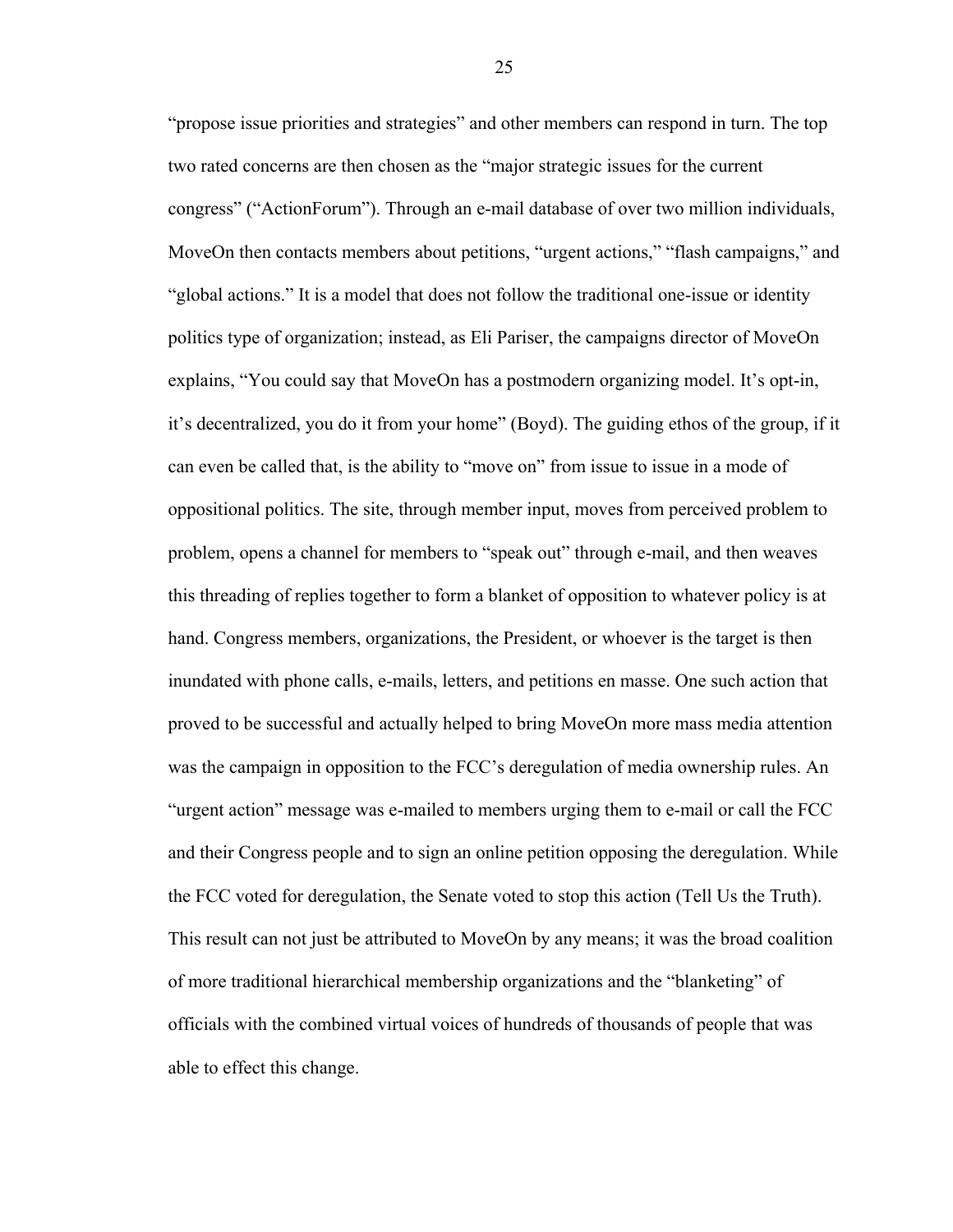Of course, this point-and-click kind of political action has been criticized for being too decentralized and not requiring "real" member commitment. It is not "true selforganizing" (Boyd). Members only take part in the actions they care about, respond to what they are interested in, and are literally "members" just for joining the e-mail list. There are no local chapters, no office, and only seven staff members who are responsible for directing the action campaigns. Perhaps of most interest to this study, then, is MoveOn's most recent campaign, "Bush in 30 seconds," which literalizes the urge to "Get on TV." The link to the "Bush in 30 seconds" contest reads:

> Sick of the propaganda being beamed at you from the current administration's media mavens? Here's a new way to fight back: Enter MoveOn.org Voter Fund's political ad contest. You don't have to be formally trained in the art of filmmaking, just ready, willing and able to create an ad that tells the truth about George Bush. ("Bush in 30 Seconds")

What is particularly interesting about this contest is that it allows members the possible opportunity to create their own "truthful" mass media text. This vague quest to "tell the truth," while echoing Marcos, certainly closes off particular points of view. The "truth" will not be that George Bush is a boon for democracy. Nonetheless, through the meeting of a database of almost two million voices into a collectivity, MoveOn has the power to provide the individual voice the ability to produce and speak in the mass media. As Laurie Ouellette notes in "Will the Revolution be Televised? Camcorders, Activism, and Alternative Television in the 1990s," "what we have come to know as a commercial, oneway model of 'television' is not inherent to the medium itself but has been constructed by specific regulatory policies and economic practices" (167). Television is not, in and of itself, as a medium, "naturally" commercial in terms of a receiver/transmitter divide and MoveOn explicitly questions this divide in its search to buy air time and tell the "truth."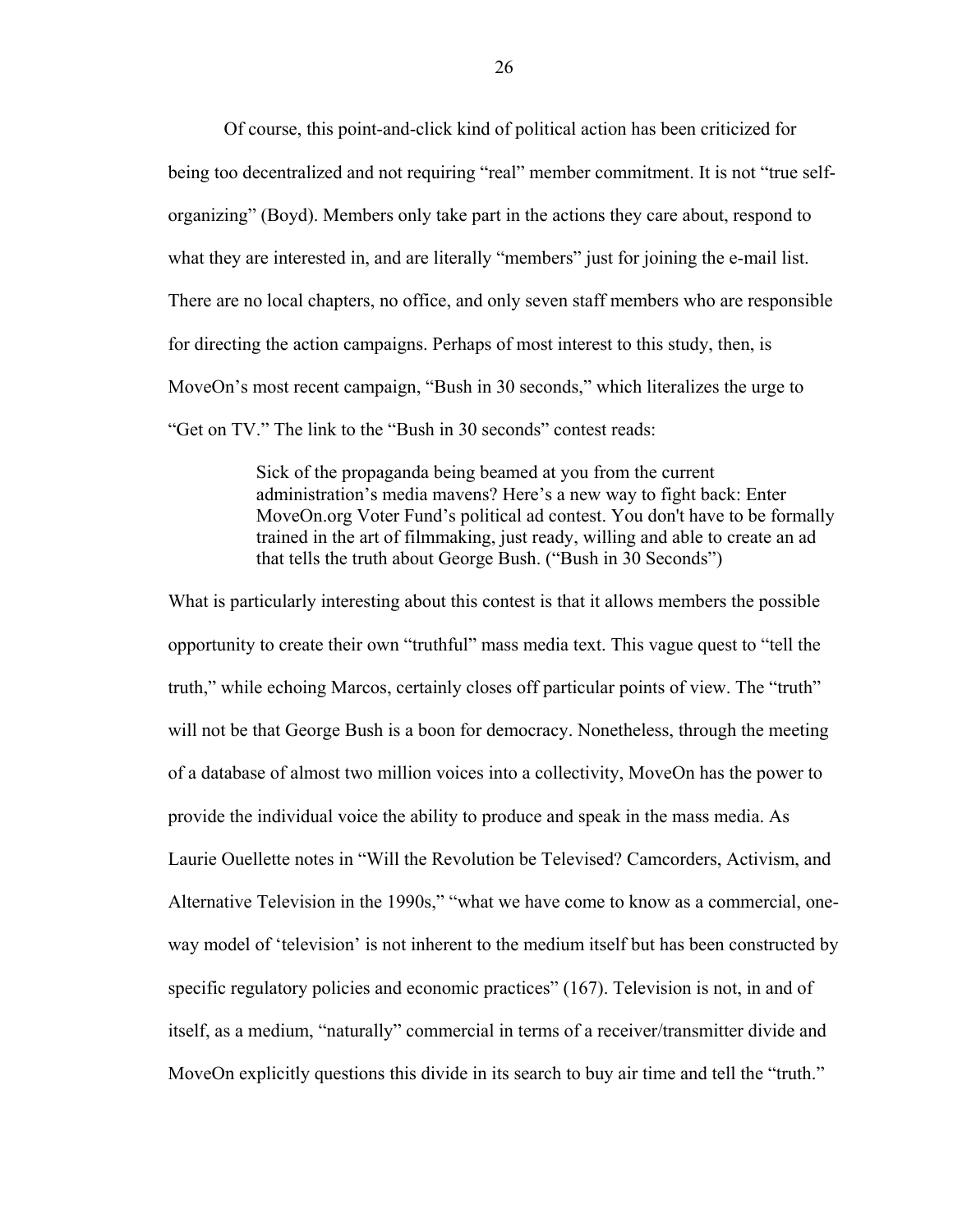The idea of winning through the creation of a commercial text made by an amateur is highly reminiscent of *America's Funniest Home Videos* and other Reality shows that asks contestants to send in their own "hilarious," and often staged, footage. MoveOn's "Bush in 30 seconds" strategy was similar to *America's Funniest Home Videos'* in that they both allowed viewers to not only be in the picture but to create it. In the case of *America's Funniest Home Videos,* live audience members would vote for which pre-selected clip should win. MoveOn's political ad winners, on the other hand, were narrowed down by popular on-line member vote and finally chosen by a large panel of judges mostly known for their attempts to use the mass media for left-leaning political purposes (such as Michael Moore, Katrina Vanden Heuvel, and Russell Simmons). The winners, "ordinary people" who "[didn't] have to be formally trained in the art of cinema," were to have been aired during the Super Bowl ("Bush in 30 Seconds") However, CBS, the station that airs *Survivor*, *Big Brother, Star Search, and The Amazing Race*, refused to show the winning commercial, "Child's Play," on the grounds that they have "a longstanding, clear, and consistent policy of not allowing ads so that deep pockets cannot control one side of the debate, be it conservative or liberal" ("Political Football").

This unwillingness on the part of CBS to air the MoveOn sponsored and volunteer-created ad gives foregrounds the tension of the movements between apparatuses. MoveOn members worked to stop the FCC deregulation and the spread of Viacom, the parent company of CBS. At the same time, MoveOn pushed to air their political ad on CBS. In turn, CBS refused to air the ad. Instead, during and immediately following the game, commercials for and the premier of *Survivor All-Stars* aired. One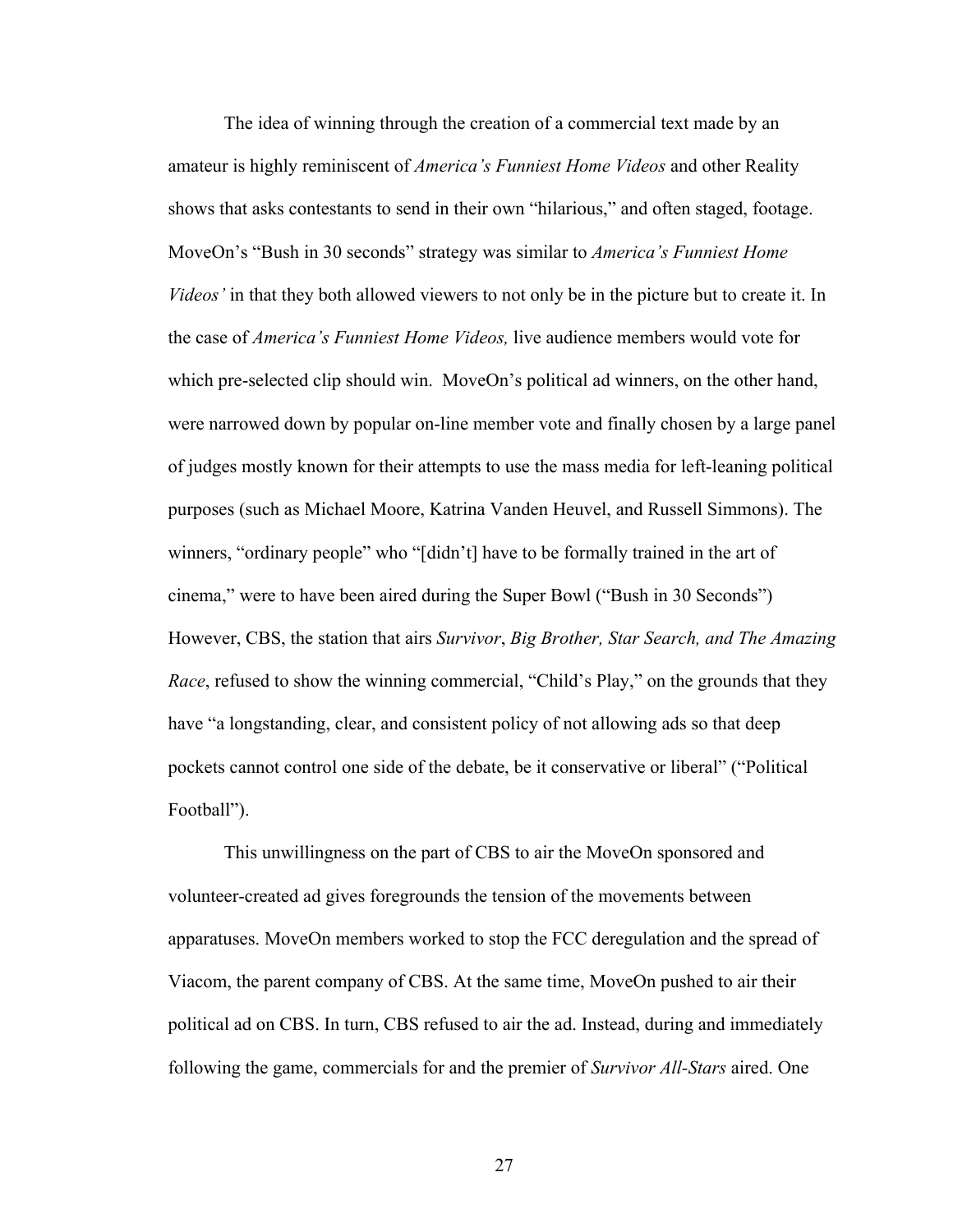form of viewer participation was substituted for another form of viewer production. The Reality program with its "best of the ordinary," the *Survivor* "all-stars," was an appropriate televisual text for viewing during the Super Bowl, while "Child's Play," as a production of the "best of the ordinary" (recall that "you don't have to be formally trained in the art of filmmaking"), was "advocacy advertising" and not fit for the Super Bowl*.* In turn, MoveOn sent out action alerts to members urging them to "Watch the ad that CBS refuses to air, and join our campaign. Just click the image below" (Pariser). What the TV refused to show, the Internet did. Thus, the campaign grew as a four-pronged approach, which encouraged members to:

- **1. Spread the word.** Share the ad with your friends and family.
- **2. Call in.** Tell CBC headquarters what you think.
- **3. Post it.** Put a banner or button on your website.
- **4. Get published**. Write a letter to the editor of your local paper. (Pariser)

The e-mail also provides Les Moonves, the President of CBS's phone number and a link to a petition about the issue. This tension, the reluctance of the network to broadcast the activist-funded and created "ad," did not close off protest. Rather, it opened up a firestorm of mass media attention and increased activism on the part of MoveOn. Viewers moved to the net and CNN during the Super Bowl half-time to watch the commercial that could not be aired on CBS (Pariser). Commentators on TV discussed the politics of resisting MoveOn's attempt to "move on(to)" the TV screen, and twenty-eight members of the House of Representatives even wrote a letter to CBS exclaiming: "The choice not to run this paid advertisement appears to be part of a disturbing pattern on CBS's part to bow to the wishes of the Republican National Committee. We remember well CBS's remarkable decision this fall to self-censor at the direction of GOP pressure. The network shamefully cancelled a broadcast about former President Ronald Reagan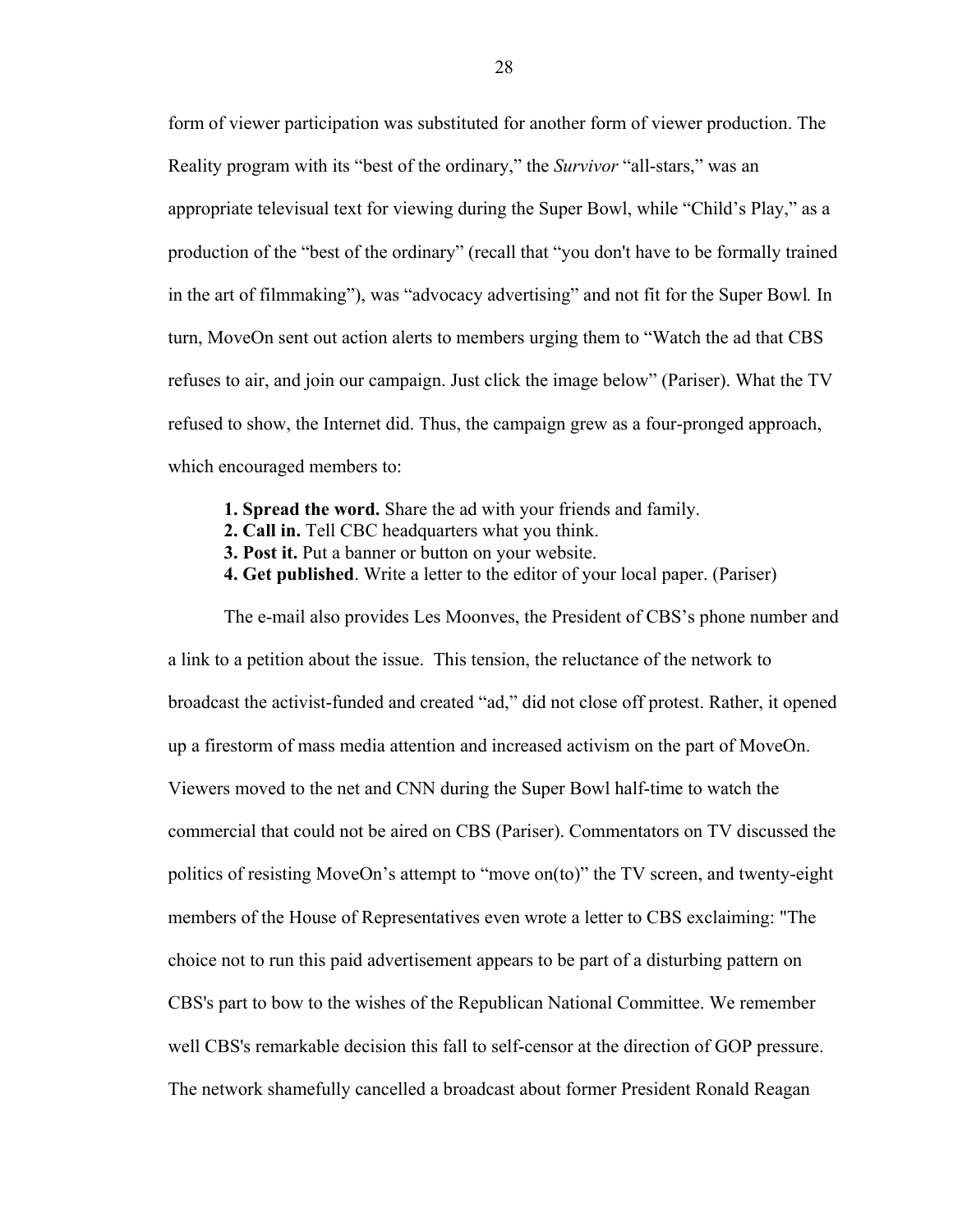which Republican partisans considered insufficiently flattering" (Pariser). The ad has since aired several times on various CBS affiliates, CNN, and most notably, it ran as a quotation in several news commentaries to illustrate what we were missing. The activists' push as well as the reflection of television on its own censorship, enabled the MoveOn ad to move on(to) network television and finally fulfill Reality TV's endless challenges to "Get on TV."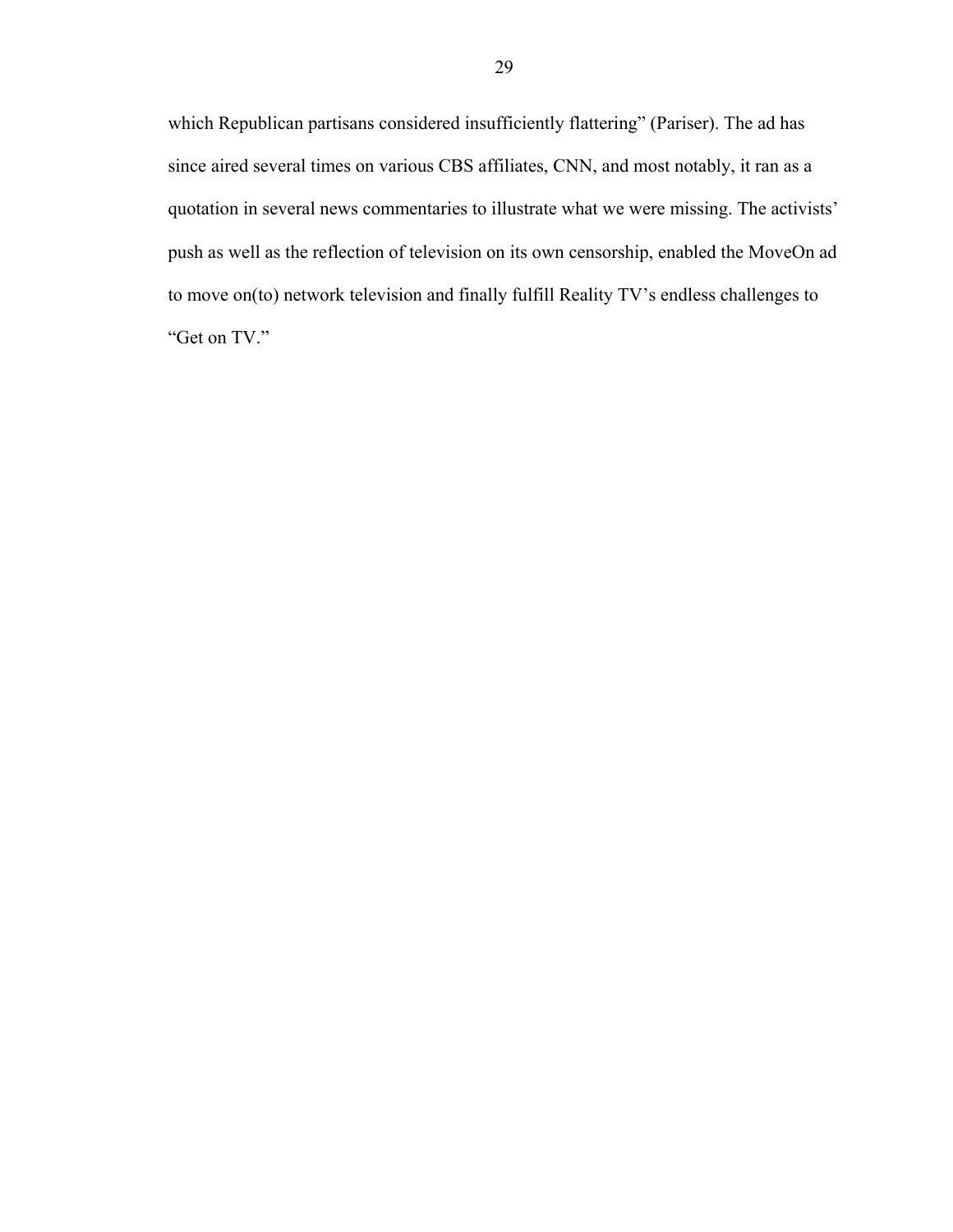#### <span id="page-35-0"></span>CHAPTER 4 WHILE YOU WERE ACTING OUT: THE INTERACTIVE, THE INTERCREATIVE

This movement between media thru a call to action *in media* also effects a destabilization of the traditional boundaries between journalist/activist and news/entertainment. It is the crossing of borderlines, the movement of Internet activist sites becoming information centers and mass news media becoming Reality program; it is the "extreme makeover" of media. One of the most potent examples of the attempt at a "media makeover" is through the meeting hub of the network of Independent Media Centers known as Indymedia. This "collective of independent media organizations and hundreds of journalists offering grassroots, non-corporate coverage" was created in 1999 in order to document the Seattle protests against the World Trade Organization ("Indymedia Documentation Project") . Although, like MoveOn, the site was born in response to a particular historical moment, Indymedia works on a very different principle than MoveOn. The site, Indymedia.org, is the "open publishing" model newswire that provides links to Independent Media Centers throughout the world. Like MoveOn, Indymedia does not have a central office; however, unlike the former, Indymedia actually acts as a supplementary sounding board for Independent Media Centers (IMCs) everywhere. The site is a central hub for activists to find links to more specific areas of political interest and meet with other activists in a virtual environment. While MoveOn has helped to organize specific protest days and anti-war vigils, Indymedia explicitly encourages a move back to the streets through a cooperation between the physical IMCs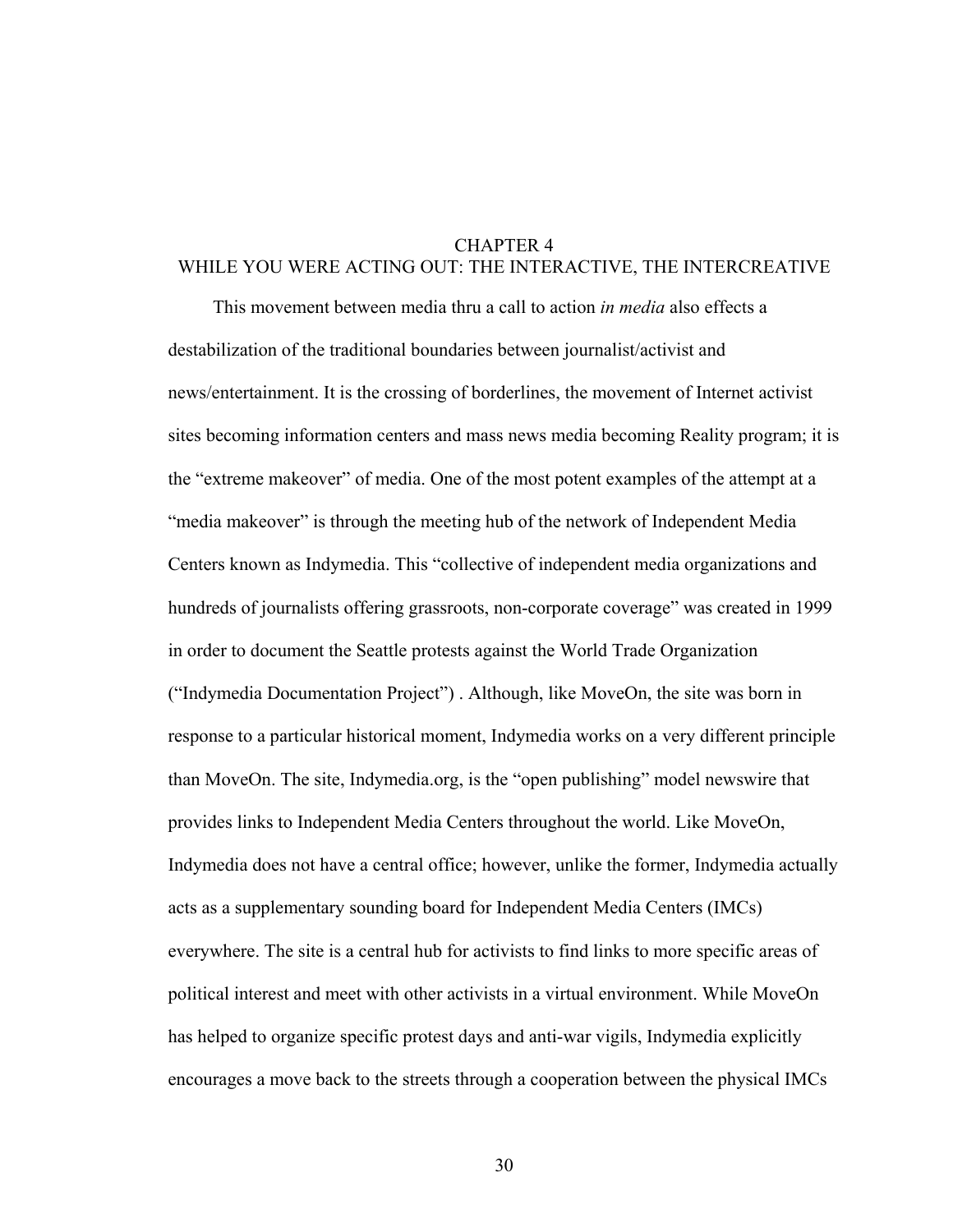and the virtual world of Indymedia.org. A center of information concerning the Free Trade protests and other international protest movements, the site "encourages people to become the media by posting their own articles, analysis, and information to the site" ("Indymedia Documentation Project").

Thus, Indymedia creates a collectivity, both through its existence within and between the commercialized "highways" of cyberspace and the physical streets of the "real" world, and in its allowance for the individuality of activists through their ability to produce their own media texts. The singularity of Indymedia recognizes the multiplicity of individual participation. This collective, born of the "Battle in Seattle," was created as a corrective to the silent mass media and the "clear imbalance of information" (*Showdown in Seattle*). Activists worked within the center to upload video of police brutality, marches, and interviews with protesters. As Eric Galatan of FreeSpeech TV has said of the IMC's role in the Seattle protests, "I think we're going to look back on this period as a launch pad for an entirely new way of making and distributing television" (62). It was, quite literally, a "Reality program" sent streaming over the web.

Like makeover "lifestyle infotainment" Reality programs, which are formed from "at least the following television genres: game shows, soap opera, reality-TV or 'fly-onthe-wall-documentary', confessional talk shows, daytime product-based talk shows, and gardening advice programmes" (Creeber 7), Indymedia imagines a "making over" of the media by the individual who participates in the larger collective project. The hybridity of the "lifestyle infotainment" subgenre of Reality programming, which Andrejevic tends to ignore in favor of "surveillance style" Reality shows, enables an even more nuanced approach to Reality television through its own divisibility and opens up a connection to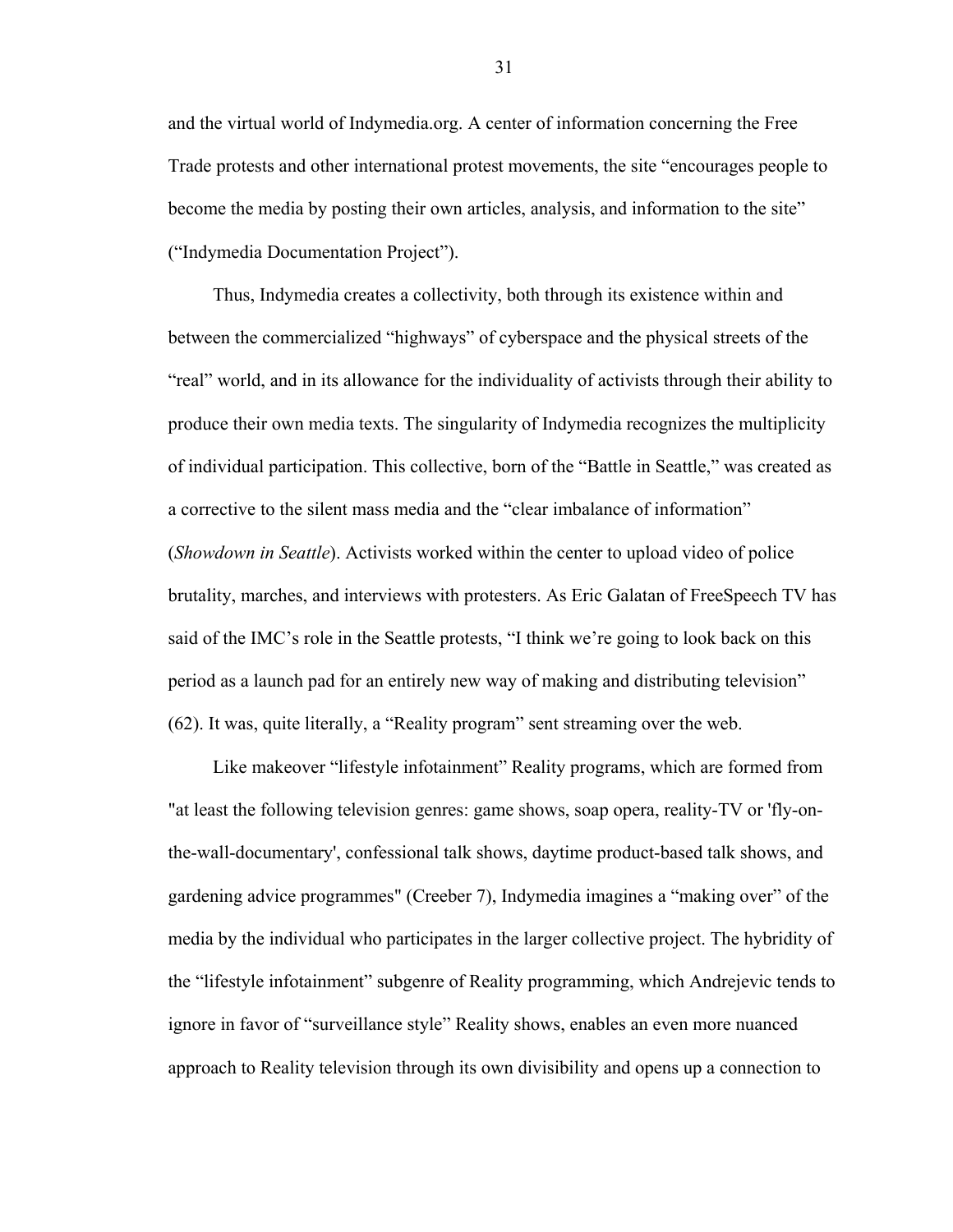the particular activism of Indymedia. Unlike *The Real World* and *Temptation Island*, which are filled with young and often beautiful aspiring models and actors, lifestyle infotainment Reality programs often feature people who are not necessarily aspiring stars or beautiful. These kinds of "makeover shows collapse public and private space, and can destabilize the discrete identities of viewer and participants" (Moseley 314). Often the makeover is a "surprise" that the one being made-over is subject to. In *While You Were Out*, the unsuspecting individual comes home to find that their home, their private space, is filled with cameras, strangers, and a newly "made-over" room. Usually, the space being made over is distinctly figured as the private space of the unsuspecting individual. This space is to be tailored to their taste. The blandness of the private space is reworked into supposedly a more faithful representation of the individual through a public makeover. On the other hand, a show like *Extreme Makeover*, takes the intimate moment of plastic surgery and refigures it as public spectacle. In three months, during which time the "patient" being made over is in isolation from their family, the participant is nipped, tucked, whitened, and buffed up. They have the opportunity to take part in a "truly Cinderella-like experience: A real life fairy tale in which their wishes come true, not just to change their looks, but their lives and destinies" (*Extreme Makeover*). They will not only change physically, but there is the implication of a mental or spiritual change. They have the opportunity to influence their own "destiny" as never before.

Analogously, through an imagining of journalist as activist as opposed to the normative representation of journalist as objective viewer, Indymedia attempts to effect a kind of "media makeover" that encompasses the two conflicting notion of make-over: individualization of space and moral change. The mediascape is rewritten into what you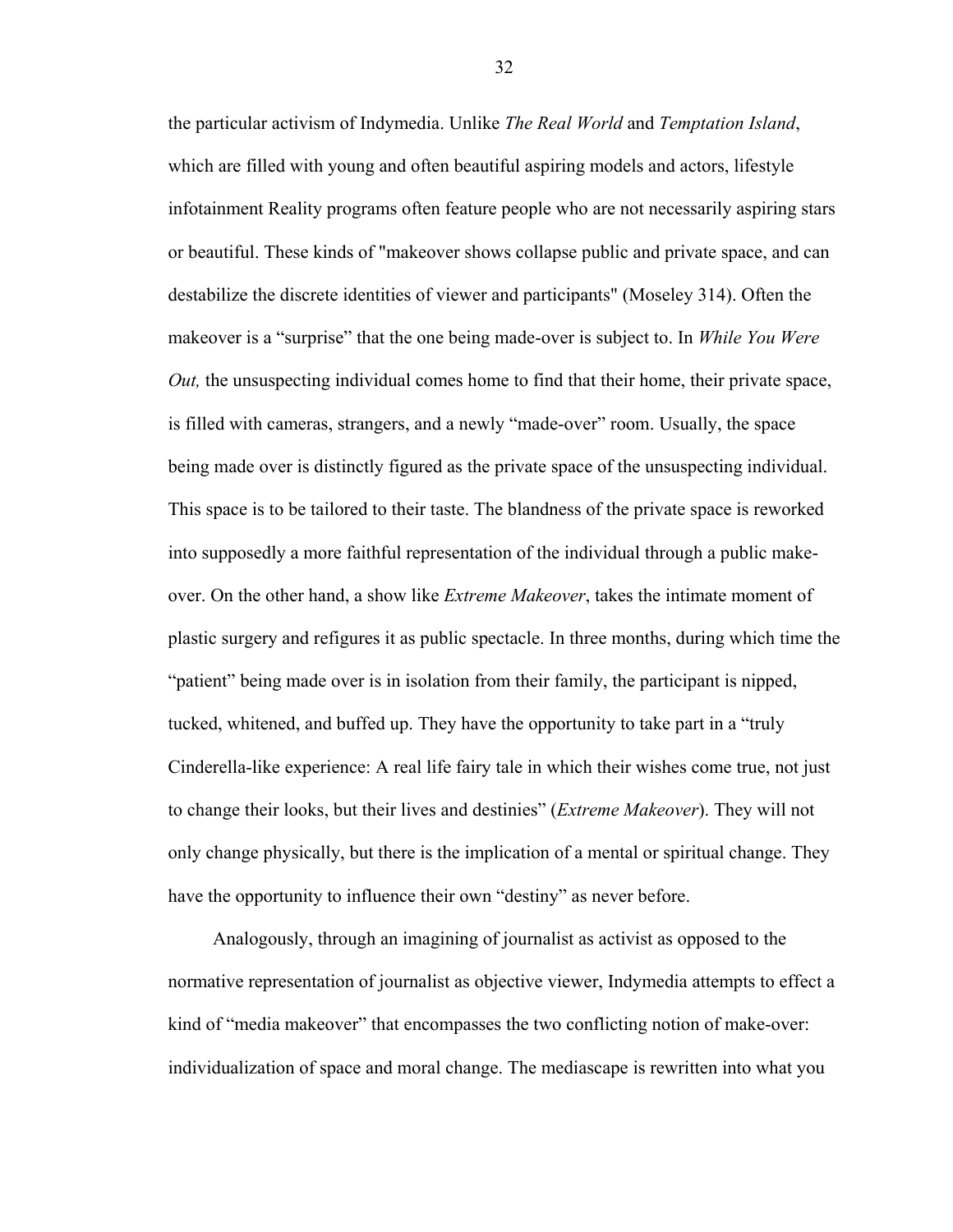want it to be. At the same time, this refiguring of information source as "democratic media outlet for the creation of radical, accurate, and passionate tellings of truth" ("Indymedia Documentation Project") has a moral awareness of change. The new journalist will not be objective but passionate and radical. Anyone with access to the Internet can publish, in many different languages, in the way that best represents them, on the main newswire or on local IMC sites. The guiding ethos of the site, then, is less about the ability to "move on," than it is about the freedom to "move freely" between the virtual and the physical environments as both individual activist and member of a broader community. It affects a destabilization of the divide between journalist and activist, viewer and participant.

The import of this destabilization can perhaps be most clearly figured through Graham Meikle's differentiation between "interactivity" and "intercreativity." He writes in *Future Active:*

The idea of *intercreativity* is key in analyzing Net activist campaigns…[people] creating an alternative to the established media-an alternative that is an open […] space. So, on the one hand, we have *interactivity* as an extension of the established media-not a new concept so much as a spin on an old one; a hot new words to use in ads. And, on the other hand, we have the *conversational, the unfinished, the intercreative.* (32)

*Extreme Makeover*, for example, in its promise of representing "real" people in the "extreme" situation of massive plastic surgery and physical change, explicitly plays on this notion of interactivity. The participant can jog and do their makeup (once they've learned the proper way), but they can not create per se. They are "finished" by the show; their destiny is "shaped" by the physical change. Indymedia, on the other hand, in an almost identical promise to show real people in real or extreme situations, such as police brutality at the Miami FTAA protest, invests itself in the intercreative. The Indymedia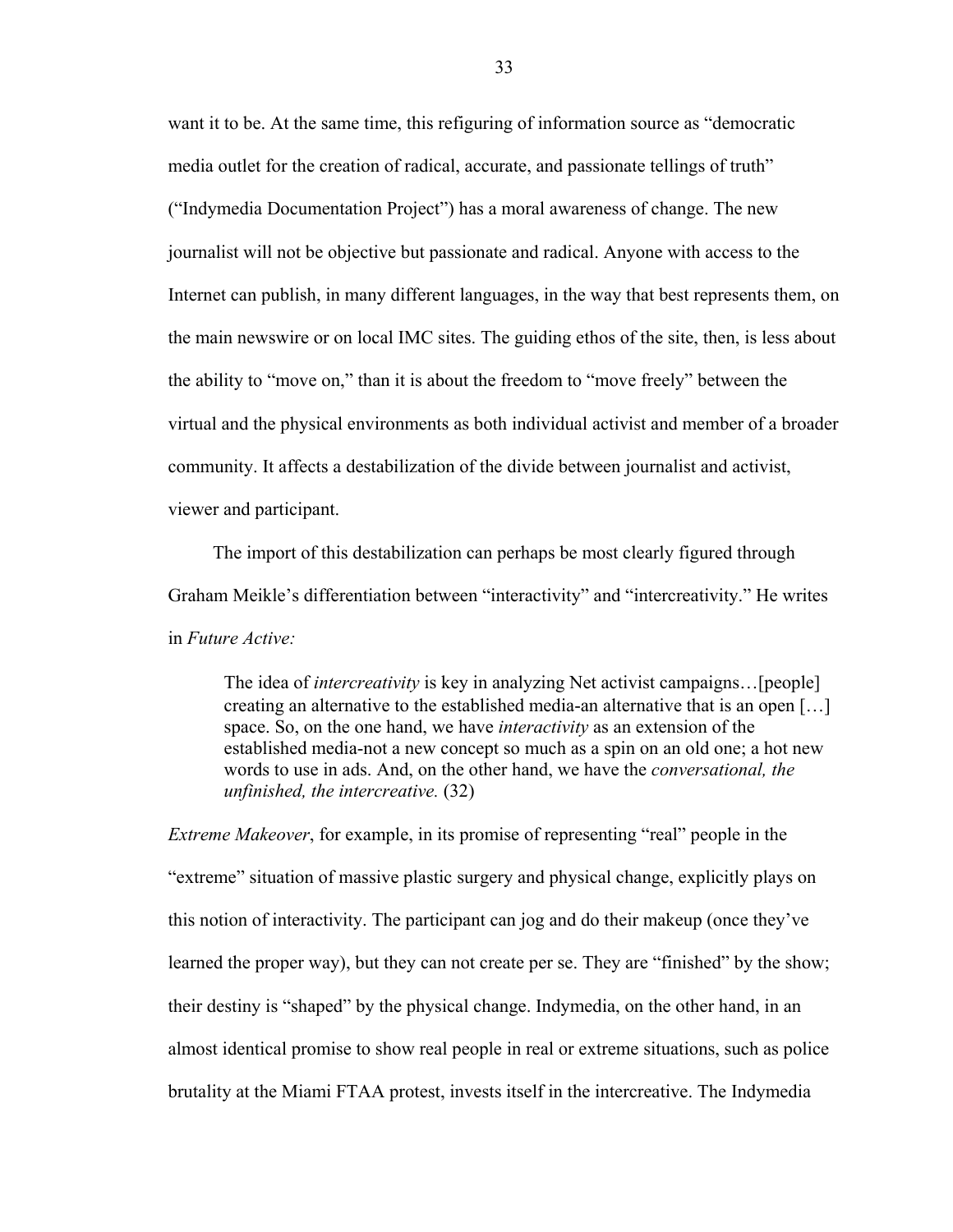journalist not only takes part in the protest but also "creates" a critical response to that situation as they add to the conversation surrounding the action. As Jay Sand notes, "With open publishing, your experience of the news is different…You really feel like you were there, even more so than on TV. On TV, you are seeing one image at a time. Real life is more confusing and this comes through on the IMC site" (Beckerman 4). Sand is noting an essential difference between television and the IMC's ability to represent real life. Something about the IMC's representation, the open-ness, the confusion, enables a more "real" reality than television can represent. In other words, television can not represent reality, but the IMC can give the essence, the feeling of reality that is unavailable to the televised discourse. However, the disjuncture in television and Internet activism's abilities to somehow capture reality is not so clear cut. Conceivably, the "intercreative" does not fully address the problem or lack of activity in interactivity.

The implications of this division can be most clearly illustrated in the role that the camcorder plays in both Reality television and Net activism. The camcorder has become an essential part of the Indymedia movement, especially in terms of bolstering street protest. Rooted in the quest to document the WTO protests in Seattle and to record the individual's perspective from the street through whatever means possible, Indymedia has a videographer e-mail listserv that allows independent newsmakers to share their footage. The European IMCs produce a monthly newsreel and FreeSpeech TV creates the "Indymedia newsREAL" once a month as well ("Indymedia Documentation Project"). Of course, one of the quintessential features of Reality programs such is the use of home video as a source of material.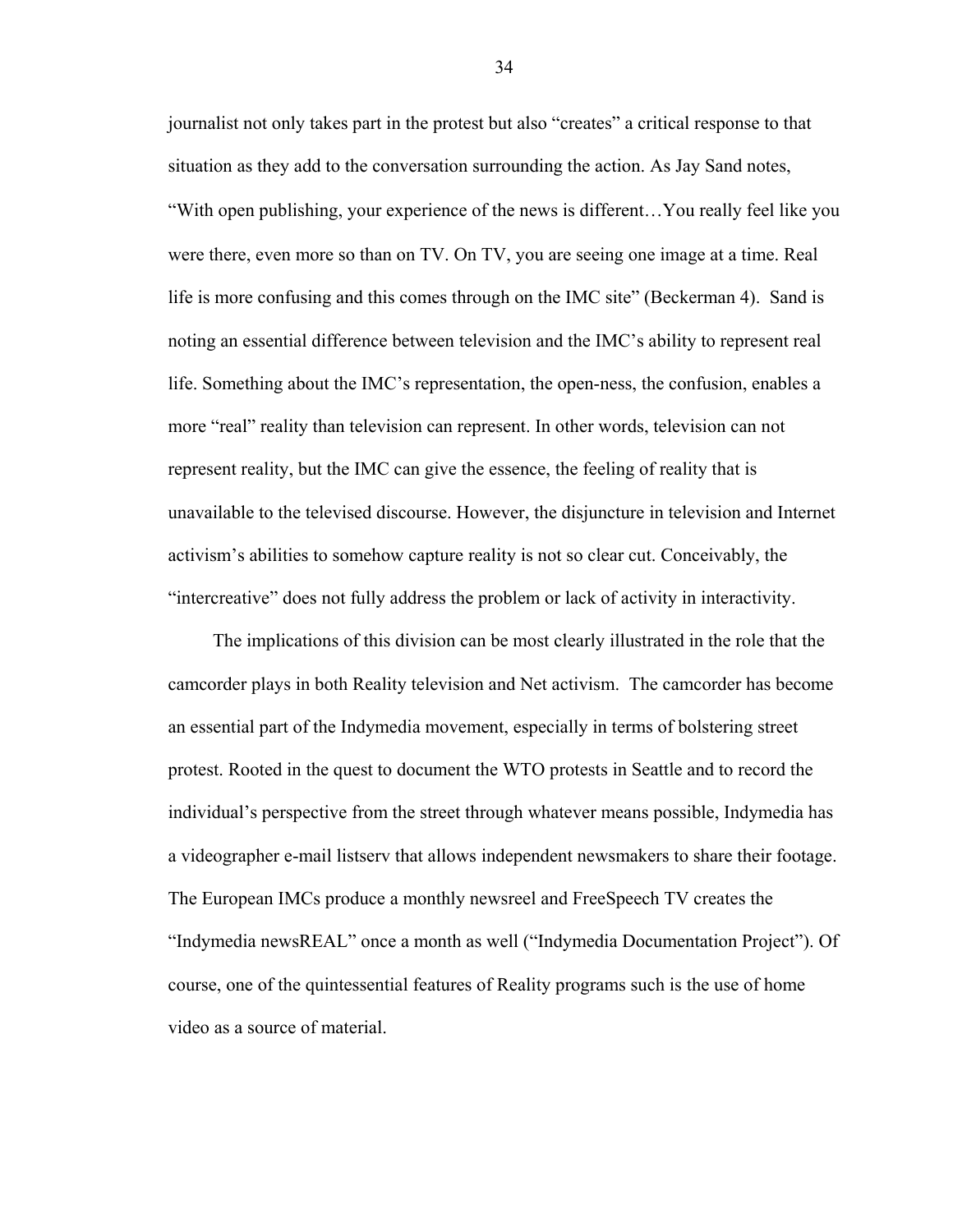As Ouellette, building on Stuart Hall's notion of the reproduction of oppositional views within mass media, notes:

[T]he idea that people can create their own media rather than relying on the monopolistic cultural industries […] is reproduced within and around programs such as *America's Funniest Home Videos* and *I Witness Video,* although the oppositional potential of video is ultimately repackaged according to the logic of commercial television and dominant culture. (166)

This editorial control over the video, this repackaging of the materials into a more commercial logic, is, at least according to Meikle, the movement from the intercreative to the interactive. The videographer can submit their video to *America's Funniest* and take part in the program; however, their interaction is limited to the submission.

This notion is complicated by the more recent trend of Reality programs foregrounding the "repackaged" nature of the amateur video in Reality TV by actually removing the home video camera from the hands of the true amateur. In *Trading Spaces,*  for example, the hostess, Paige, carries a digital camera and interviews, in seemingly offhanded or spontaneous ways, the cast members about their experiences thus far in the episode. The handi-cam moments are cleansed of any of the graininess of true home video; yet, as with a home camera, little red letters in the right corner announce "Paigecam." We know that it is not "really" home video; it is a simulation of amateur video. Nonetheless, this representation of the obvious simulation of home video and spontaneity actually work to illuminate the commercialization of the amateur video in the world of Reality TV. We are forced to acknowledge that this is not "real" home video, but it insists upon the conventions of home video. It is the professional mimicking the amateur. It is the appropriation and simulation of the amateur by the professional. This appropriation holds within it the seeds of subversion; the amateur videographer is confronted with their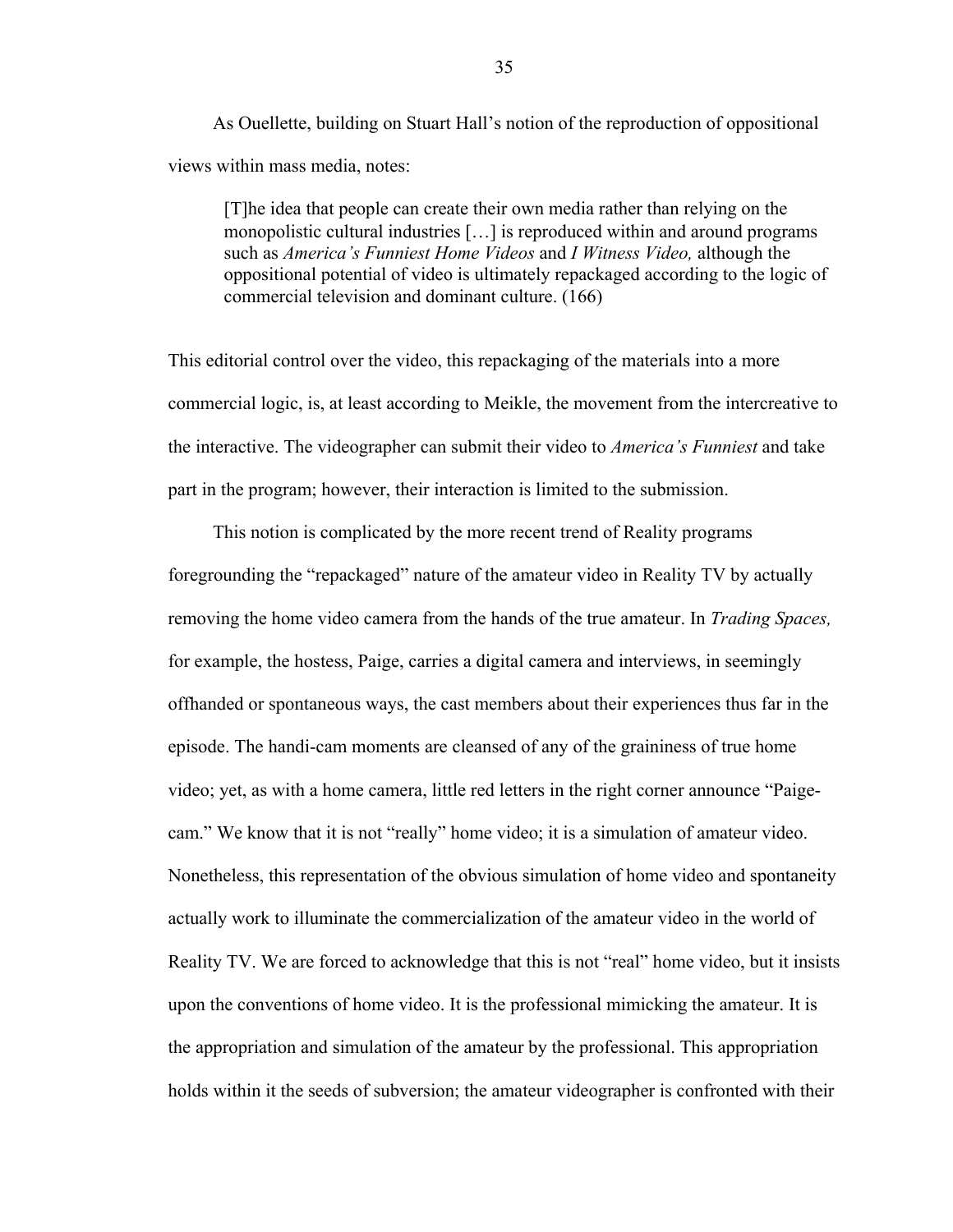loss of power. The "interactive," then, foregrounds its own lack of interactivity. It is bounded interaction.

This kind of simulation of the amateur in *Trading Spaces* also works as a sort of bridge that moves us closer to the hoped for moment of authentic reality that will be uncovered in the room reveal. Usually, the Paige camming helps to build up a conflict narrative or a sense of tension between either the homeowners/teams and the designers or the designers and the carpenters. The narrative thrust of each program, in part created through the use of the handi-cam, is towards the one essential moment of authentic, unmitigated, raw human emotion in the form of the "reveal." In discussing *Changing Rooms,* the British precursor to *Trading Spaces,* Rachel Moseley argues that:

A profound desire for intensity and authenticity surely precisely explains the appeal of shows such as […] *Changing Rooms*, premised as they are upon a central moment of apparently unmediated, unedited response, a guarantee of intensity, and authenticity…"(314)

The use of independent and amateur video for Indymedia and other progressive movements serves a similar function. In fact, amateur and small digital cameras (very much like Paige's small camera) have proven essential "for documenting marches and events ignored by the mainstream media, for creating educational and community programming, for adding diversity to social discourse on issues, and for documenting police brutality and other oppressive encounters" (Ouellette 171). Since the most recent Free Trade Area of the Americas (FTAA) protest in Miami, FL, Indymedia has posted a request that reads: "Miami Activist Defense needs your testimonies, photos, and particularly VIDEO footage in preparing for the mass defense and civil litigation" (FTAA, emphasis in the original). The emphasis on the need for video footage calls to mind Marcos' insistence on the real. The video acts as a marker of authenticity and real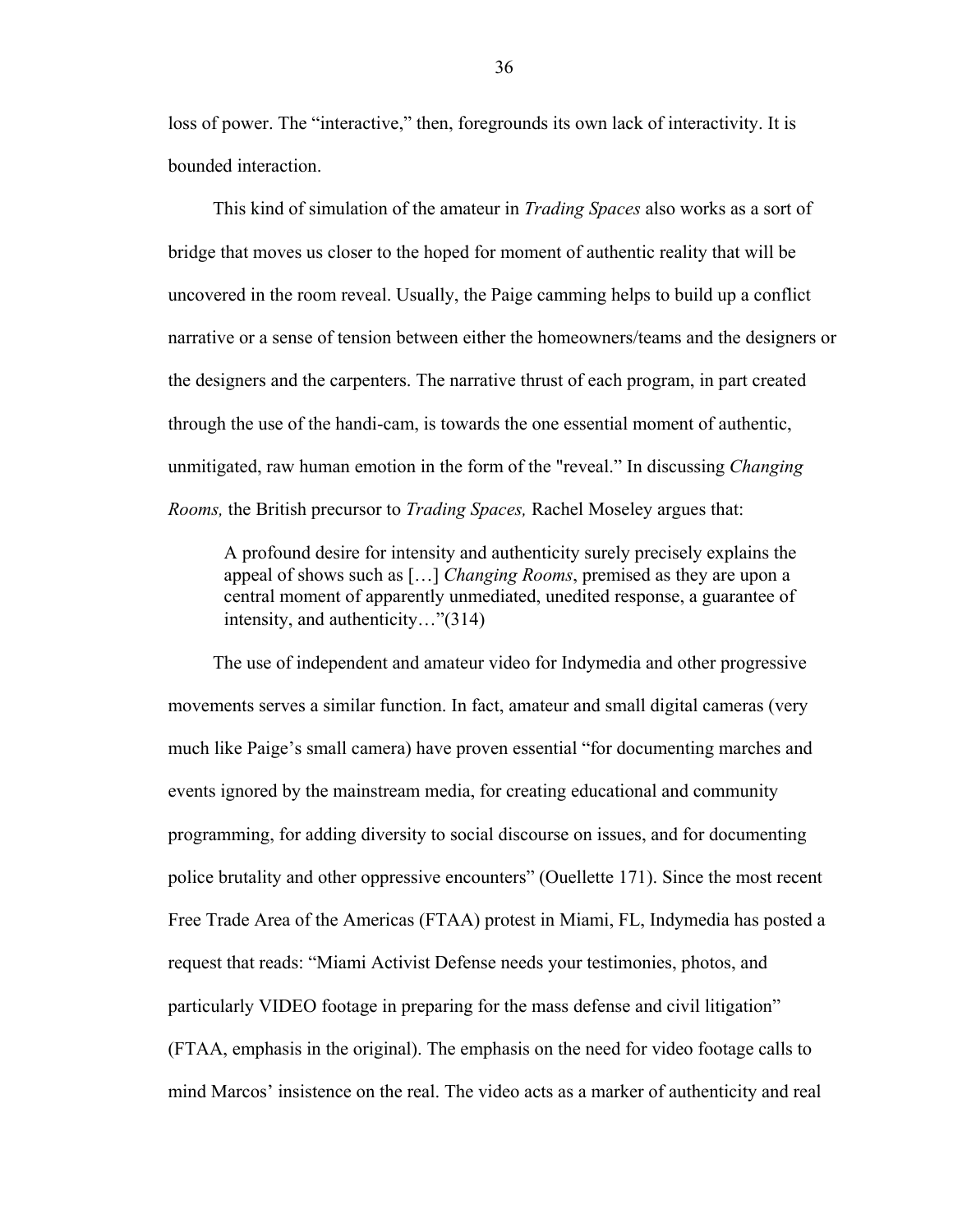reality. The very name of the Indymedia video news program, "newsREAL," highlights the desire and the political necessity to capture something more real and more authentic than mass media can provide. Certainly, the Miami City Council realized the power of this desire when they attempted to ban video and still cameras for the duration of the protest (Anderberg). They were ultimately unsuccessful in this ban because of the very protests and action campaigns organized by Internet activists in response to the proposed ordinance. This connection, this reterritorialization of the video camera by Reality TV and Net activism, points towards a desire to utilize a commercialized tool for independent purposes; yet, it also makes explicit the attempts by both mass media and government organizations to remove this productive power from the multitude. Interestingly enough, the Paige-cam" seems to recognize what Marcos and Indymedia perhaps do not: that video evidence is not necessarily truth or "reality." As Sasha Torres, in an investigation of the "ideology of liveness" and the Rodney King video, quotes Judith Butler concerning the pedagogical value of the seemingly misguided verdict: "what the trial and its horrific conclusions teach us is that there is no simple recourse to the visible, to visual evidence, that it still and always calls to be read, that it is already a reading" (142). Video, or visual evidence, then, is not simply a valueless or more-truth-bearing representation. It is a reading, a series of truths that are up for grabs.

The significance of the use of the camera to capture "reality" in both Reality programming and Internet activism has been illuminated in a particularly contradictory way through the recent war in Iraq and the difference in coverage between the mainstream news media and websites like YellowTimes. Unlike the mass media shutout of protestor's voices in Seattle, the mainstream news coverage of the Iraq war was billed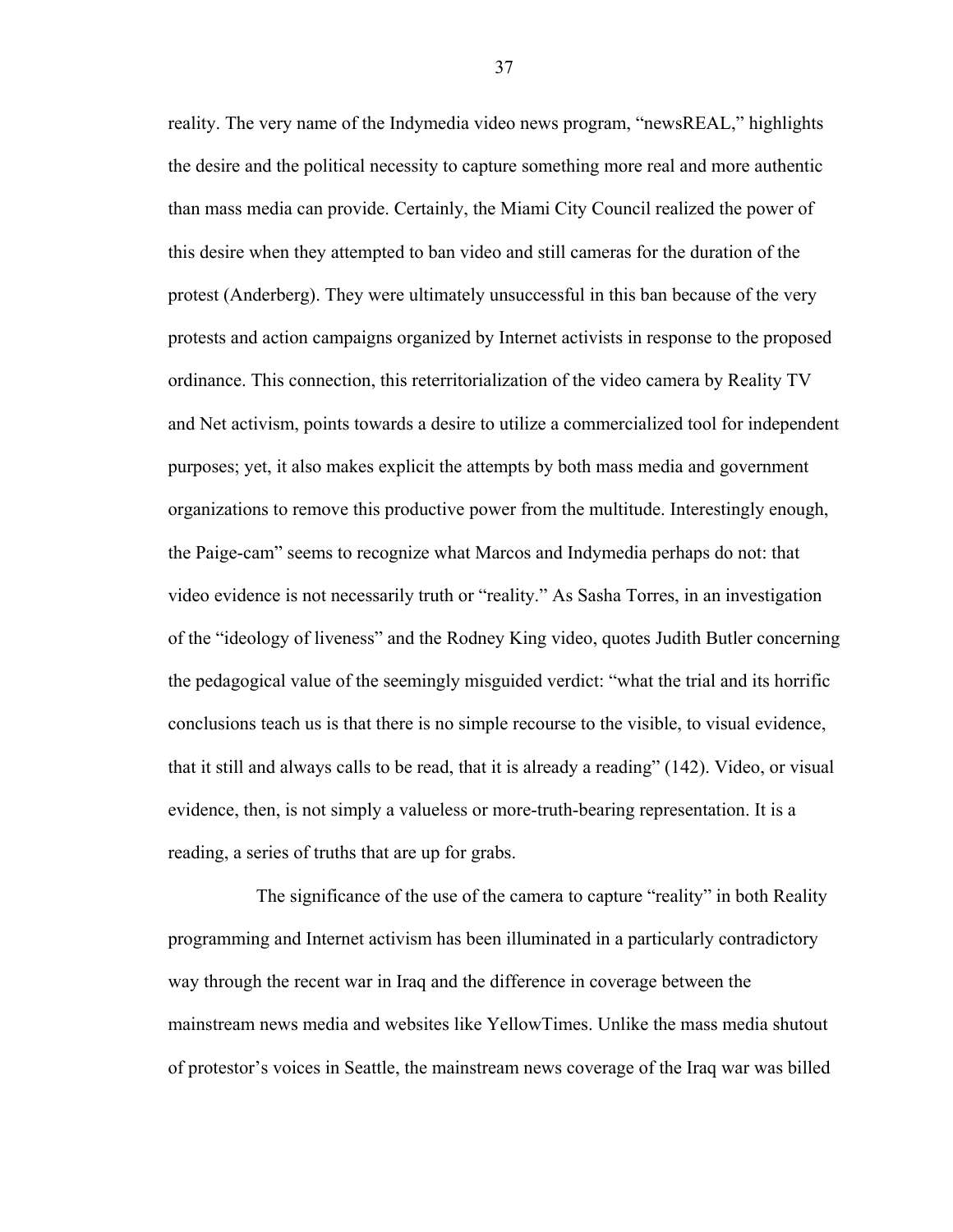as the ultimate Reality show. As Peter Jennings notes, "the military wanted Americans to see war as it *really* is" (Anderson 6). Thus, the Pentagon arranged to have over six hundred journalists "embedded" with American and British military units. This embedding produced reporting that was, according to a recent report put out by the Project for Excellence in Journalism, "dramatic but not graphic" ("Embedded Reporters"). The author of the report goes on to explain that "the battle for Iraq is war as we've never seen it before. It is the fist full-scale American military engagement in the age of the Internet, multiple cable channels and a mixed media culture that has stretched the definition of journalism" ("Embedded Reporters"). In "That's Militainment!", an article in *Extra!,* the magazine of the media watchgroup FAIR, Robin Anderson looks at the "entertainment value" of this most recent war and the role that "embedding" played in the mass media coverage. "Militainment" signifies the contradictory nature of mainstream media's coverage of the war—it is live, dramatic, and highly influenced by the reporter's position within the unit. Indeed, in a pre-war briefing, Pentagon officials told journalists, "The idea is by making you a part of the unit, you'll be a member of the team" (Anderson 6). While this "membership" in the "team" of the US and British military forces has resulted in unprecedented access to the battlefield, there has also been a strange disjuncture between the reality of the war and the "propriety" of certain images and points of view. As Tom Brokaw notes, "Television cannot ever adequately convey the sheer brute force of war, the noise and utter violence" (Anderson 8). Instead, as Anderson explains, we were allowed to see "the Iraq reality war […] war as adrenaline rush, with no responsibility" (8). It became war from the perspective of the hometown solider, the face of the military, and the reporter as near-soldier. With soldiers unable to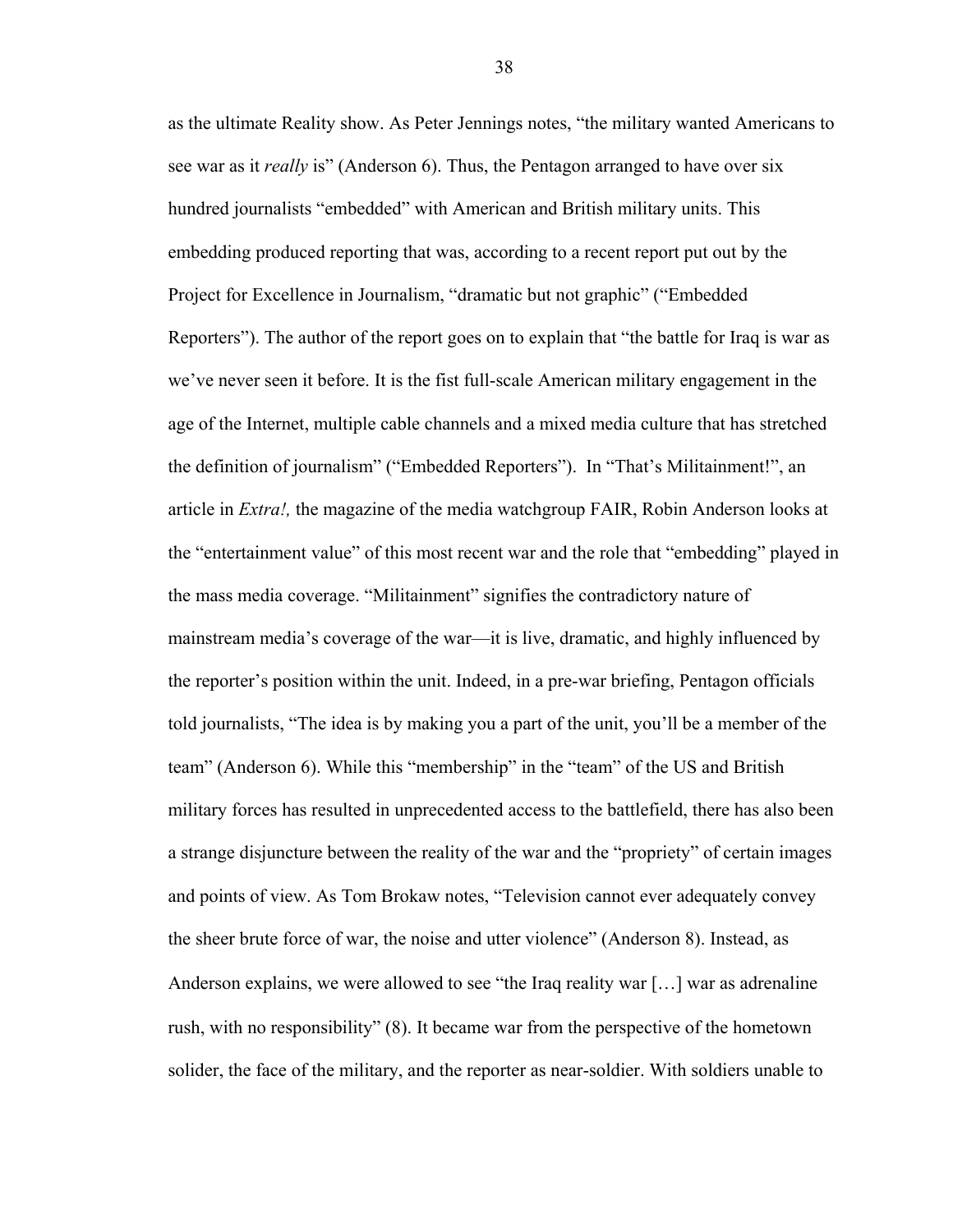discuss their "real" feelings due to the Uniform Code of Military Justice and constraints on military personnel discussing their views of decisions made by officers or the President, and the inability of embedded reporters to access Iraqi citizens, the "reality" of the war was highly constructed (Ganey 30). As Peter Arnett of NBC gushed after seeing a battle up-close, "It's an amazing sight, just like out of an action movie, but this is real" (Anderson 7). The fiction and the reality meet. In the desire to present a "real" moment of war, the result is something like *Trading Spaces* or *Survivor*, suffused with human emotion and excitement, but ultimately a signifier of the intangibility of reality.

This particular vision of the war was challenged by sites like YellowTimes, which displayed images and messages that were not within the official embedded sphere of "reality" for the Iraq war. YellowTimes claims on their homepage:

Today we live in an age of *yellow journalism*, where the mainstream media sensationalizes their content in order to increase circulation and increase profits. By putting television shows such as *Survivor* on the cover of their newspapers, or nicknaming a horrible conflict as a *showdown*, these guilty parties have given up on real journalism. During these *yellow times* in which we live, YellowTimes.org offers you an alternative. (YellowTimes, emphasis in the original)

Thus, YellowTimes positions itself in opposition to the Reality programming of the war. YellowTimes offers reality as opposed to Reality TV. In particular, during the war, YellowTimes presented alternative images of the "reality" of the Iraq war—pictures of Iraqi civilian causalities and American POWs. These images, according to YellowTimes, were the reality of the war, the truth that counteracted the narrow vision of the embedded reporters. As might be expected, the site was promptly taken off-line by its host, Vortech. According to an e-mail from the company, "As NO TV station in the US is allowing any dead US soldiers or POWs to be displayed…we will not either" (Anderson 8). The "alternative media" could not define the reality of the war; the Internet activist could not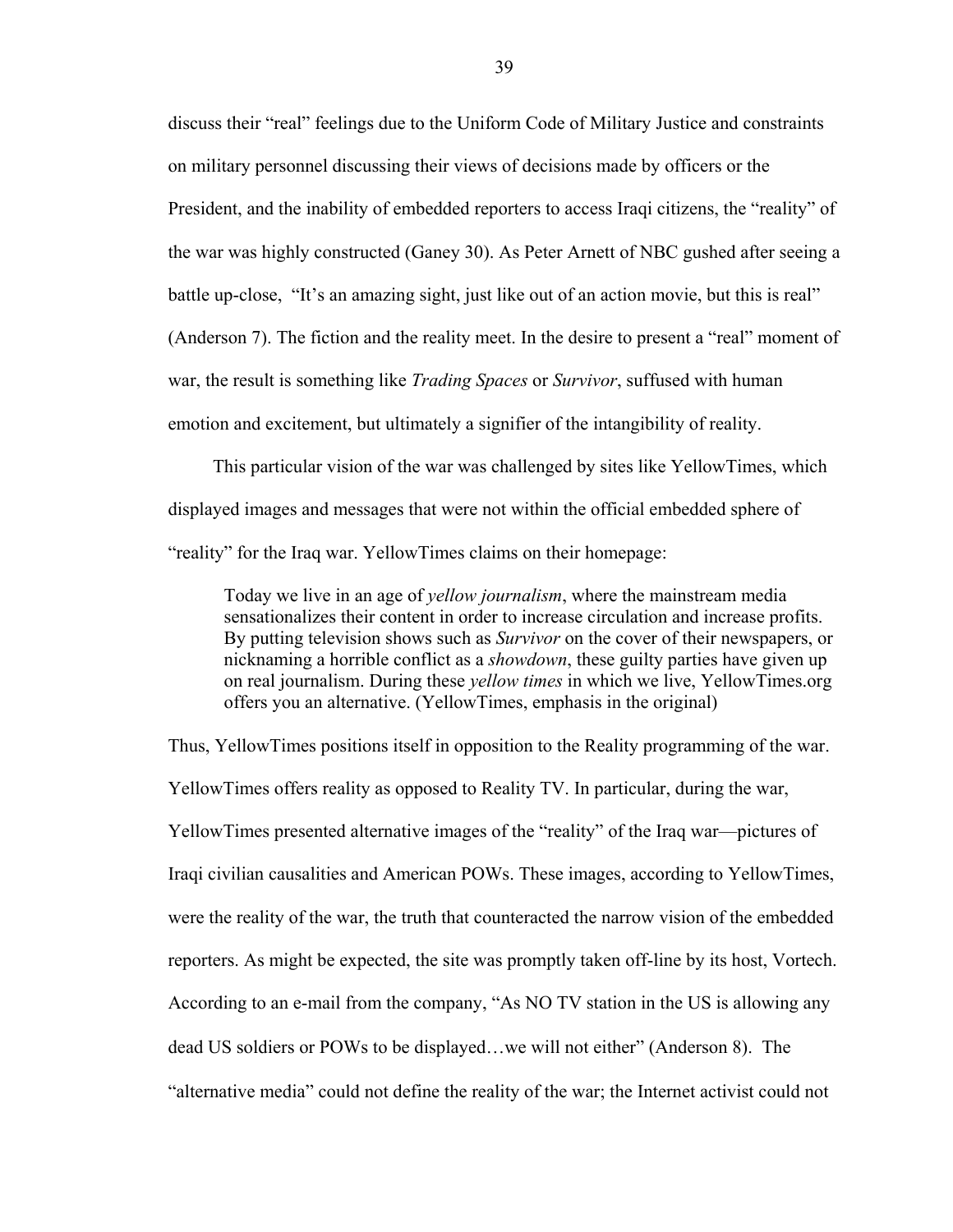determine the parameters of the discourse. The television and, in particular, the mainstream televisual news media, through the figure of the embedded journalist, was responsible for shaping the reality of the war. YellowTimes, in its attempt to reappropriate the authority of news-maker, in its deterritorialization of the mediascape, was simply shut down by its host. It was silenced because of its destabilization of media divides. Thus, the constraints of the two forms become clearer. Reality TV can never show reality, yet it opens up a critique or at least signifies the intangibility of reality. Internet activism, on the other hand, can perhaps show reality of a sort, but it too is still at the mercy of the commerciality of its apparatus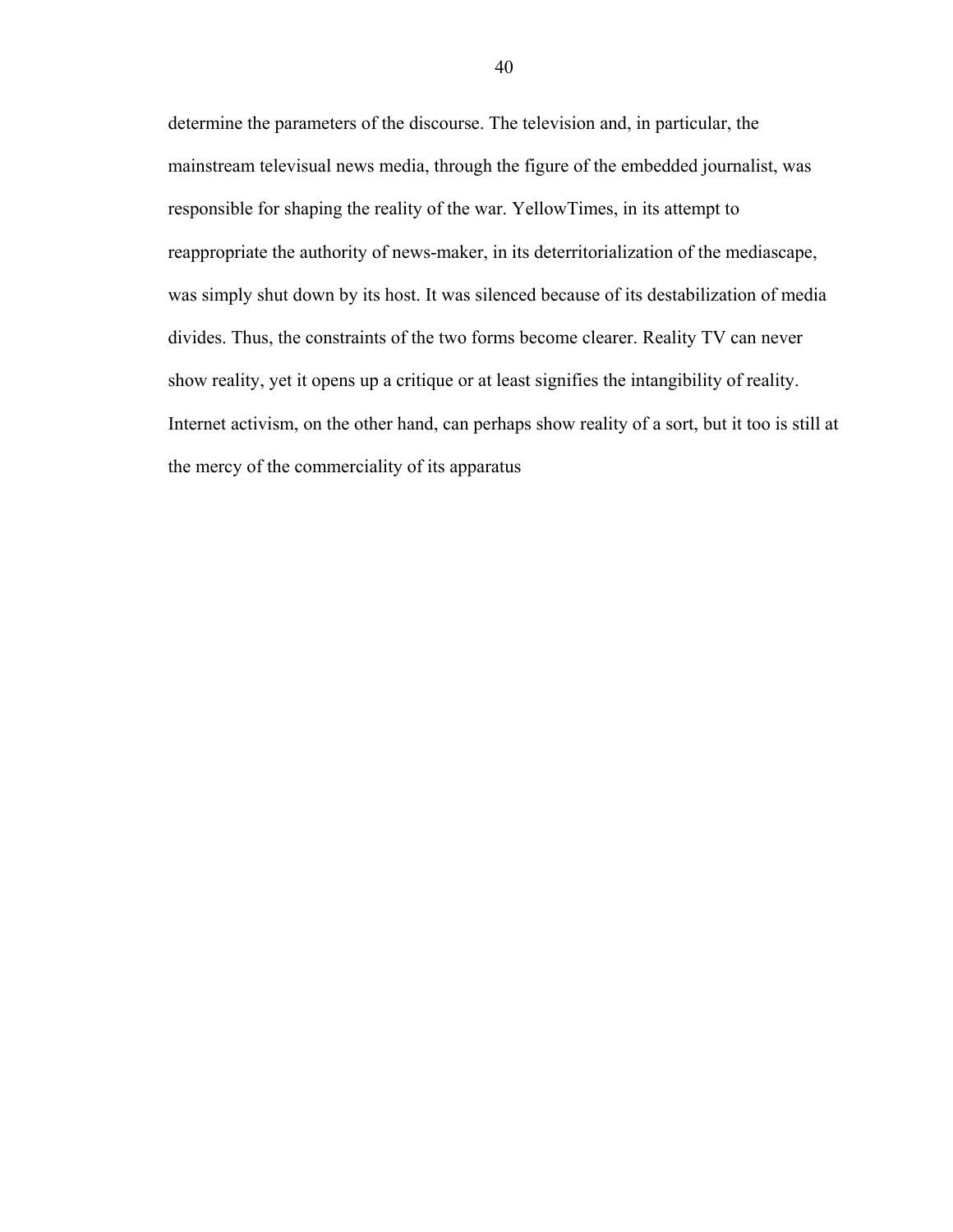## CHAPTER 5 THE FEAR FACTOR: THE VALUE OF MOBILE SCREENS

<span id="page-46-0"></span>The call to action and simultaneous destabilization of media divides is taken in a new direction by the movement away from the stationary screen to the mobile or even disappearing screen. As Reality TV is a mobile and fragmentary series of texts that move from the televisual screen to the computer to the newsroom and even the battlefield, Web activism also shifts from the computer, to the streets, the television, and now the screen-in-motion. A mobile, wireless, networking has entrenched itself in world culture. Perhaps this wireless movement can be best illustrated through the ubiquity of the cellular phone. As of the summer of 2003, North America alone had 171 million mobile phone users, and the total number of global users is estimated at 1.32 billion (Cellular). SMS or "Short Messaging Service" (aka "texting") has become a booming market for wireless corporations. In the UK, for example, over 20 billion text messages were sent by the end of 2003 compared to 16.8 billion for 2002 (Text It). And as of 2002, one in five people owned a mobile phone. The relative affordability of the technology has enabled a connectivity that was never before possible, especially in Third World areas where a landline or personal computer was prohibitively expensive. Indeed, Cellular technology has proven to be a boon for bridging the telecommunications divide between some Third World areas and First World nations. Landlines have proven prohibitively expensive to obtain and maintain throughout much of the world. For example, in Africa, "the main landlines are 18 per 1,000 people compared to the world average of 146 per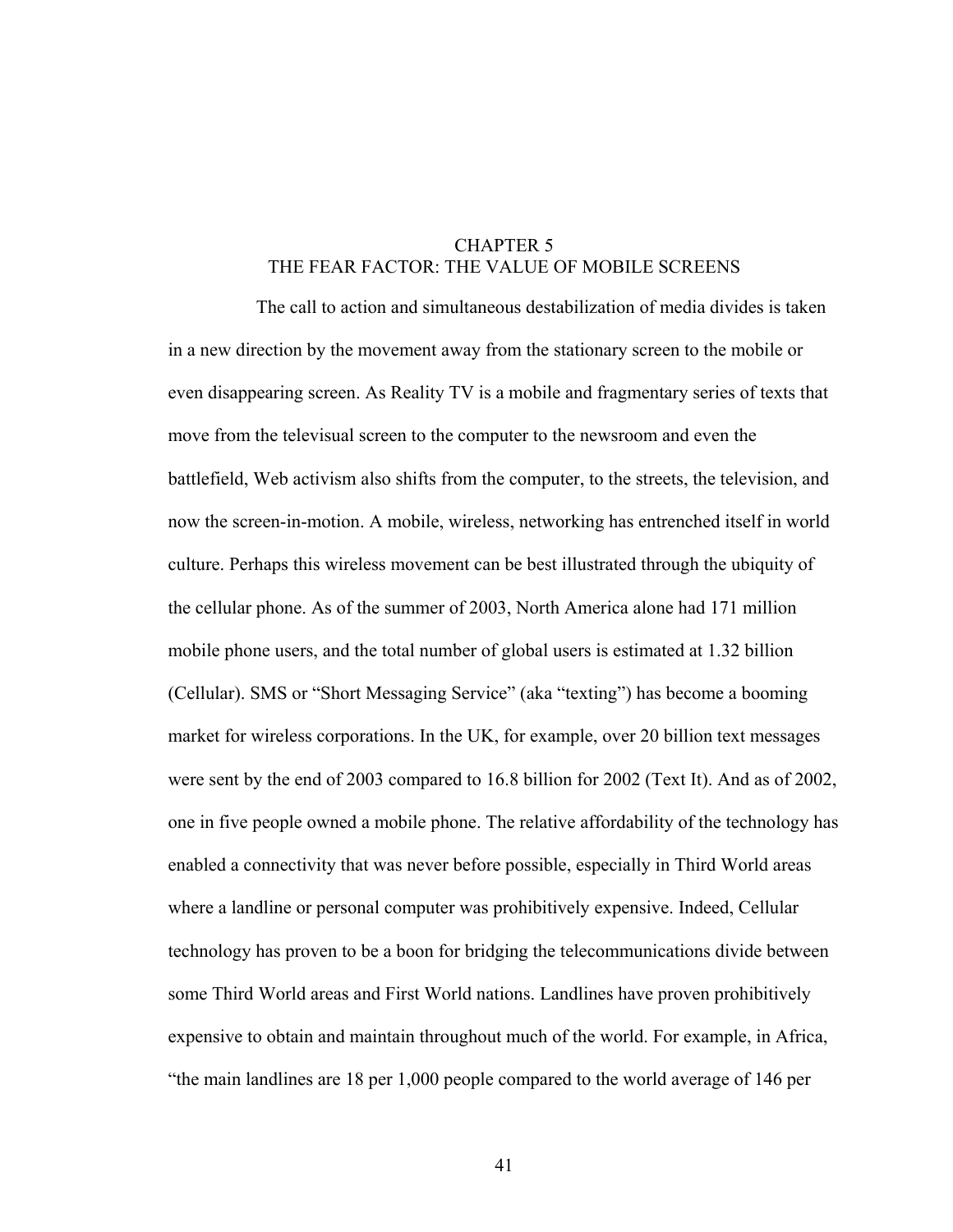1,000. Developed countries average 567 per 1,000. For each phone line in Africa, there are 55 five people queuing to call." (Mulumba). The affordability, accessibility, and techno-novelty of cellular communication have proven to be seductive for both Reality television programmers and activists alike.

Mobile technology is most often used in Reality programs as a part of the "game." *Big Brother, American Idol,* and *Trading Spaces:* "Home Free" allow you to text message in your choice for the winner. Last season's *American Idol,* for example, boasted 7.5 million American Idol-related text messages sent by AT&T wireless customers (Caouette). This season, AT&T Wireless, the official sponsor of *American Idol*, is expanding the ways in which people can join in the Reality program. Fans can now send text message the judges, host, and contestants, play interactive games, and access video content. As Andre Dahan, President of AT&T Wireless Mobile Multimedia Services recently gushed:

The country has embraced interactive text messaging with more fervor than anyone anticipated. Television viewers now expect to be part of the action - and there's no turning back. The wireless phone has earned a permanent place alongside the television remote. Text messaging has proven to be the key that opens the door to increased viewer participation in reality television, and this is just the beginning of what we have planned for integrating text messaging into other non-conventional arenas. (Caouette)

The viewer becomes voter through the mobile phone. The e-mail application is morphed into text-messaging which allows the audience member to actually "take part in the action" of *American Idol* as never before*.* Last season's voting finale, for example, actually fueled a controversy concerning call-in voting: "Many people received busy signals during the final three hours of voting on Tuesday, causing some to suspect that, in shades of the 2000 Bush vs. Gore presidential contest, the lost votes might have produced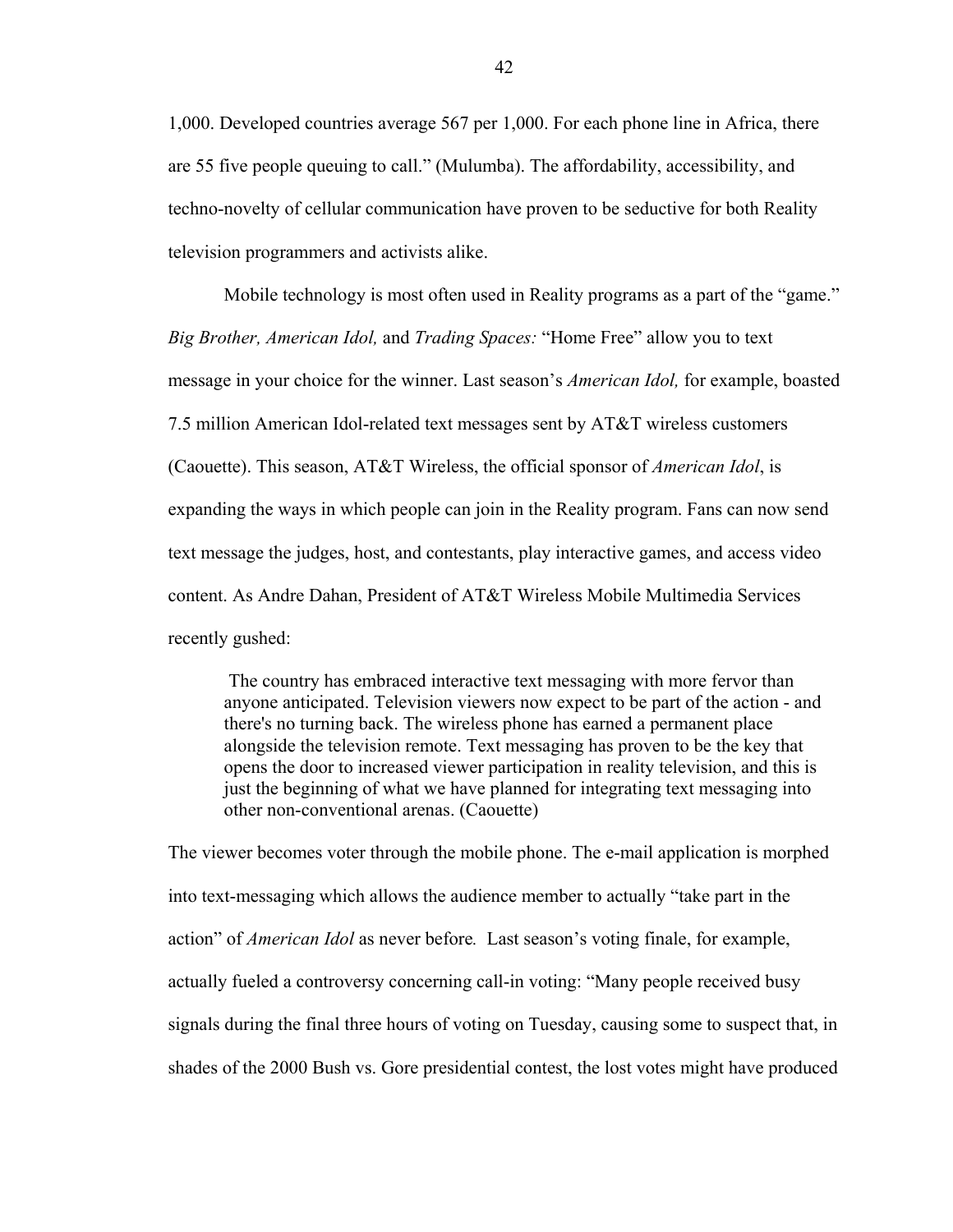a different result" (Graham). The interactivity through landline connections and cellular call-ins blocked some viewers from interacting in the program. Their voice could not be heard. Text-messaging voters did not experience this problem. They were able to register their vote without fear of a busy signal. Nonetheless, this notion of "voting" or "taking part" through SMS is still limited by the very commercial medium of television and mobile technology. It is Meikle's notion of the interactive. As Brian Eno explains, "Interactive makes you imagine people sitting with their hands on controls, some kind of gamelike thing […] Interactivity means never having to get off the couch" (28). The wireless phone can literally sit on the coffee table, in its "permanent place alongside the television remote." Also, like the remote control, the text messaging interaction with *American Idol* is highly limited by marketing concerns. Since AT&T Wireless is the show's sponsor, it is also the only carrier through which SMS votes will be accepted. The sponsorship creates barriers for who can and cannot vote through SMS, for those who will and will not experience a busy signal.

Nonetheless, unlike the television remote, the mobile phone can leave the coffee table and interact outside the televisual sphere. The wireless screen technology brings the interconnectivity of possible networks into the forefront. In *Smart Mobs,* Howard Rheingold, quoting Paul de Armond in "Black Flag Over Seattle," writes in reference to the WTO protests in Seattle:

In addition to the organizers' all-points network, protest communications were leavened with individual protesters using cell phones, direct transmissions from roving independent media feeding directly onto the Internet, personal computers with wireless modems broadcasting live video, and a variety of other networked communications. Floating above the tear gas was a pulsing infosphere of enormous bandwidth, reaching around the planet via the Internet. (161)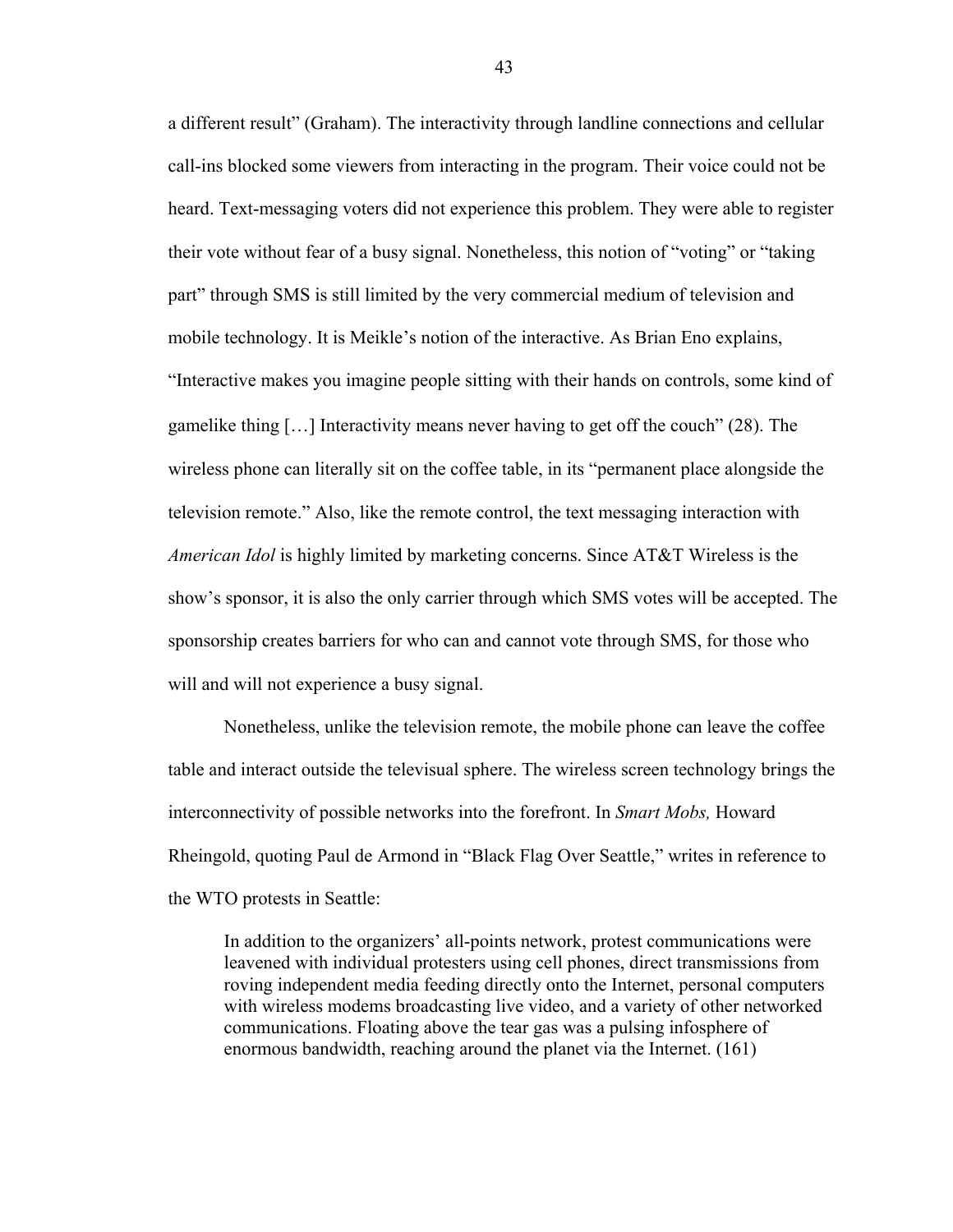The plethora of networked apparatuses formed a complex and engulfing weave of communication possibilities. Of course, the Internet and networking are not merely tied to the personal computer or the website. Our conception of "Internet activism" can perhaps be expanded to consider other networking devices and methods and a new form of political intervention: the "smart mob." Rheingold defines smart mobs as consisting of:

…people who are able to act in concert even if they don't know each other. The people who make up smart mobs cooperate in ways never before possible because they can carry devices that possess both communication and computing capabilities. Their mobile devices connect them with other information devices in the environment as well as with other people's telephones. (xii)

This mobility allows connections to more stationary devices, individuals, collectivities, commercial and independent medias. The smart mob reworks this mobility to political means through the network. I actually saw this notion of the "smart mob" at work at the AFL-CIO protest of the FTAA meeting in Miami in 2003. As I tried to find my way to the bandstand where the protesters were to meet, I found myself blocked off by police barricades at every turn. I could see throngs of protestors beyond the police lines, but I could not make my way to them. Every time I took a side street, thinking that I would be able to gain access to the permitted protest, I was told by an officer "You can't go this way. Go one turn down." Of course, I would go "one turn down," and I would be told to "go one more." The movement between nodes of disinformation created a circulation of desiring-to-be-protesting protesters. I would walk towards the next pocket, and then other protestors would brush past me saying, "you can't go that way, it's blocked off too. My friend says that we need to go down this block." I began to look towards the protestors with cell phones in their hands. The unseen conduits of communication were competing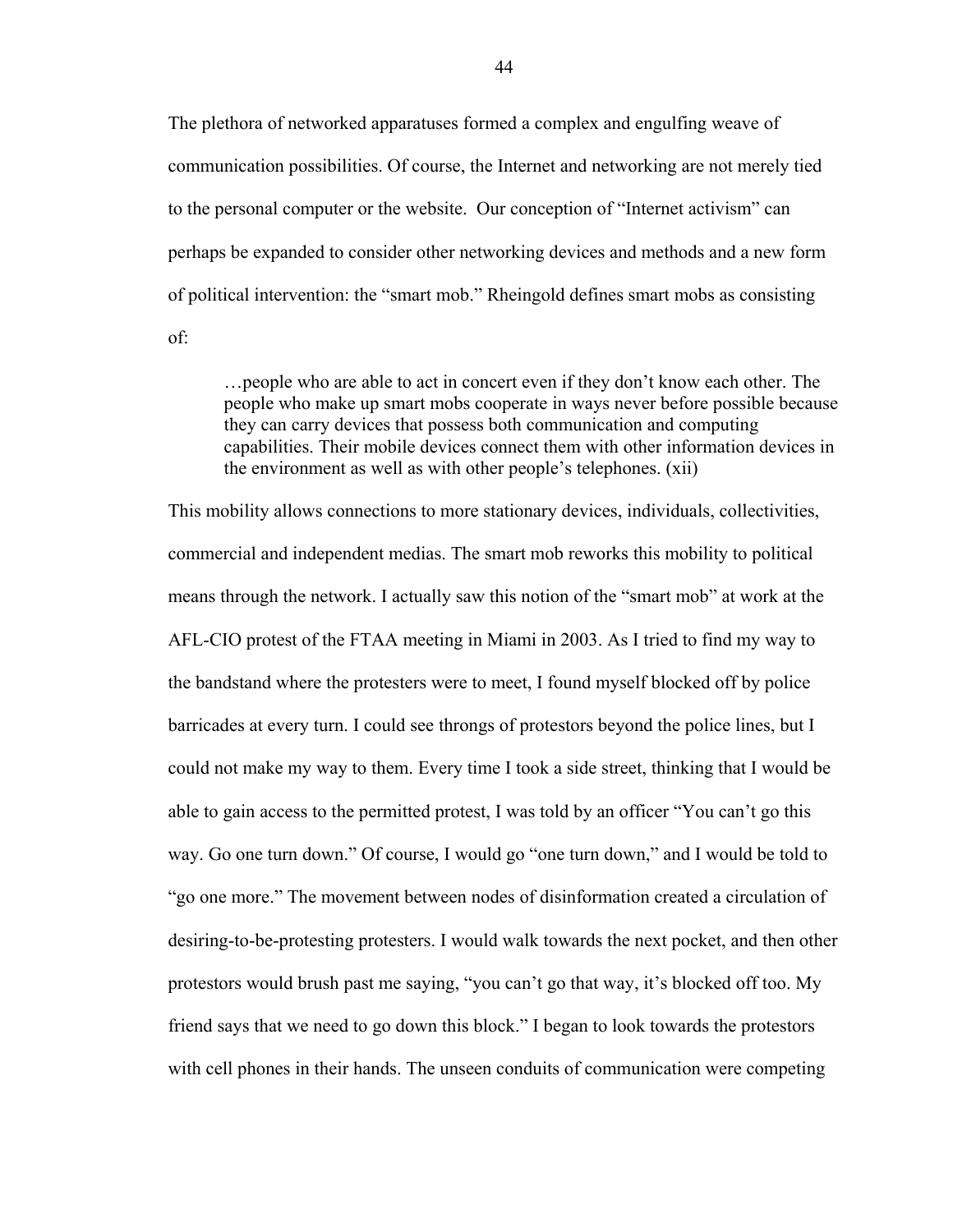through the air with the helicopters that swooped overhead. We were being led by cell phones. Through cellular communication, friends attempted to map out the direction they had taken to circumnavigate the police barricades. The web of police barricades was "jumped" by the network of cellular communications.

In particular, this enabling of activist mobility through the wireless apparatus also empowers the everyday citizen to effect "voting" and the real world political implications of everyday life. Certainly, the "voting-text" or "Generation Txt" movement has spread throughout much of the world. In January, 2001, over one million residents of Manila, Philippines gathered to demonstrate against President Estrada. In part, they were brought together through text messaging. As Howard Rheingold, the author of *Smart Mobs* notes, "in a country where 40 percent of the population lives on one dollar a day, the fact that text-messages are one-tenth the price of a voice call is significant"; this affordability of SMS encourages Filipinos to send over 70 million text messages every day by 2001 (158). This culture of text messaging made the SMS system particularly amenable to use as an organizing tool. Within in 4 days of the first text message, "Go 2EDSA, Wear blck," the Estrada government fell. More recently, in Iran, where weak cellular phone networks make voice-to-voice connections almost impossible, SMS has been an incredibly popular method of communication and has moved into the realm of voting as well. During last February's parliamentary elections, an SMS war was waged between dissidents trying to keep the turnout low in response to the conservative clergy's disqualification of reformist candidates, and the "Coalition for Iran," an alliance of political reformists encouraging people to go to the polls. Messages like, "The ballot box will be the coffin of democracy, we will not participate in the funeral of democracy. Send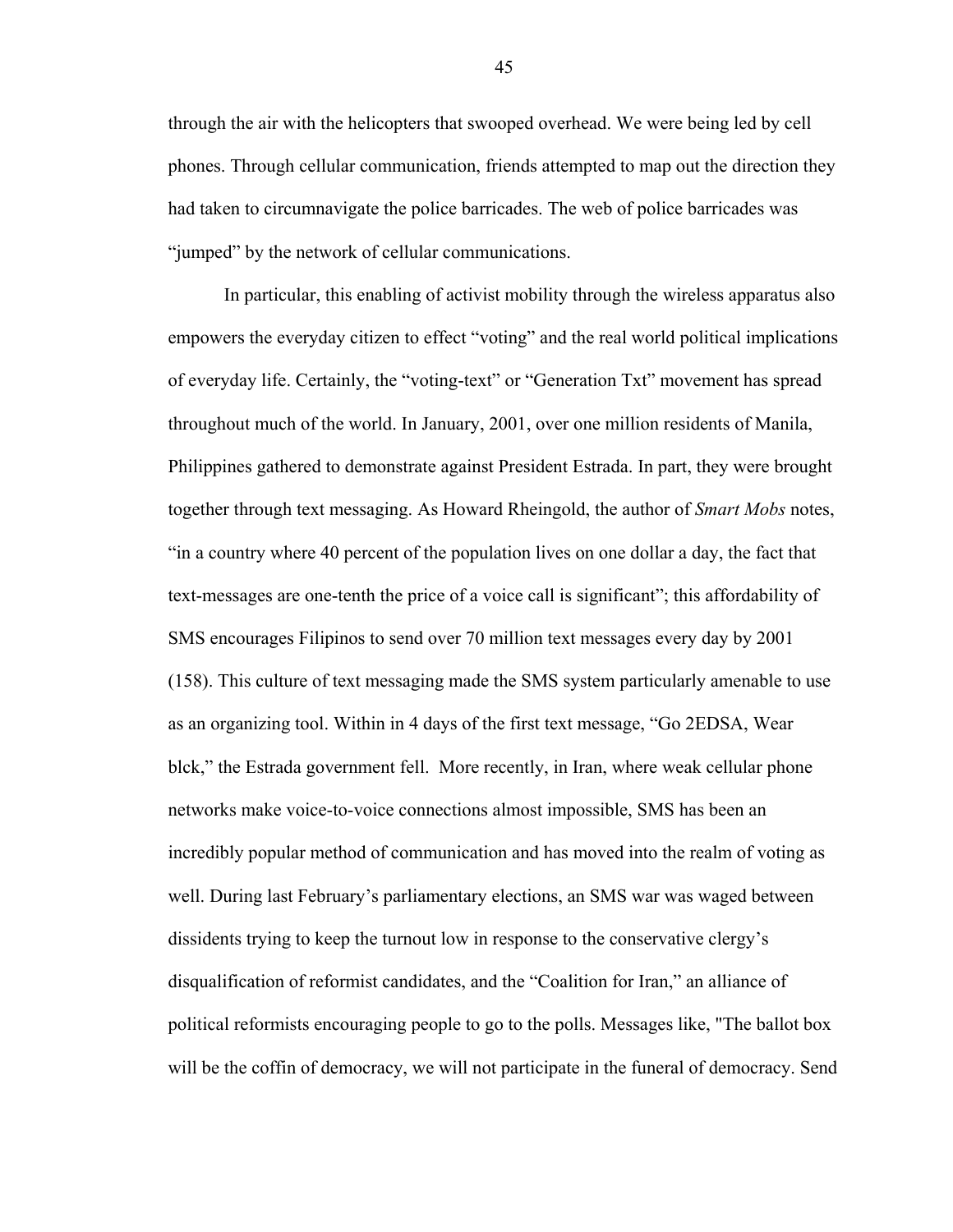this message to 5 other people" and "Friday we stay home. It will be a referendum to say 'no'" circulated throughout the wireless network (Pouladi). Voicing in the wireless realm, through the silent SMS, signified exchange of one participation for another. To the reformists, it is real-world voting that will kill democracy. Real-world voting is merely interactive. By extension, it is only through cyber-world text messaging that one can have a voice that cries out "no." On the other hand, the coalitionists encouraged people to "Go and vote massively on Friday" (Pouladi). The rallying cry here is to make your voice heard in the "real-world" realm of politics. The SMS voice cries out "yes" to the possibilities for change through interaction in the political system. These two conflicting dissident SMS voices, however, are not simply free-flowing. As one journalist, who wished to remain anonymous, noted, "You have to pay attention with calls for a boycott because all the messages go through Iranian telecommunications, which can monitor them" (Pouladi). This mobile technology, while allowing for a certain level of voice, is also bounded by the realms of sponsorship and government intervention. Who can or can not vote in *American Idol* via text-messaging is bounded by market concerns, likewise the specter of state monitoring of SMS arises.

Mobile technology, however, is not limited to the small screen of the cellular phone. In a futuristic turn, Reality programs such as *Fear Factor* and *Murder in Small Town X* and research groups like WearComp have created cyborg-style technologies that both expand and integrate the role of the human in the flow of information machines. The screen disappears in favor of the apparatus that translates a "seeing" into televisual and Web discourse. Oddly enough, this translation of "seeing," is often figured in terms of fear. In *Fear Factor* and with Wear Comp's ENGwear, the human is "suited" in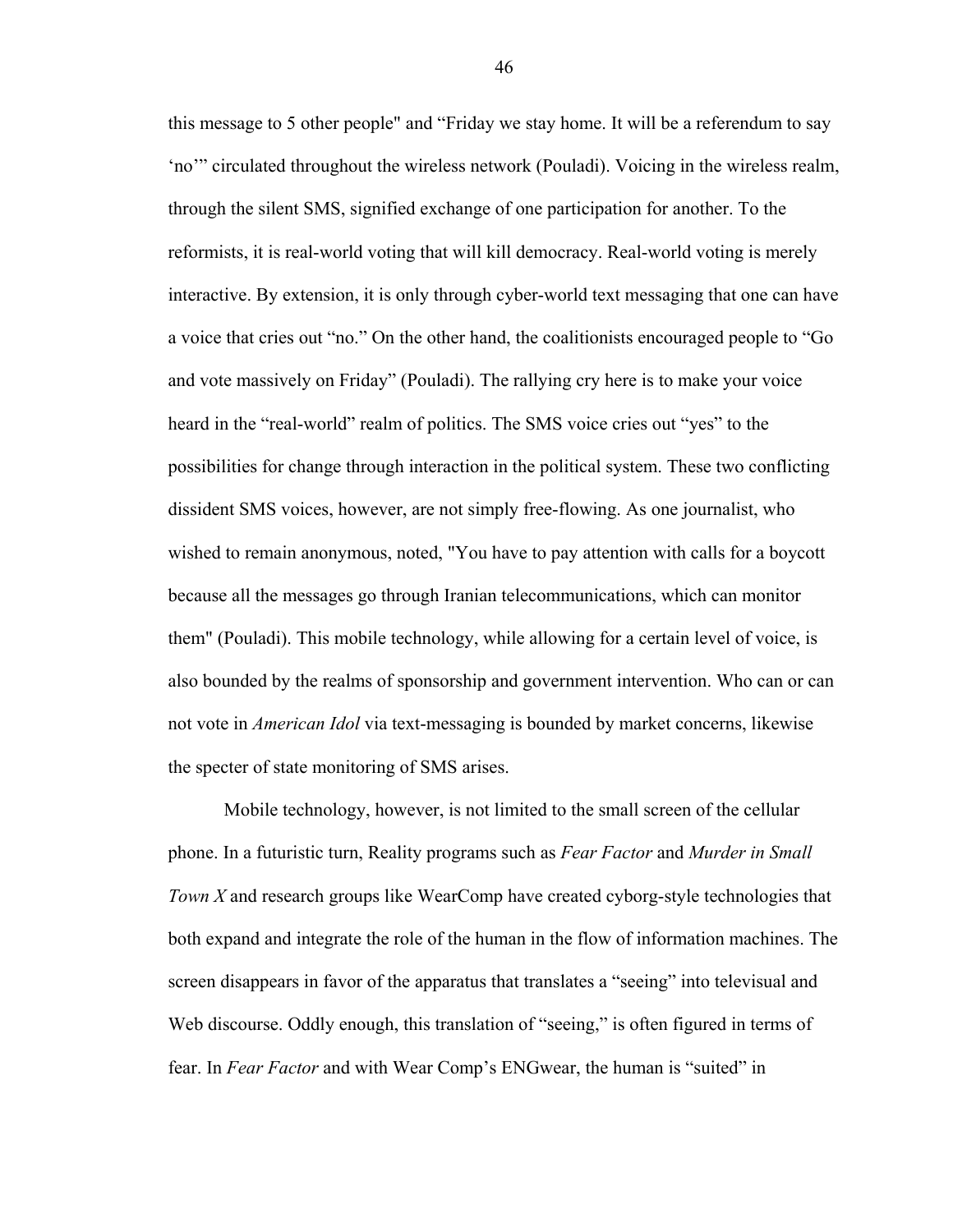information technologies. The *Fear Factor* contestant will occasionally wear a helmet fitted with a camera, so that the television viewers can better experience the "reality" of the contestant's fall from the cab of a speeding semi covered in flags they must collect for points. When they slip and fall off the edge of the building they are scaling to win the prize, we can see the experience almost from their point of view; the camera shows their face. We have a close-up of the terror. In the short-lived *Murder in Small Town X,* real contestants attempted to solve a fake murder mystery. Each week two contestants would be forced to pick between two clues to find out "whodunit." The two participants would then go alone to seek out who had the right clue; the one with the wrong clue was "killed" by the murderer they were seeking out. Interestingly enough, a camera crew did not follow the two contestants; instead, the participants, like in *Fear Factor*, wore head mounted cameras. We, as viewers, had the opportunity to witness the moment of fear when the murder attacked the unsuspecting loser. In both of these cases, in *Fear Factor* and *Murder in Small Town X*, the viewer is able to be inside the action, almost be the participant in simulated and yet seemingly extreme danger. This footage is then edited and recast as "live" danger. We can hear their erratic breathing and mumblings. We take part in the experience of fear and can even know almost what it must be like to see death coming.

In the "Cyborg Manifesto," Donna Haraway explains that "the tradition of reproduction of the self from the reflections of the other-the relation between organism and machine has been a border war. The stakes in the border war have been the territories of production, reproduction, and imagination." (150). She goes on to elucidate that the "cyborg myth is about transgressed boundaries, potent fusions, and dangerous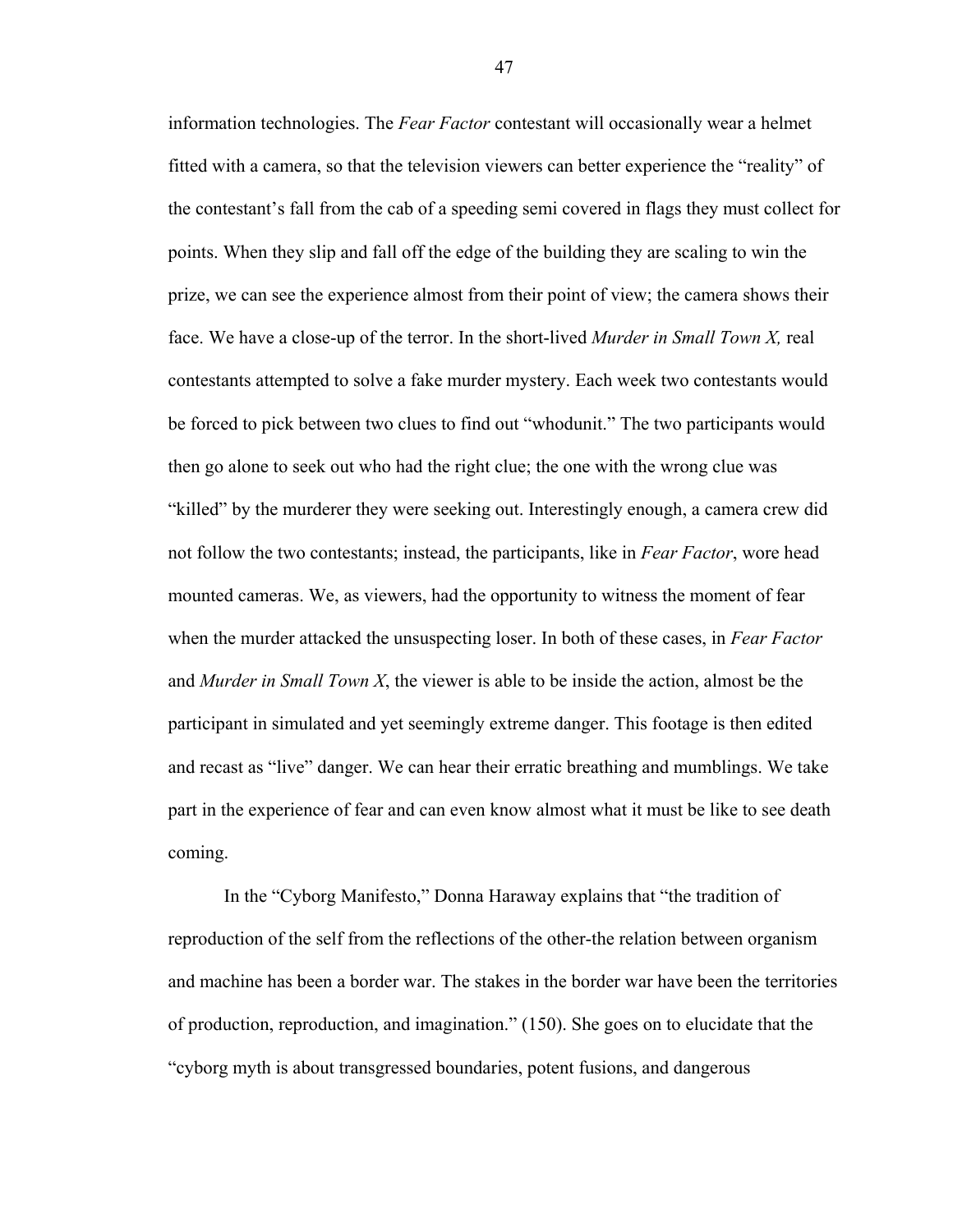possibilities which progressive people might explore as one part of needed political work" (154). The fear that is highlighted in these Reality programs through the cyborgtechnology seems to call forth the very fear of boundary-crossing and the political possibilities therein that Haraway examines. The technology enables a look at the very fear of the death of human that the individually mounted-camera calls forth. Is the individual to be subsumed into the network? What control does the individual have over their representation? What can this cyborg body do? As Deleuze and Guattari note: "we know nothing about a body until we know what it can do, in other words, what its affects are, how they can or cannot enter into composition with other affects, with the affects of another body, either to destroy the body or to be destroyed by it, either to exchange actions and passions with it or to join with it in composing a more powerful body" (257). What can a body do? What is this cyborg body? These questions are at the heart of many science fiction narratives and horror stories. Will the machine dissolve or infect the human? This inability to know what the body can do, specifically in terms of the cyborg body, returns us to the Wolf-Man and the notion of becoming-animal. The very name "Wolf-Man" recalls the fear of being wolf and man as well as the realization of becoming wolf. It is both an opening and a closing, a moment of liberation and reinscription. Thus, crossing boundaries between self and other, human and machine, like the concept of becoming-animal, is political; however, this politics does not necessarily equate to liberation or empowerment. This integration and expansion of the human can be both a reification of hierarchical power structures and a revolutionary possibility.

Howard Rheingold presents a version of this cyborg narrative that is more in line with Internet activism and quest for political power. WearComp's ENGwear provides a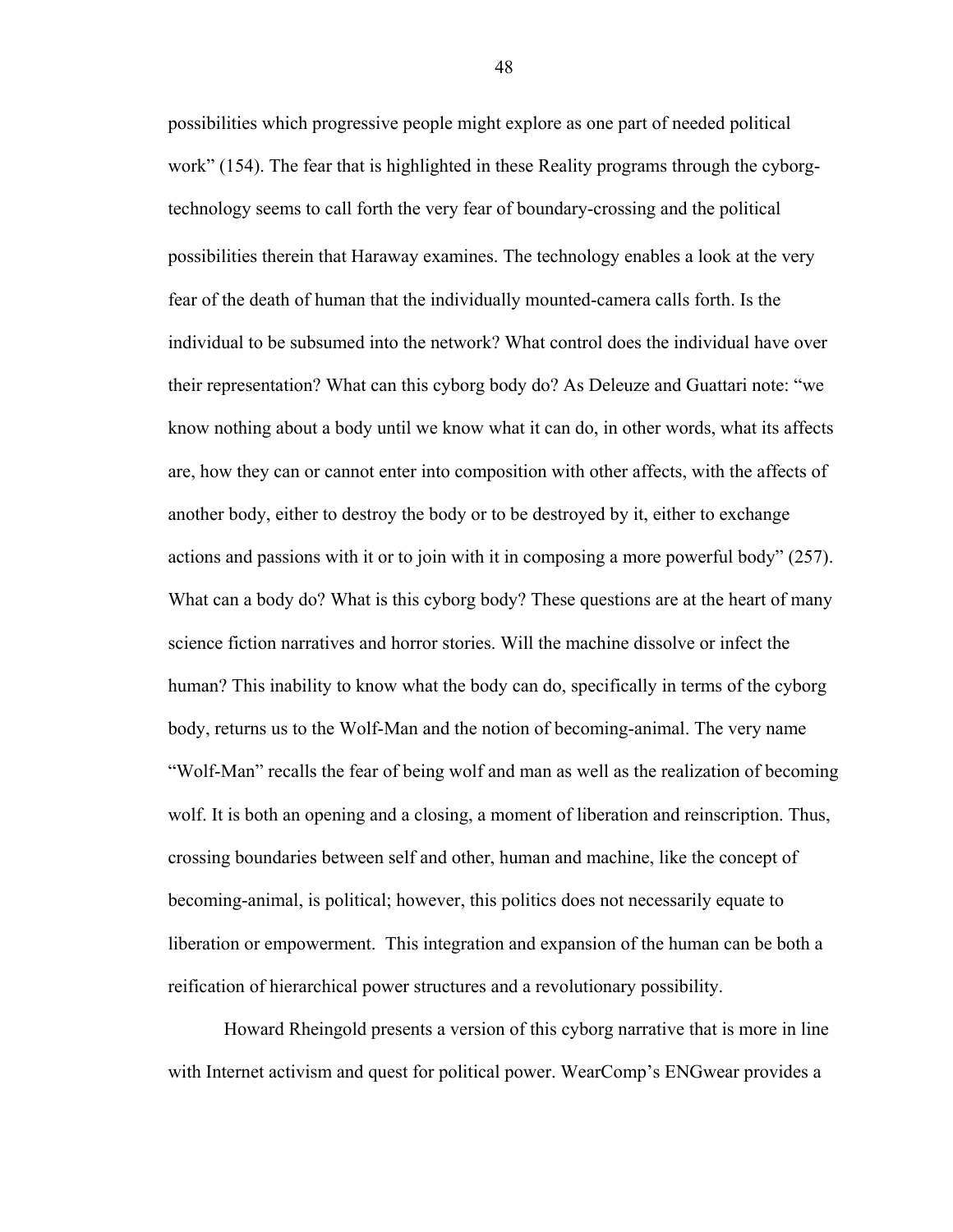similar point of view camera angle to the head gear of *Fear Factor* and *Murder in Small Town X*; however, the recorded moments are not compiled and edited. They are shot real time onto streaming Web. Called "an experiment in wearable news-gathering systems" (Rheingold 168), ENGwear is a wearable computer outfitted with "EyeTaps," which broadcasts whatever the wearer is looking at in real time. In the spring of 2000, Steve Mann, the creator of ENGwear, and his students at the University of Toronto, went to test the ENGwear at a demonstration called by the Ontario Coalition Against Poverty. The protest became violent. Nonetheless, the ENGwear was able to record the event "without conscious effort" on the part of the students (Rheingold 168).What they looked at was streamed on-line. They were able to bare witness simply by looking. With the EyeTap:

…the eye itself [functions] as both a display and a camera. EyeTap is at once the eye piece that displays computer information to the user and a device which allows the computer to process and possibly alter what the user sees. That which the user looks at is processed by the EyeTap. This allows the EyeTap to, under computer control, augment, diminish, or otherwise alter a user's visual perception of their environment, which creates a Computer Mediated Reality […]When no computer mediation is used, EyeTap video can be displayed to the user in such a way that the user perceives what he/she would otherwise have in the absence of the device. (EyeTap)

The user can either use the wearable computer to manipulate their vision of reality or they can see "normally." This mediated vision, this cyborg narrative, holds within it the possibilities of interactivity, intercreativity, and smart mob connections. The user, unlike the participants of the reality shows, can manipulate and change their own vision. They can create a "computer mediated reality." They can edit vision itself; hence, they can edit our vision of events as well. The individual wearer is able to edit her or his own Reality program for us to view. The possibilities of, as Rheingold quotes Mann, "engaging in a process of cultural reclamation, where the individual is put back into the loop of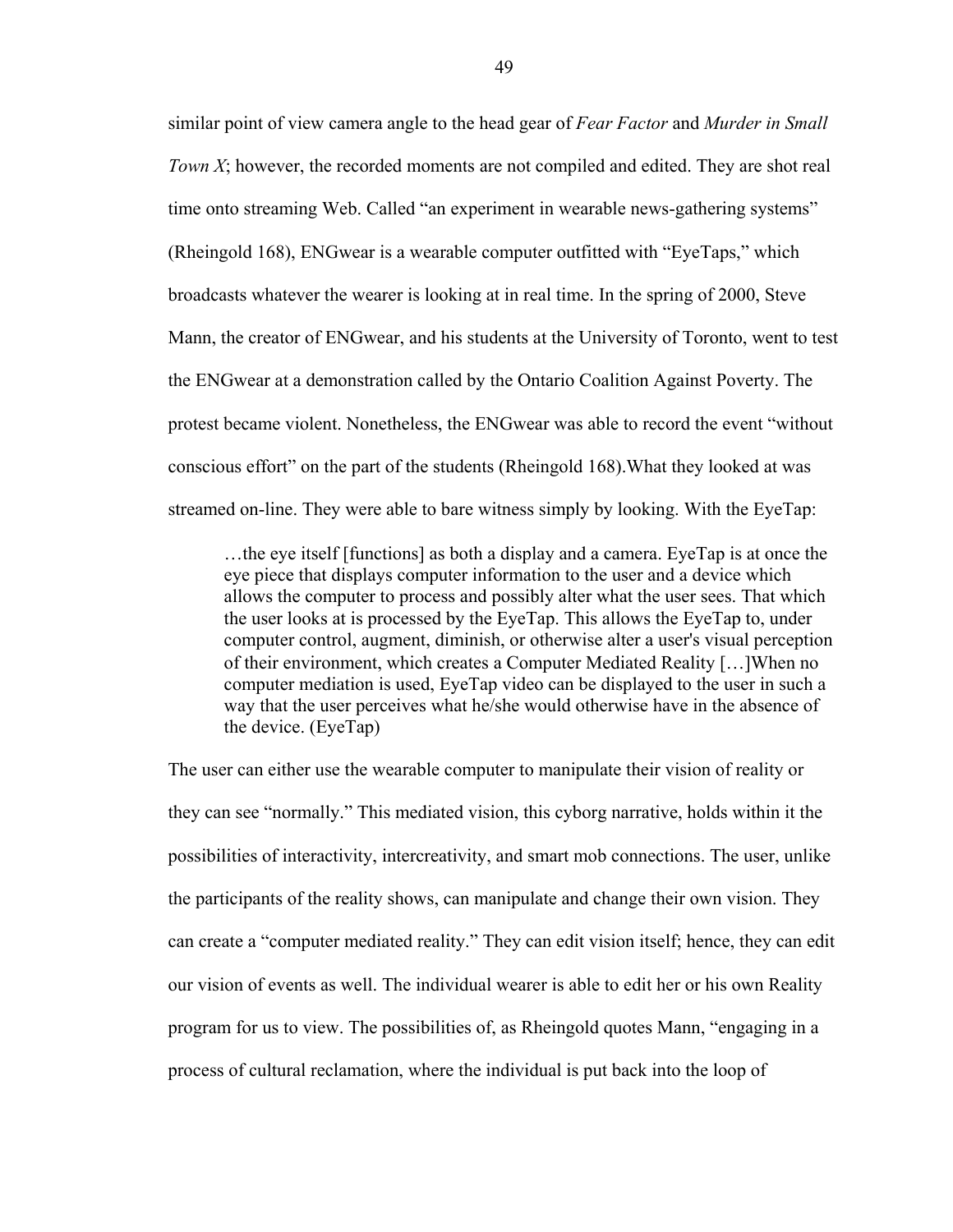information production and dispensation" (169) are illuminated through the EyeTap. The EyeTap and ENGwear are still in the process of invention, part of the myth of the cyborg; however, they are also an anticipation of what political tactics may be available to Internet activists in the future.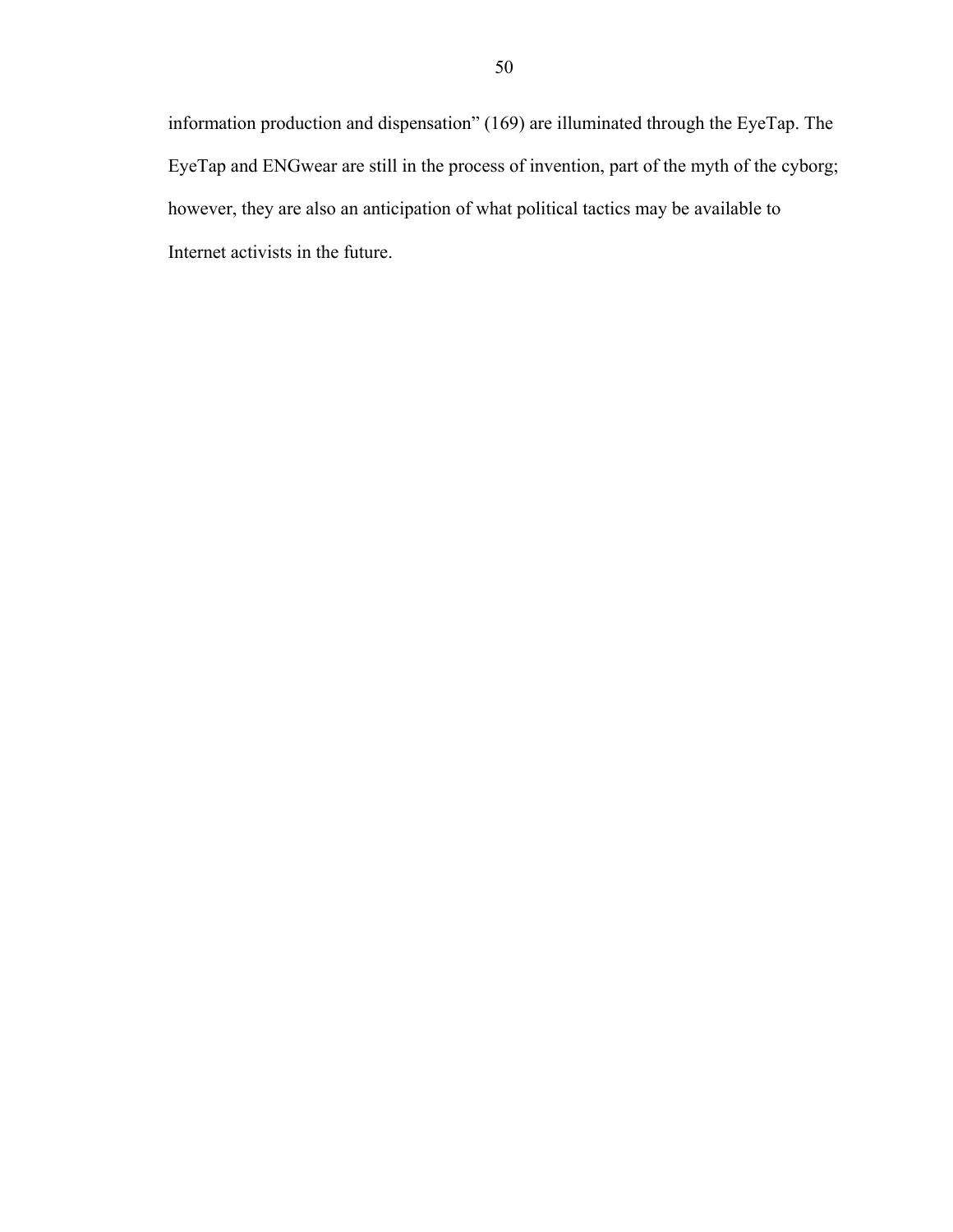#### CHAPTER 6

# <span id="page-56-0"></span>"IS THAT YOUR FINAL ANSWER?": THINKING THROUGH THE FRAGMENTS

This project does not seek to give, to use the language of Reality TV, a "final answer" as to what counts as real political involvement and change through Reality TV and Net activism. Instead, I want to gesture towards a mapping of these forms and their "lines of flight," a seeing of these media not as binary oppositions in the mediascape but as folding and unfolding processes of becoming. It is not necessarily a matter of Reality TV/bad and Internet activism/good. While the overt commerciality of Reality programming and the named "activism" of Web activism may lead us to privilege one form over another, and perhaps this privileging is not entirely incorrect, I am wary of claiming MoveOn or Indymedia as essentially "liberating" or "revolutionary" and *Trading Spaces* or *Survivor* as simply "regressive" or "containing." Indeed, MoveOn has often been called the "Starbucks" of the progressive movement. As Eli Pariser said in an interview with Andrew Boyd of *The Nation*, "If Nike hadn't already taken it, our motto would be 'Just Do It'" (Boyd). MoveOn is often faulted for being too amenable to consumer culture and especially for their support of Democratic Party candidates. Indymedia, on the other hand, because of its "open publishing" policy is often inundated with virulent and anti-Semitic rhetoric. The destabilization between journalist and activist, in this case, is not only subverted but perverted into the position of the hatemonger. However, if, as Andrejevic concludes, Reality television shows us "the inadequacy of commodified reality" (223), and we begin to see this insistence on the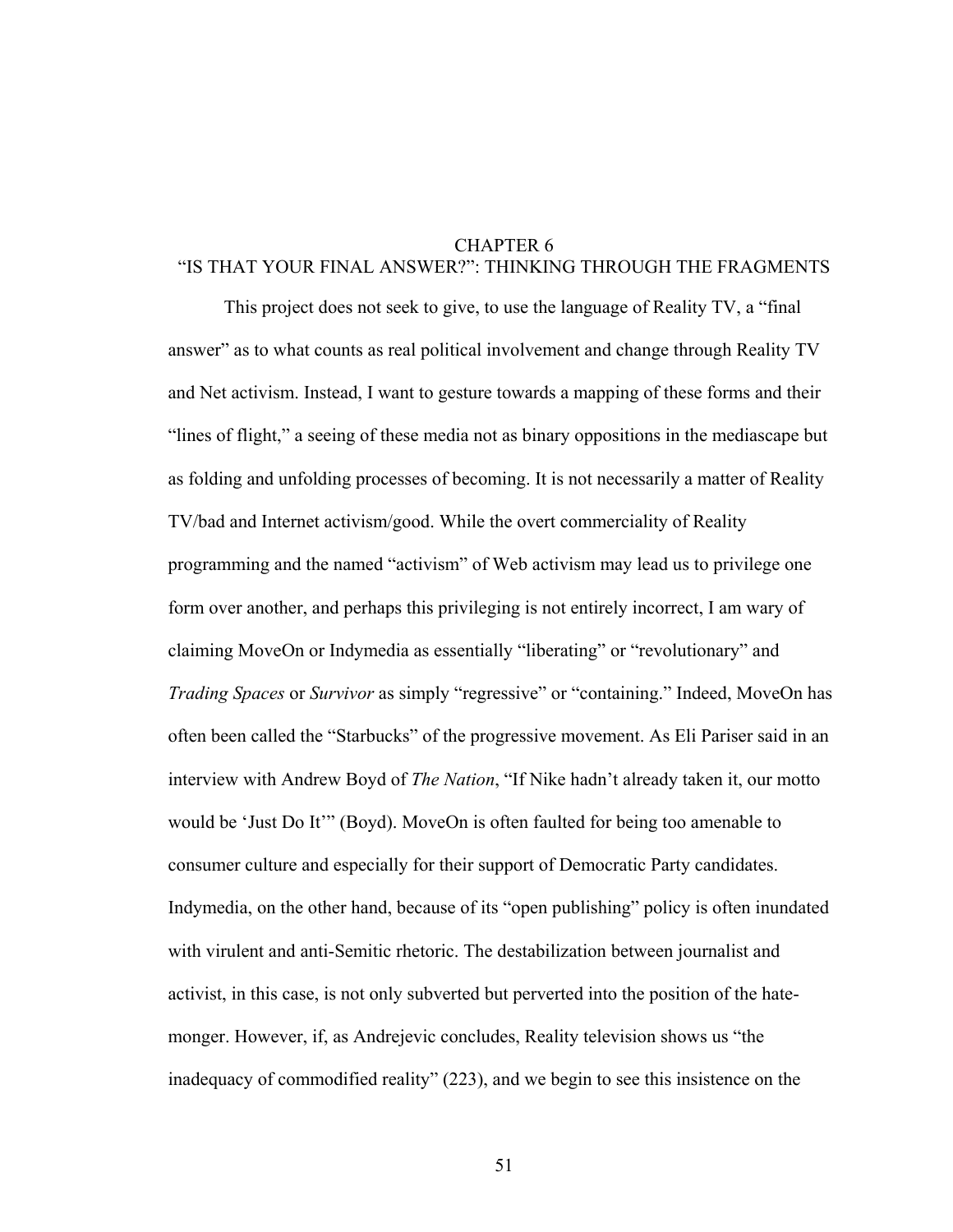search for the "reality" and the "truth," in the discourse of an expanded and even more fragmentary notion of these forms and their interconnectivity, perhaps we can begin to see them in a new way, to return to Marcos—"a different way." The naming of these forms as Reality TV and Internet activism both veils and reveals the possibilities within them. They are more rightly becoming-Reality, becoming-TV, becoming-Internet, becoming-activism. The politics of becoming, according to Deleuze and Guattari, "express minoritarian groups, or groups that are oppressed, prohibited, in revolt, or always on the fringe of recognized institutions, groups all the more secret for being extrinsic, in other words, anomic [...] it is accompanied, at its origin as in its undertaking, by a rupture with the central institutions that have established themselves or seek to become established" (247). This becoming of Reality TV and Internet activism, this strange marriage within each form and the crossing of one into the other at various moments in the line of flight, can perhaps give us a way of expressing a liberatory politics of the multitude in the creation of their own representations.

Like Hardt and Negri's concept of counterpower that emerges from within as well as in opposition to Empire, in *Postmodernism* Frederic Jameson calls for "a new political art" that allows us to imagine our collective and individual subjectivity in the postmodern sphere of multinational capitalism*.* Jameson writes that the new political art:

…(if it is possible at all) will have to hold to the truth of postmodernism, that is to say, to its fundamental object—the world space of multinational capital—at the same time at which it achieves a breakthrough to some as yet unimaginable new mode of representing this last, in which we may again begin to grasp our positioning as individual and collective subjects and regain a capacity to act and struggle which is at present neutralized by our spatial as well as our social confusion. The political form of postmodernism, if there ever is any, will have as its vocation the invention and projection of a global cognitive mapping, on a social as well as a spatial scale. (54)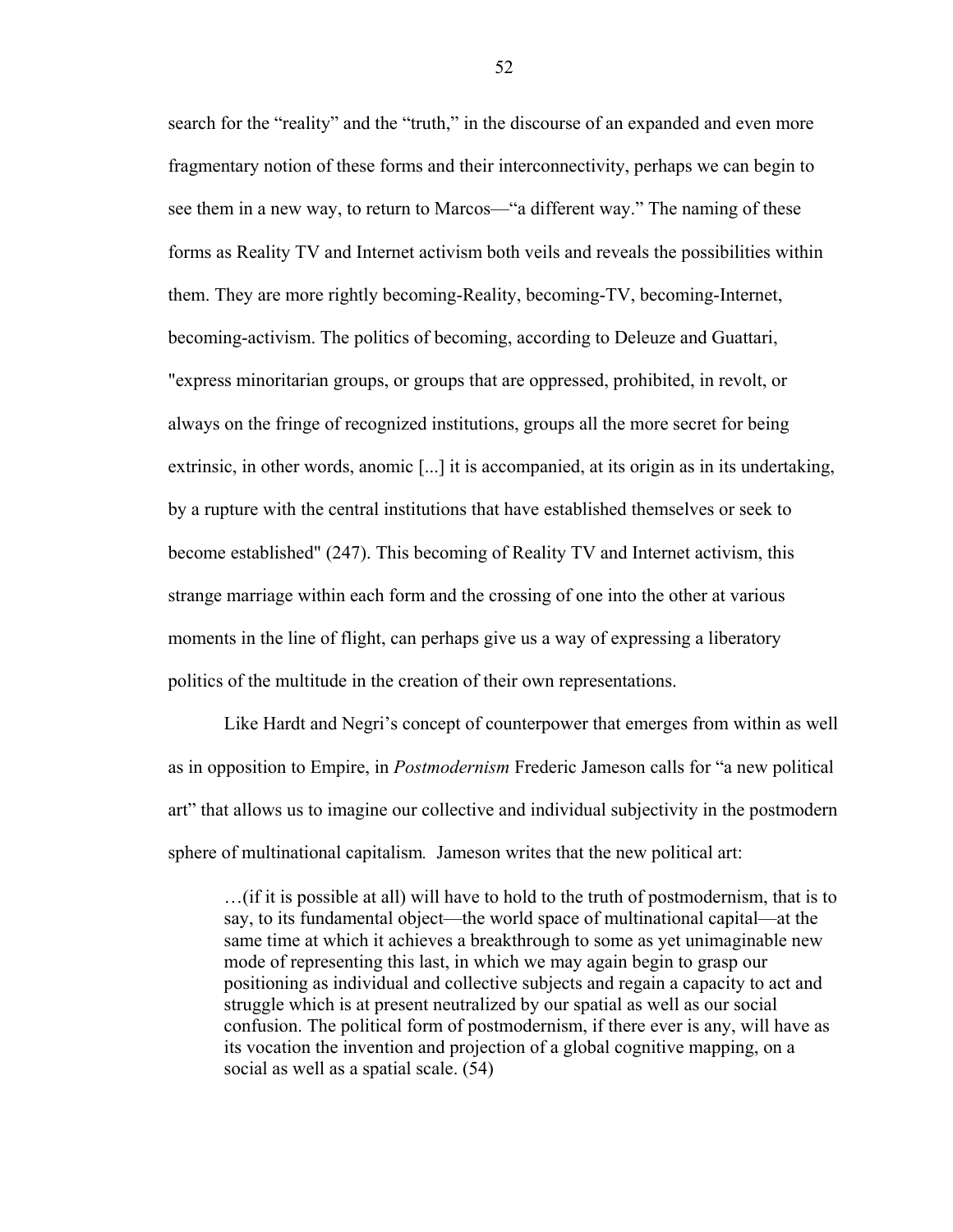The emergence of a kind of postmodern "political art," then, must both function within the space of late capitalism and enable the individual to act through and begin to conceptualize their position within the network of a larger, global, community. The question becomes, can this "new political art" ever really exist? While I do not necessarily argue that Jameson's vision of a "new political art" is realized through the reflection of Reality TV and Internet activism, I do think that we can begin to *imagine* the possibilities for that art in the becoming of these two modes. As recognizing the inadequacy of reality and as intimately invested in the products and productions of late capitalist culture, perhaps we can imagine these Reality TVs and Internet activisms as opening up the possibility of clasping onto our individual and collective identities, our own becoming. With the continuous repetition and proliferation of Reality programming throughout the world, the sharing of this discourse, and the connection of much of the world through the highways of the Internet, perhaps we can "make do" and find common grounds of resistance with the texts that are before us.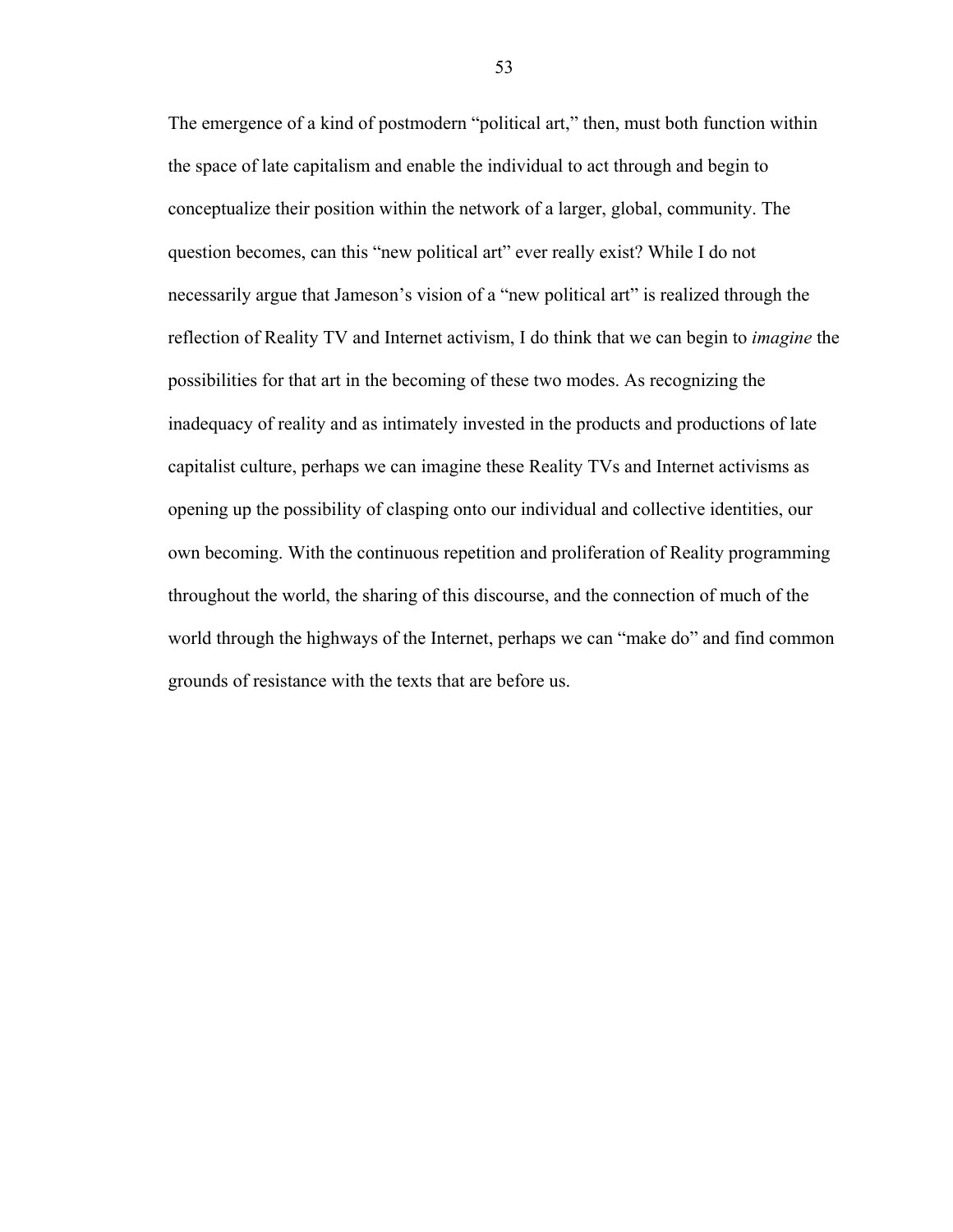#### LIST OF REFERENCES

<span id="page-59-0"></span>*ActionForum.* "Frequently Asked Questions." 20 Mar 2004. http://www.actionforum.com/general/faq.html

- Anderberg, Kirsten. "Has Miami Lost Its Marbles?" *Eat the State!* 22 Oct 2003. 03 Mar 2004. http://www.eatthestate.org/08-04/HasMiamiLost.htm
- Anderson, Robin. "The Pentagon's Media-Friendly War." *Extra!* May/June 2003. 6-9.
- Andrejevic, Mark. *Reality TV: The Work of Being Watched*. Lantham, MD: Rowman and Littlefield Publishers, Inc., 2004.
- Caouette, David. "AT&T Wireless and *American Idol* Set Global Records in Text Messaging." *AT&T Wireless* 04 Jun 2003. 16 April 2004. http://www.attwireless.com/press/releases/2003\_releases/060403.jhtml;dsessionid =FH3GNX55522GTR1M5XZCFEY
- Beckerman, Gal. "Inside the Indymedia Collective: Passion vs. Pragmatism." *Columbia Journalism Review.* Sept/Oct 2003. 16 April 2004. http://www.cjr.org/issues/2003/5/anarchy-beckerman.asp
- Boyd, Andrew. "The Web Rewires the Movement." *The Nation*. 4 Aug., 2003. 11 Dec. 2003. http://www.thenation.com/doc.mhtml?i=20030804&s=boyd.
- "Bush in 30 Seconds." *MoveOn.* 16 Dec. 2003. 10 Mar 2004. http://www.bushin30seconds.org/
- Carter, Bill. "Reality Shows Alter the Way TV Does Business" *The New York Times* 25 Jan. 2003: A1.
- *Cellular Online*. "Malta Mobile and Internet Data for Third Quarter 2003." 18 Jan 2004. 16 April 2004. http://www.cellular.co.za/news\_2004/Jan/011704-malta\_mobile-stats-3q03.htm

Creeber, Glen, ed. *The Television Genre Book*. London: BFI Film Institute, 2001.

Deleuze, Giles and Felix Guattari. *A Thousand Plateaus.* Trans. Brian Massumi. Minneapolis, MN: University of MN Press, 1987.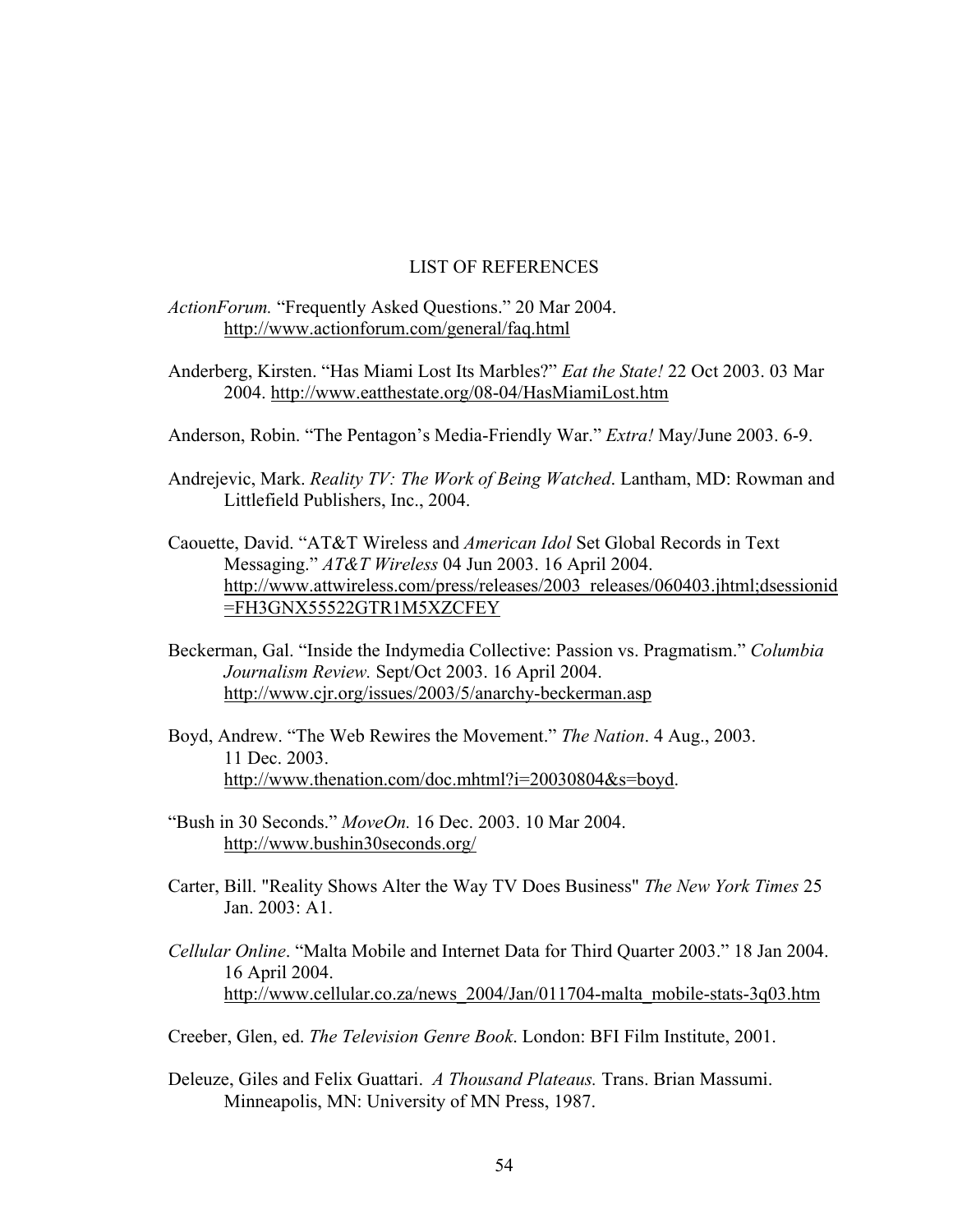*Discovery Channel*. 15 Dec. 2003. 04 Mar 2004. http://www.discovery.com/.

- "Embedded Reporters." *Project for Excellence in Journalism.* 2004. 03 April 2004. http://www.journalism.org/resources/research/reports/war/embed/default.asp
- *EyeTap.* "EyeTap: The Eye Itself As Display and Camera." 20 Mar 2004. http://www.eyetap.org/research/eyetap.html
- *Extreme Makeover.* ABC online. 20 Mar 2004. http://abc.go.com/primetime/extrememakeover/show.html
- Feran, Tom. "Real Events May End Reality TV" *Star Tribune.* 19 Sept 2001. 04 April 2004. http://www.startribune.com/stories/389/697596.html
- Friedman, James. *Reality Squared.* New Brunswick, NJ: Rutgers Univ. Press, 2002.
- "Frequently Asked Questions." *MoveOn.* 15 Dec. 2003. http://www.moveon.org/about
- "FTAA Miami Video Call." *Indymedia.* 27 Jan 2003. 21 Feb 2004. http://ftaaimc.org/or/2003/11/2447.shtml
- Foucault, Michel. "Discipline and Punish," *Literary Theory: An Anthology.* Ed. Julie Rivkin and Michael Ryan. Malden, MA: Blackwell Publishers, 1998. 464-487.
- Fursich, Elfriede. "Between Credibility and Commodification: Nonfiction as a Global Media Genre." *International Journal of Cultural Studies* 6:2 (2003): 131-153.
- Giuffo, John. "Smoke Gets In Our Eyes" *Columbia Journalism Review.* 04 Mar 2004. http://www.cjr.org/archives.asp?url=/01/5/giuffo.asp
- Graham, Jefferson. "*Idol* Voting Strained Nerves, Nation's Telephone Systems." *USA Today.* 27 May 2003. 10 Mar 2004. http://www.usatoday.com/life/television/news/2003-05-26-idol\_x.htm

Hardt, Michael and Antonio Negri. *Empire.* Cambridge, MA: Hard Univ. Press, 2001.

- *Indymedia.* 20 Mar 2004. http://www.indymedia.org/en/index.shtml
- "Indymedia. Documentation Project." *Indymedia.* 15 Jan 2004. http://docs.indymedia.org/view/Global/FrequentlyAskedQuestionEn
- Jameson, Fredric. "Culture." *Postmodernism*. Durham, NC: Duke University Press, 1992. 1-54.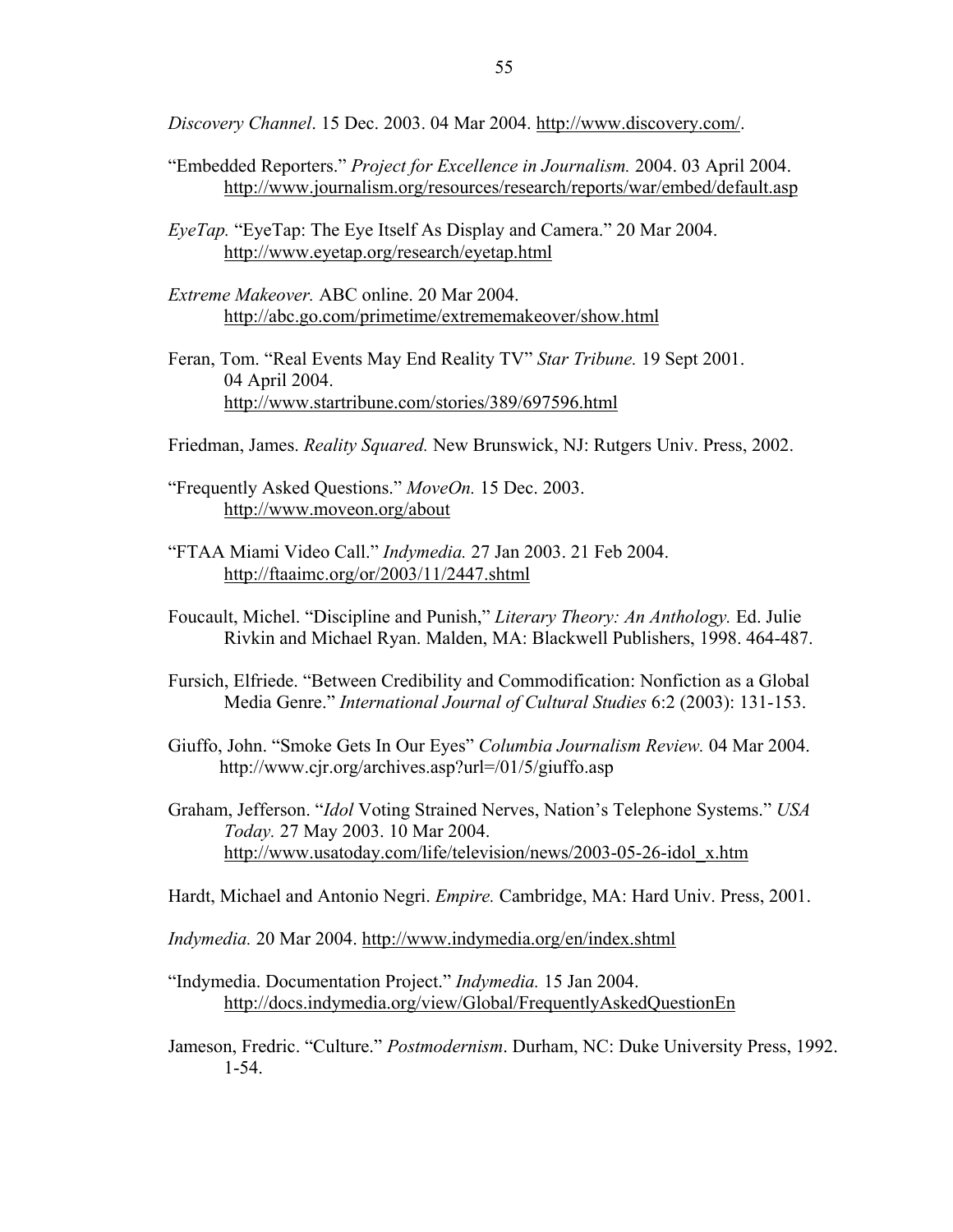- Kristula, Dave. "The History of the Internet." 12 Dec. 2003. http://www.davesite.com/webstation/net-history4.shtml.
- Marcos, Subcommondante. 1997. 10 Mar 2004. http://www.guerrillaunderground.com/Marcos%20on%20Independent%20Media. html

McCaughey and Ayers. *Cyberactivism.* New York, NY: Routledge, 2003.

- "Media Information." *ELF.* 23 Mar 2004. http://earthliberationfront.com/media/
- "Meet the ELF." *ELF.* 23 Mar 2004. http://earthliberationfront.com/about/
- Meikle, Graham. *Future Active.* New York, NY: Routledge, 2002.
- Moseley, Rachel. "Makeover Takeover on British Television." *Screen* 41 (2000): 299- 314.
- "MoveOn.org Staff." *MoveOn.* 15 Dec 2003. http://www.moveon.org/about/staff.html
- Mulumba, Badru. "Can Africa Bridge the Digital Divide." *Africa Tech Forum*. 21 Mar 2002. 14 Mar 2004. http://www.africatech.org/news/Can\_Africa\_Bridge.html
- Nichols, Bill. "At the Limits of Reality (TV)."*Blurred Boundaries.* Indianapolis, IN: Indiana University Press. 43-62.
- *NYC Indymedia.* "Indymedia's Guide to the World Economic Forum." 10 Feb 2002 http://nyc.indymedia.org/newswire/display/14031
- Ouellette, Laurie. "Will the Revolution be Televised? Camcorders, Activism, and Alternative Television in the 1990s." *Transmission*. 2nd ed. Ed. Peter d'Agostino and David Tafler. Thousand Oaks, CA: Sage Publications, 1995. 165-187.

Pariser, Eli. "Join the one-minute boycott of CBS." E-mail to the author. 30 Jan 2004.

Pickering, Leslie James. *Earth Liberation Front*. South Wales, NY: Arissa Publications.

"Political Football." *The Boston Globe.* 29 Jan 2004. 15 Mar 2004. http://www.boston.com/news/globe/editorial\_opinion/editorials/articles/2004/01/2 9/political\_football/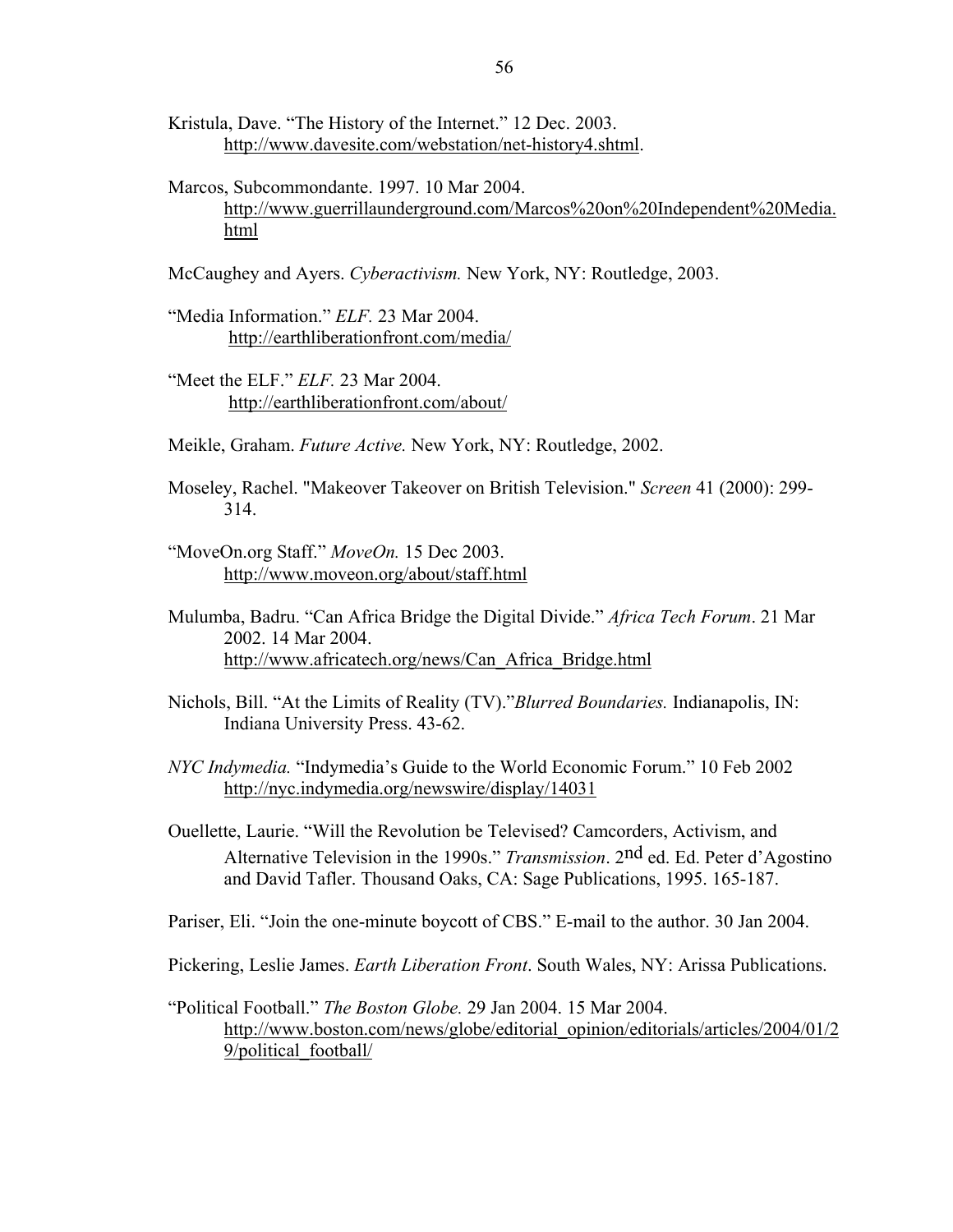Pouladi, Farhad. "Iran's Poll Reformers Boost Poll Boycott with SMS." *Middle East Online.* 23 Jan 2004. 24 Mar 2004. http://www.middle-east-online.com/english/?id=8965

Rheingold, Howard. *Smart Mobs.* Cambridge, MA: Perseus Publishing, 2002.

- *Showdown in Seattle.* Documentary. Big Noise Productions, Changing America, Headwaters Action Video Collective, Paper Tiger TV, VideoActive and Whispered Media., 1999.
- *Stop the FTAA.* 22 Mar 04. http://www.stopftaa.org/article.php?list=type&type=59
- *Tell Us the Truth.* "What is Media Consolidation?" 12 Dec. 2003. http://www.tellusthetruth.org/index\_home.html
- *TextIt*. "Media Centre." 20 Mar 2004. http://www.text.it/mediacentre/default.asp?intPageID=567
- *YellowTimes.* 16 April 2004. 16 April 2004. http://www.yellowtimes.org/
- Zizek, Slavoj. "The Sublime Object of Ideology," *Literary Theory: An Anthology*. Ed. Julie Rivkin and Michael Ryan. Malden, MA: Blackwell Publishers, 1998. 312- 325.